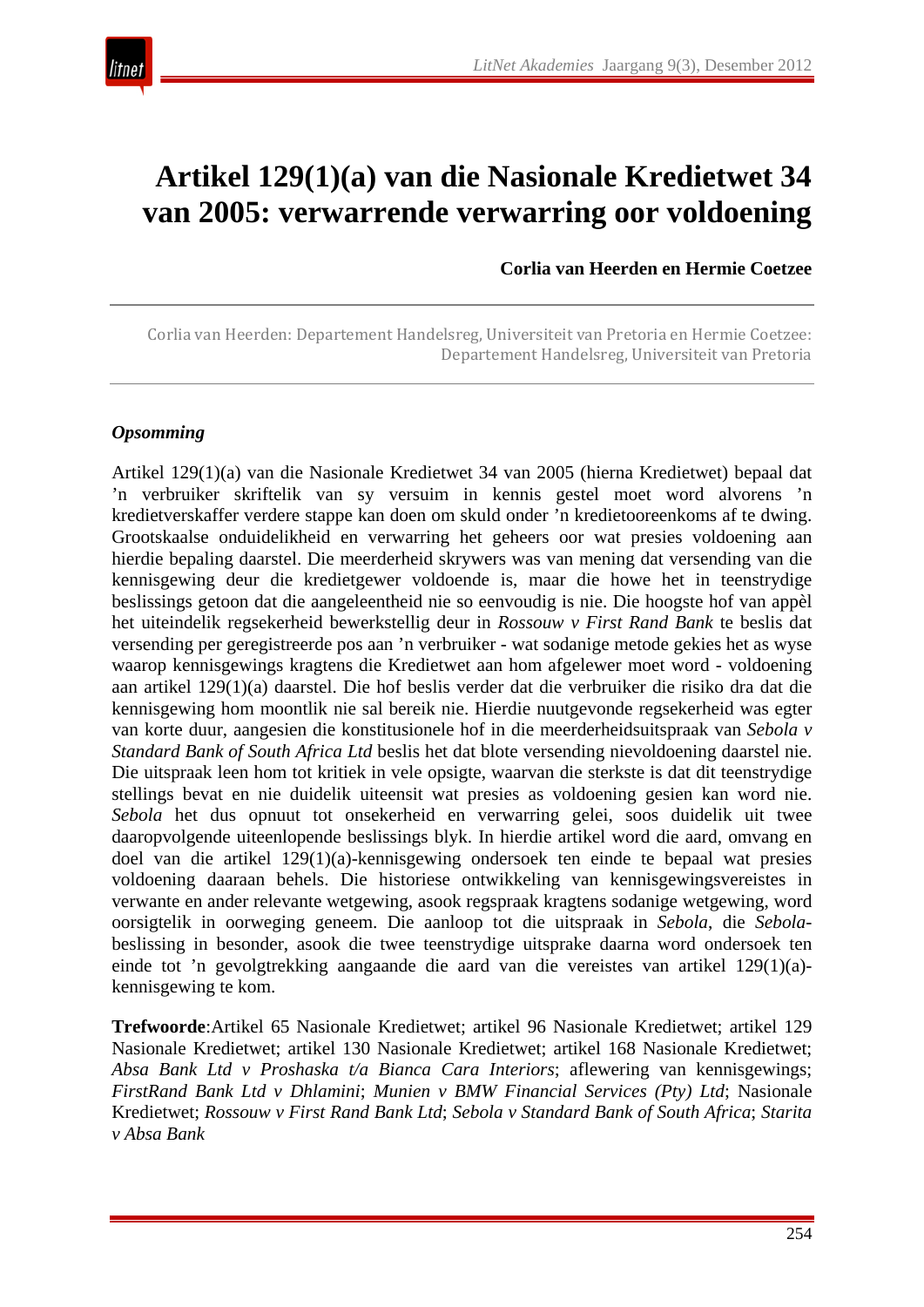

#### *Abstract*

#### **Section 129(1)(a) of the National Credit Act 34 of 2005: confusing confusion regarding compliance**

The National Credit Act 34 of 2005 (hereafter Credit Act) created quite a stir on the procedural front in the ambit of debt enforcement due to its maze of interactive procedural requirements to which a credit provider must adhere during the enforcement procedure. Central to the debt enforcement process is the much debated section 129(1)(a)notice, the "gateway" to the debt enforcement procedure. Section 129(1)(a) constitutes the introduction to Part C of Chapter 6 of the Credit Act that deals with "Debt enforcement by repossession or judgment" and provides as follows:

129. Required procedures before debt enforcement

1. If the consumer is in default under a credit agreement, the credit provider – a. may draw the default to the notice of the consumer in writing and propose that the consumer refer the credit agreement to a debt counsellor, alternative dispute resolution agent, consumer court or ombud with jurisdiction, with the intent that the parties resolve any dispute under the agreement or develop and agree on a plan to bring the payment up to date.

A specific aspect of the section 129(1)(a)notice that gave rise to much confusion due to diverging judgments is the question whether the notice is effective and constitutes compliance with the Credit Act only once the consumer has received the notice. After the judgment of the supreme court of appeal in *Rossouw v First Rand Bank* it seemed that the issue had been laid to rest. The court decided that the despatching of the notice by registered mail to the consumer – the method chosen by the consumer as the manner in which notices under the Credit Act must be delivered to such a consumer – constitutes compliance with section  $129(1)(a)$  of the act. The court also held that the consumer carries the risk of nonreceipt of the notice due to the fact that the consumer is allowed to elect the method of delivery. This newly found legal certainty was short-lived as the constitutional court in the majority judgment in *Sebola v Standard Bank of South Africa Ltd* attached a new interpretation to the section 129(1)(a)notice requirement. The fact that the decision of the constitutional court did not place the proverbial lid on the notice requirement in terms of the Credit Act became rapidly clear when divisions of the high court thereafter gave contradictory judgments on the effect of the *Sebola*judgment on the notice requirement in terms of section  $129(1)(a)$ .

This article investigates the nature, scope and purpose of the section 129(1)(a)notice in order to answer the question as to what exactly will constitute compliance with the notice requirement in terms of said section. We refer briefly to the historical development of the notice requirement in related and other relevant legislation as well as leading judgments before *Sebola* that considered the section 129(1)(a)notice requirement. Thereafter the judgment of the constitutional court in *Sebola* as well as specific contradictory statements made in the judgment are set out and analysed in order to come to a conclusion on the correctness of the *Sebola* judgment.

The following conclusions were reached. In our opinion the constitutional court, in an attempt to provide a purposive interpretation for the notice requirement in section 129(1)(a) of the Credit Act, went too far and arbitrarily expanded the credit provider's burden of proof.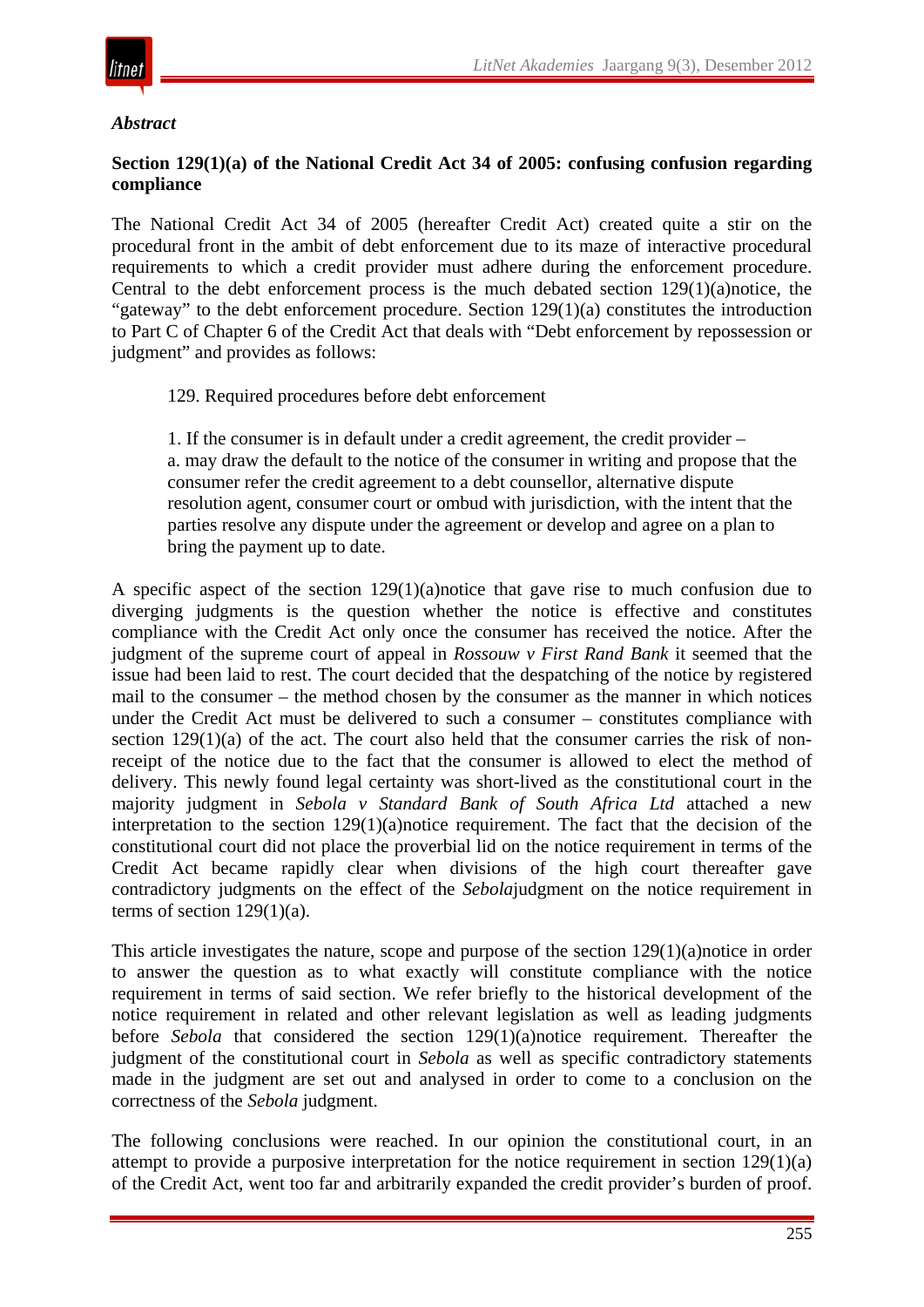On face value (via paragraph 77 of the judgment) the court created the opportunity for consumers to avoid receipt of the section 129(1)(a)notice and as a result also the enforcement of the credit agreement. The fact that the *Sebola* judgment did not contribute to legal certainty becomes clear if the diverging subsequent high court decisions in *Nedbank Ltd v Anelene Binneman* and *Absa Bank Ltd v Mkhize* are considered.

The constitutional court came to the conclusion, *inter alia*, that registered mail is more reliable than ordinary mail and the contradictory conclusion of the court in the *Mkhize* matter, that ordinary mail is more reliable than registered mail - as a large percentage registered mail is returned undelivered – supports our opinion that the postal service is, in general, a reliable despatching system. Ordinary consumers generally receive their mail and do not complain that 70% of ordinary mail does not reach them. In our opinion, the main reason for the high percentage in undelivered registered mail can be attributedto an avoidance tactic used by consumers rather than to an unreliable postal service.

The Credit Act is not an example of breath-taking statutory drafting ingenuity. Precisely in the context of the notice requirement in section 129(1)(a) the court in *Starita v Absa Bank* remarked: "The fact is that it is a badly drafted Act … A perusal of the Act further show that the expressions 'giving written notice', 'advise in writing', 'give notice', 'deliver' and 'serve'" are used indiscriminately and without precision. Accordingly, undue emphasis should not be placed on the actual words used."

The approach to the notice requirement as proposed by Otto and followed in *Rossouw* is to be preferred as it constitutes a reasonable rule of evidence that sets an objective cut- off point for all methods that the Credit Act envisages for delivery of the section 129(1)(a) notice as far as proof is concerned. This approach contributes to legal certainty and avoids difficulty pertaining to proof. To add arbitrary layers of proof to a credit provider's duty to provide notice unnecessarily complicates the interpretation of the Credit Act, contrary to the objective of a balanced and accessible credit market.

**Key words**: *Absa Bank Ltd v Proshaska t/a Bianca Cara Interiors*; delivery of notices; *First Rand Bank Ltd v Dhlamini*; *Munien v BMW Financial Services (Pty) Ltd*; National Credit Act; *Rossouw v First Rand Bank Ltd*; *Sebola v Standard Bank of South Africa*; section 65 National Credit Act; section 96 National Credit Act; section 129 National Credit Act; section 130 National Credit Act; section 168 National Credit Act; *Starita v Absa Bank*

# **1. Inleiding**

Die Nasionale Kredietwet 34 van 2005 (hierna die Kredietwet) het 'n prosessuele beroering op die gebied van skuldafdwinging meegebring deur 'n doolhof van interaktiewe prosessuele vereistes daar te stel waaraan 'n kredietgewer moet voldoen tydens die skuldafdwingingsproses.1 Sentraal tot die skuldafdwingingsproses staan die veelbesproke artikel 129(1)(a)-kennisgewing, synde die "poort" tot skuldafdwinging.<sup>2</sup> Artikel 129(1)(a) verskyn as inleiding tot Deel C van Hoofstuk 6 van die Kredietwet wat handel met "Skuldafdwinging by wyse van terugname of vonnis" en soos volg lui:<sup>3</sup>

129 Vereiste prosedures voor skuldafdwinging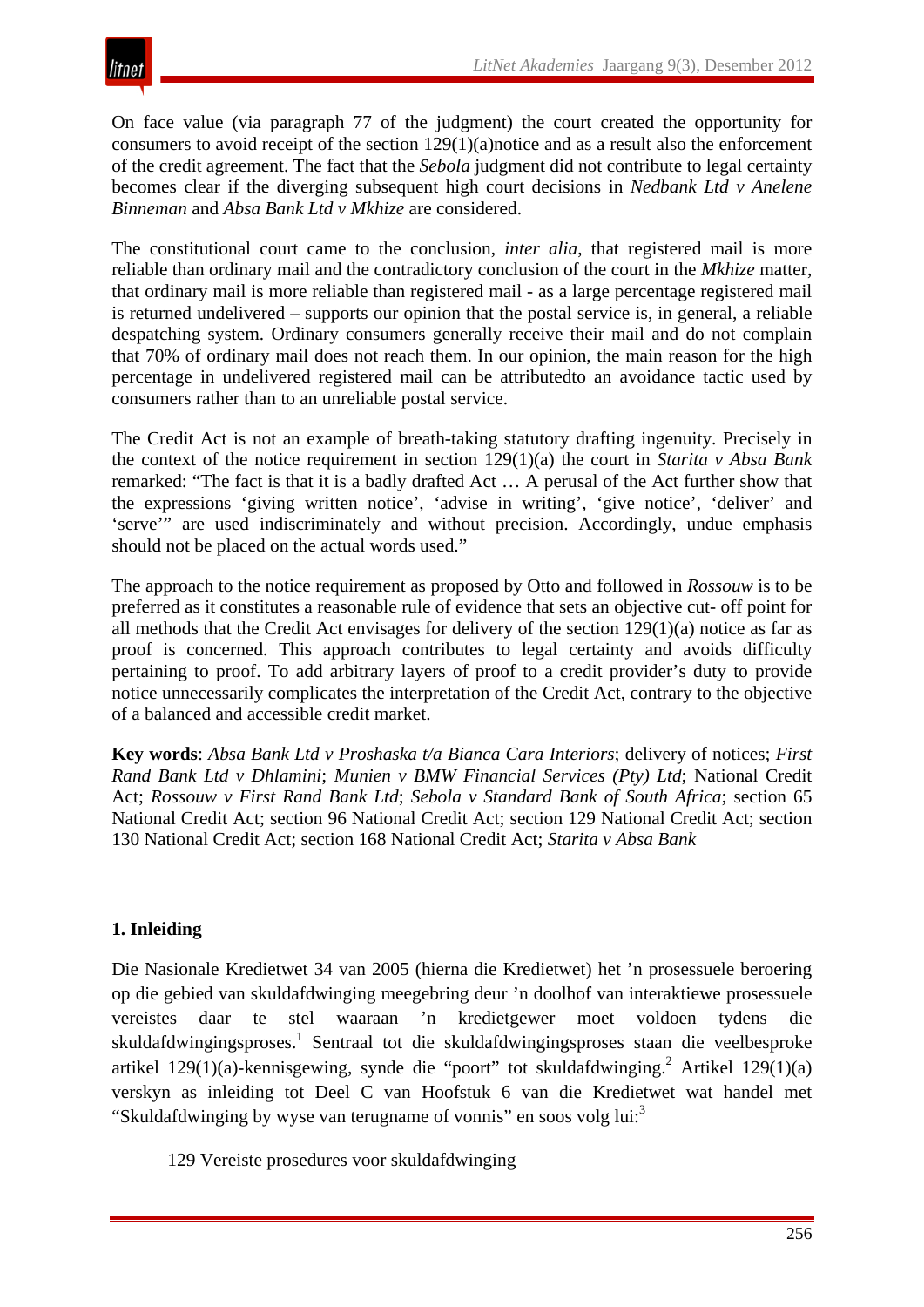

1. Indien die verbruiker in versuim<sup>4</sup> is onder 'n kredietooreenkoms, mag die kredietgewer

a. die versuim skriftelik tot die kennis<sup>5</sup> van die verbruiker bring en voorstel dat die verbruiker die kredietooreenkoms verwys na 'n skuldberader, alternatiewe geskilbeslegtingsagent, verbruikershof of ombud met jurisdiksie, met die bedoeling dat die partye enige dispuut ingevolge die ooreenkoms oplos of 'n plan ontwikkel en daarop ooreenkom om die betalings in terme van die ooreenkoms op datum te bring.

'n Aspek van die artikel 129(1)(a)-kennisgewing wat heelwat verwarring veroorsaak het vanweë uiteenlopende hofuitsprake, is die vraag of die kennisgewing effektief is en voldoening aan die Kredietwet daarstel slegs indien dit deur die verbruiker ontvang is. Na die uitspraak van die Hoogste Hof van Appèl in*Rossouw v First Rand Bank*, <sup>6</sup> waarin beslis is dat versending per geregistreerde pos aan 'n verbruiker wat sodanige metode gekies het as wyse waarop kennisgewings kragtens die Kredietwet aan hom afgelewer moet word, voldoening aan artikel 129(1)(a) van die wet daarstel,en dat die verbruiker die risiko vir nie-ontvangs van die kennisgewing dra, aangesien hy geregtig is om die metode van aflewering te kies, wou dit voorkom of die aangeleentheid te ruste gelêis. Hierdie nuutgevonde regsekerheid was egter van korte duur, aangesien die konstitusionele hof in 'n meerderheidsuitspraak in *Sebola v Standard Bank of South Africa Ltd*<sup>7</sup> 'n nuwe uitleg aan die vereiste van kennisgewing ("notice") aan die verbruiker gegee het. Dat hierdie uitspraak nie die spreekwoordelike deksel op die kennisgewingsvereiste in die Kredietwet geplaas het nie, het spoedig daarna duidelik geword toe bepaalde afdelings van die hoë hof teenstrydige uitsprake gegee het oor die effek van die *Sebola*-uitspraak op die kennisgewingsvereiste in artikel 129(1)(a).

Hierdie artikel stel ondersoek in na die aard, omvang en doel van die artikel 129(1)(a) kennisgewing ten einde die vraag te beantwoord wat presies voldoening aan die kennisgewingsvereiste wat daarin gestel word, behels. Daar word ook oorsigtelik gekyk na die historiese ontwikkeling van die kennisgewingsvereiste in verwante en ander relevante wetgewing, asook na die toonaangewende uitsprake voor *Sebola* wat met die kennisgewingsvereiste in artikel 129(1)(a) gehandel het. Daarna word die konstitusionele hof se uitspraak in *Sebola*, asook bepaalde teenstrydige uitsprake wat daarna gegee is, uiteengesit en ontleed ten einde tot 'n gevolgtrekking te kom oor die korrektheid van die konstitusionele hof se uitspraak.

## **2. Artikel 129(1)(a) in konteks**

Enige bespreking of uitleg<sup>8</sup> van die bepalings van die Kredietwet behoort voorafgegaan te word deur 'n verwysing na die doelstellings van die wet, wat onder andere bepaal dat dit ten doel het om "billikheid in die kredietmark te bewerkstellig deur balansering van die regte en verantwoordelikhede van kredietverskaffers en verbruikers".9 Dit volg dus dat tydens die uitleg van die wet, oordrewe klem op die beskerming van die verbruiker as sogenaamde uitsluitlike oogmerk van die wet onvanpas is.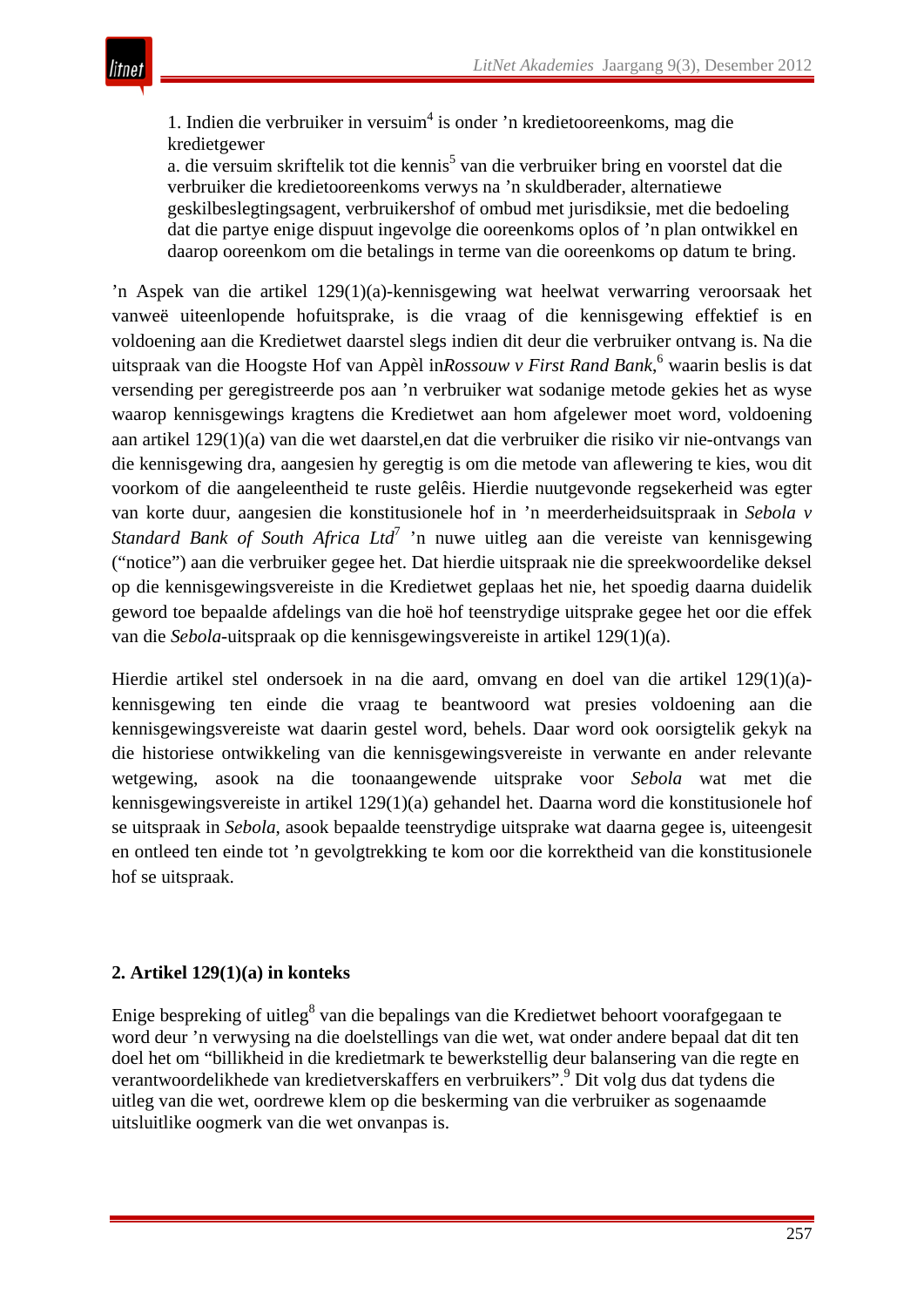itnet

Voorts moet daarop gelet word dat artikel 129(1)(a) soos hierbo aangehaal, nie in isolasie funksioneer nie en saamgelees moet word met artikel 129(1)(b) en artikel 130 ten einde 'n geheelbeeld van die aard, omvang en doel van die gewraakte artikel te verkry.<sup>10</sup> Artikel 129(1)(b) bepaal dat, onderhewig aan artikel 130(2), 'n kredietverskaffer nie enige regsverrigtinge mag begin om 'n ooreenkoms af te dwing voordat daar nie eers kennisgewing ("notice") aan die verbruiker gegee is nie, soos beoog in artikel  $129(1)(a)^{11}$  of in artikel  $86(10)$ ,  $^{12}$  en daar voldoen is aan enige verdere vereistes soos uiteengesit in artikel 130.

Artikel 130 handel met skuldprosedures in 'n hof en bepaal onder andere:

(1) Onderhewig aan subartikel (2), mag 'n kredietgewer die hof nader vir 'n bevel om 'n kredietooreenkoms af te dwing slegs indien, op daardie tydstip, die kredietgewer in versuim is en in versuim was onder daardie kredietooreenkoms vir ten minste 20 besigheidsdae en

- a. ten minste 10 besigheidsdae verloop het sedert die kredietgewer 'n kennisgewing ["notice"] aan die verbruiker afgelewer ["delivered"] het soos beoog in artikel  $86(9)^{13}$  of artikel 129(1), na gelang van die geval;
- b. in die geval van 'n kennisgewing beoog in artikel 129(1), die verbruiker nie
- i. op daardie kennisgewing gereageer het nie;
- ii. op die kennisgewing gereageer het deur die kredietgewer se voorstelle te verwerp...

(3) ten spyte van enige strydige bepaling van die reg of kontrak, in enige verrigtinge beginin 'n hof ten aansien van enige kredietooreenkoms waarop hierdie Wet van toepassing is, mag die hof die aangeleentheid bepaal slegs indien die hof tevrede is dat

a. in die geval van verrigtinge waarop artikels 127, 129 of 131 van toepassing is... daar voldoen is aan die prosedures vereis deur daardie artikels.

## *2.1 Doel van artikel 129(1)(a)*

Die hoogste hof van appèl het in *Nedbank Ltd v National Credit Regulator*<sup>14</sup> beslis dat die doel van die artikel 129(1)(a)-kennisgewing beperk is tot die twee aspekte daarin vermeld, naamlik om 'n geskil uit hoofde van die spesifieke kredietooreenkoms waarop die kennisgewing betrekking het, op te los of 'n plan te ontwikkel en op ooreen te kom ten einde die betalings kragtens die ooreenkoms op datum te bring voor die afdwinging van die ooreenkoms en om sodoende die afdwinging van die ooreenkoms te verhoed. Die hof beslis dat artikel 129(1)(a) slegs met een spesifieke kredietooreenkoms handel en poog om 'n konsensuele oplossing ten aansien van sodanige ooreenkoms te bewerkstellig<sup>15</sup> en dat dit nie beoog om 'n algemene skuldherstrukturering soos beoog in artikels 86<sup>16</sup> en 87<sup>17</sup> van die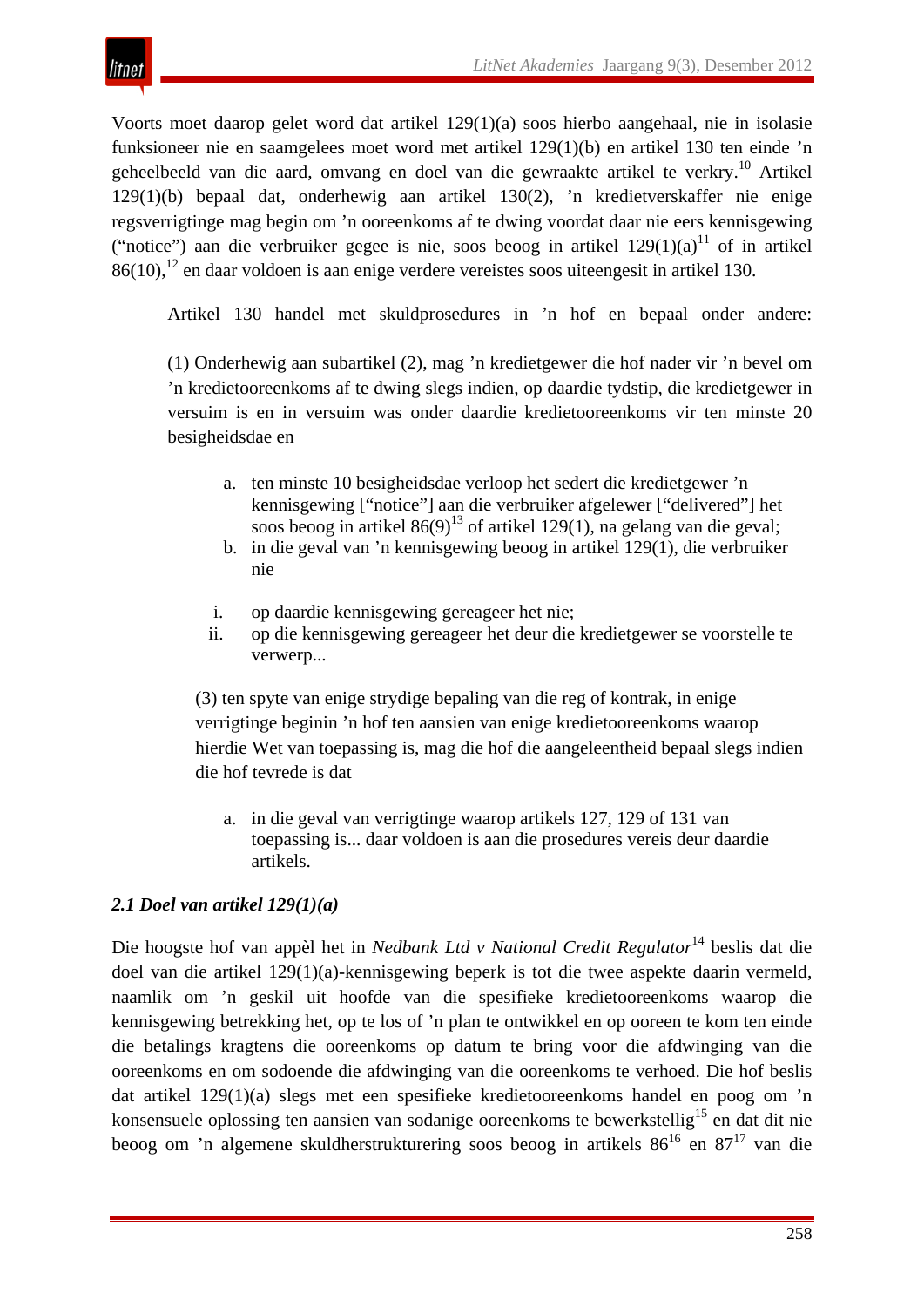Kredietwet daar te stel nie.18 Kortom, artikel 129(1)(a) is nie 'n uitnodiging aan die verbruiker om vir skuldhersiening aansoek te doen nie.

Dit blyk dus dat die doel van die artikel 129(1)(a)-kennisgewing is om 'n verbruiker se versuim onder sy aandag te bring en aan hom die moontlikheid van geskilbeslegting ten einde regsaksie te vermy, voor te stel. Daar moet egter in gedagte gehou word dat waar daar nie 'n geskil rakende die kredietooreenkoms bestaan nie, maar die verbruiker byvoorbeeld bloot net agterstallig is met sy paaiemente en sy finansiële posisie so benard is dat hy nie met 'n aanvaarbare plan vorendag sal kan kom om sy agterstallige paaiemente op datum te bring nie, die geskilbeslegtingsopsies in artikel 129(1)(a) geen nut vir die verbruiker sal hê nie. Dit is dus voorsienbaar dat baie verbruikers nie die moeite sal doen om op 'n artikel 129(1)(a) kennisgewing te reageer nie. Juis daarom magtig artikel 130(1)(b)(i) die kredietverskaffer om met regsaksie voort te gaan waar 'n verbruiker nie binne 'n sekere tydperk na aflewering van 'n artikel 129(1)(a)-kennisgewing daarop reageer nie.

# *2.2 Relevante tydperke en wyse van kennisgewing*

Indien artikel 129(1)(a) saamgelees word met artikel 129(1)(b) en artikel 130(1), blyk dit dat voldoening aan artikel 129(1)(a) verpligtend is voor skuldafdwinging ten opsigte van enige kredietooreenkoms kan plaasvind waarop die Kredietwet van toepassing is.19 In *Beets v Swanepoel* <sup>20</sup> is beslis dat die artikel 129(1)(a)-kennisgewing 'n statutêre voorafdwingingskennisgewing is wat deel vorm van die kredietverskaffer se eisoorsaak. Hoe voldoening aan die kennisgewingsvereiste moet geskied, blyk egter nie klinkklaar uit die bewoording van artikel 129(1)(a) nie.<sup>21</sup>

Artikel 129(1)(a) self bevat geen aanduiding van enige tydperke wat daarop van toepassing is nie en dui ook nie aan op welke wyse die kennisgewing onder die aandag van die verbruiker gebring moet word nie.<sup>22</sup> Artikel 130(1)(a) verskaf egter duidelikheid hieroor en bepaal dat die verbruiker vir minstens 20 besigheidsdae in versuim moet wees ingevolge die kredietooreenkoms <sup>23</sup> en dat minstens 10 besigheidsdae moet verloop het sedert aflewering ("delivery") van die kennisgewing aan die verbruiker voordat die kredietgewer geregtig is om die hof te nader vir afdwinging van die kredietooreenkoms.<sup>24</sup> Die 20- en 10-besigheidsdaetydperke is gelyklopend.<sup>25</sup>

Artikel 130(1)(a) maak dit dus duidelik dat die wyse waarop die wetgewer beoog dat die artikel 129(1)(a)-kennisgewing onder die verbruiker se aandag gebring moet word, deur "aflewering" daarvan is. Nóg artikel 129(1)(a) nóg artikel 130 skryf egter enige spesifieke wyse voor waarop die kennisgewing aan die verbruiker afgelewer moet word. Die probleem waarmee tans geworstel word oor die uitleg van die kennisgewingsvereiste in artikel 129(1)(a), is grotendeels toe te skryf aan die feit dat die wet nie die term*aflewer* (*deliver*) omskryf nie.<sup>26</sup> Artikel 65 van die Kredietwet bepaal egter: "Elke dokument<sup>27</sup> wat vereis afgelewer te word aan 'n verbruiker in terme van hierdie wet moet afgelewer word op die voorgeskrewe manier, indien enige."<sup>28</sup> Waar daar nie 'n voorgeskrewe metode is nie, bepaal artikel 65(2) dat die dokument beskikbaar ("available") gestel moet word deur dit aan die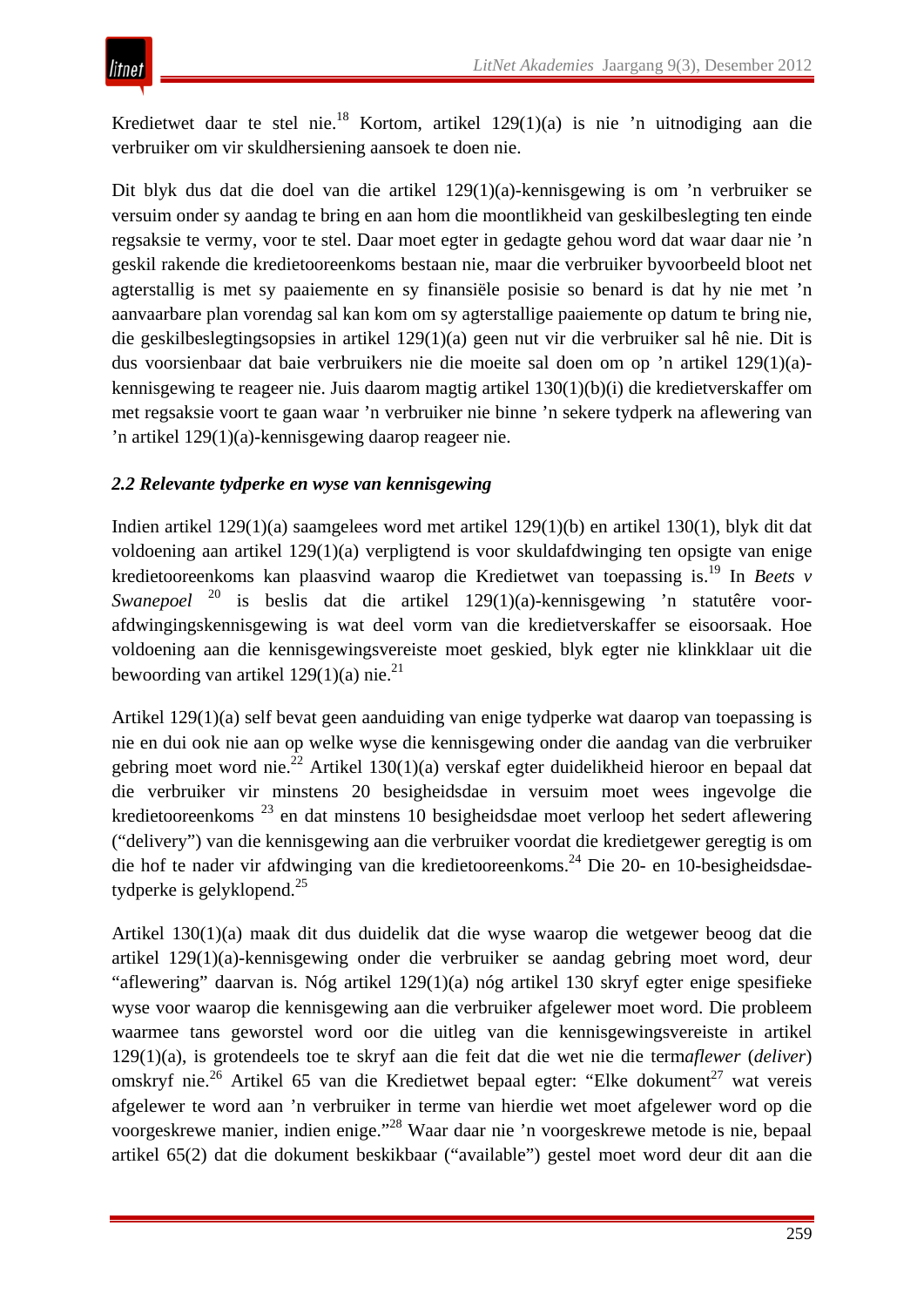

verbruiker af te lewer op een van die volgende wyses wat deur die verbruiker gekies kan word:<sup>29</sup>

- a. persoonlik aan die verbruiker by die besigheidsperseel van die kredietverskaffer, of by enige ander plek aangewys deur die verbruiker maar op die verbruiker se onkoste, of per gewone pos;
- b. per faks;
- c. per e-pos;
- d. per uitdrukbare webblad.

Die term*voorgeskrewe* (*prescribed*) word wel in die wet omskryf as "voorgeskryf deur regulasie". Volgens regulasie 1 beteken "afgelewer", tensy anders bepaal, versending van 'n dokument per hand, faks, e-pos of geregistreerde pos na die adres wat in die ooreenkoms deur die voorgestelde ontvanger gekies is, en indien geen sodanige adres gekies is nie, na die ontvanger se geregistreerde adres. Artikel 96(1) handel met die adres vir aflewering van 'n regskennisgewing wat ooreenkomstig die Kredietwet afgelewer moet word, en bepaal dat sodanige kennisgewing afgelewer moet word by die adres soos gekies in die ooreenkoms of die adres soos verander ingevolge artikel  $96(2).^{30}$  'n Artikel 129(1)(a)-kennisgewing kwalifiseer as 'n regskennisgewing vir doeleindes van artikel  $96(1)$ .<sup>31</sup>

Daar kan dus gevra word hoe die wetgewer beoog dat daar voldoen word aan die vereiste dat die artikel 129(1)(a)-kennisgewing afgelewer moet word, en of die antwoord op hierdie vraag in regulasie 1 of artikel 65(2) gevind moet word, en voorts of dit behels dat die verbruiker die kennisgewing inderdaad moet ontvang.

## *2.3 Sanksie vir nievoldoening*

Voordat die uiters belangrike kwessie rakende die wyse waarop die kennisgewing tot die kennis van die verbruiker gebring moet word, en die vraag na die omvang van sodanige voldoeningsverpligting, omvattend aangespreek word, is dit nodig om te verwys na die sanksie wat die Kredietwet daarstel in geval van nievoldoening aan artikel 129(1)(a).

Sodanige sanksie word uiteengesit in artikel 130(4)(b), wat bepaal dat waar die hof bevind dat 'n kredietverskaffer nie aan artikel 129(1)(a) voldoen het nie, die hof die aangeleentheid móét verdaag en 'n gepaste bevelmaak om die stappe uiteen te sit wat die kredietverskaffer moet doen voordat die aangeleentheid hervat mag word.<sup>32</sup> Dus, as die hof bevind dat daar nie aan artikel 129(1)(a) voldoen is nie, het die hof nie 'n diskresie nie en moet die hof ooreenkomstig artikel 130(4)(b) optree. Die enigste diskresie wat die hof wel het nadat dit die aangeleentheid ingevolge artikel 130(4)(b) verdaag het, is rakende die stappe wat dit mag gelas voordat die aangeleentheid hervat mag word.<sup>33</sup>

Die kritieke vraag vir implementering van artikel 130(4)(b) is dus wat "nievoldoening" *deur die kredietverskaffer* aan artikel 129(1)(a) behels.

In hierdie verband kan opgemerk word dat sodanige nievoldoening normaalweg sal voorkom waar die kennisgewing se bewoording nie aan artikel 129(1)(a) voldoen nie, of waar die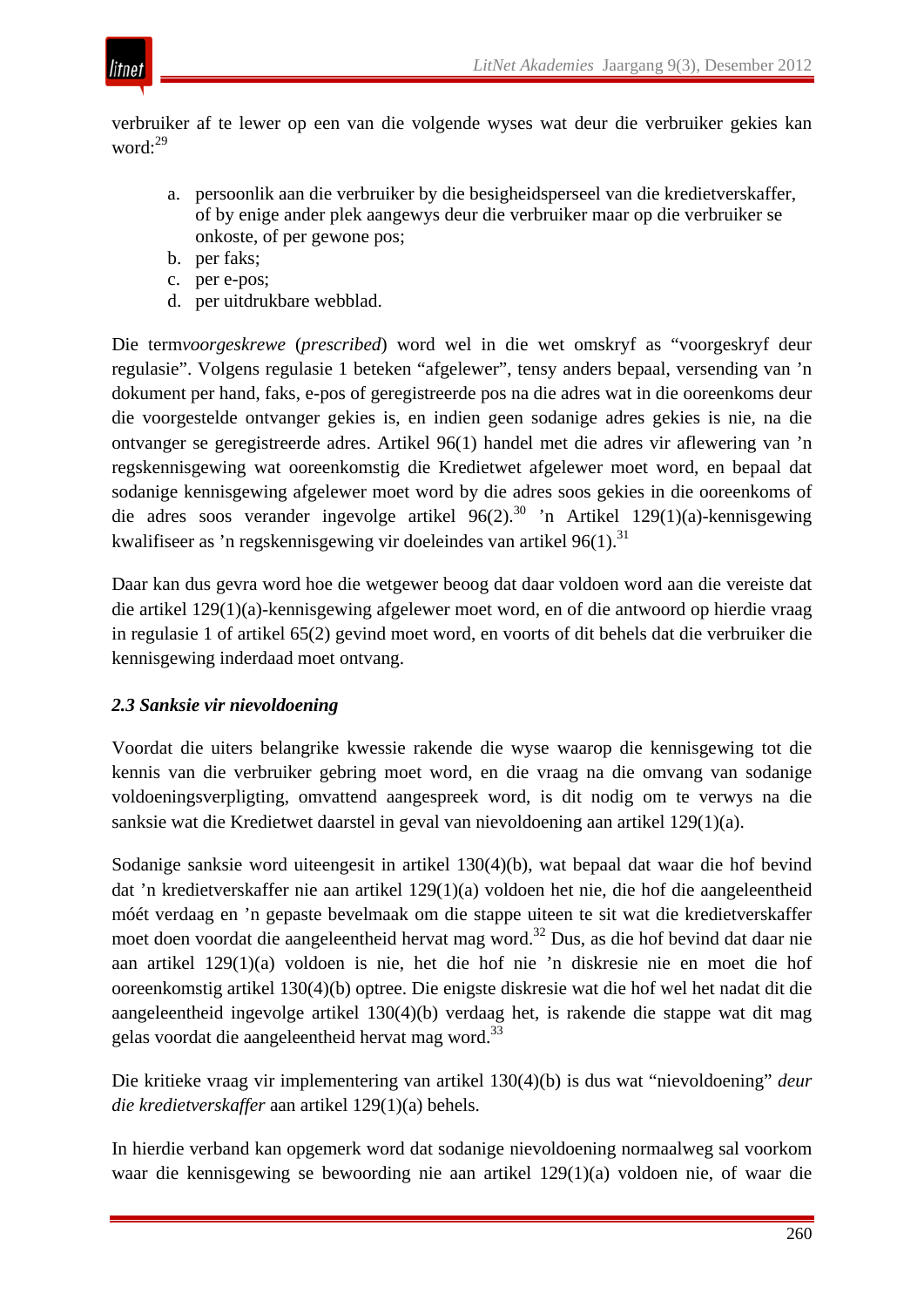kennisgewing by 'n verkeerde adres afgelewer is, of waar die relevante tydperke soos vermeld in artikel 130, nie verstryk het voor afdwinging van die kredietooreenkoms nie.<sup>34</sup> Vir doeleindes van hierdie bespreking ontstaan die vraag uiteraard ook of die blote feit dat 'n verbruiker nie 'n artikel 129(1)(a)-kennisgewing ontvang het wat aan hom versend is nie, *per se* neerkom op nievoldoening *deur die kredietverskaffer* aan artikel 129(1)(a), wat die hof dan verplig om 'n bevel ooreenkomstig artikel 130(4)(b) te maak. Indien wel, kan gevra word watter stappe 'n hof dan sal gelas as dit blyk dat die rede waarom die verbruiker nie die kennisgewing ontvang het nie, is dat die verbruiker byvoorbeeld besluit het om nie 'n geregistreerde posstuk by die poskantoor af te haal nie.

'n Belangrike aspek van die kennisgewingsvereiste in artikel 129(1)(a) van die Kredietwet wat nie in vorige kredietwetgewing voorgekom het nie, blyk egter uit die eiesoortige sanksie vervat in artikel 130(4)(b): alhoewel die aflewering van die kennisgewing voor afdwingingsverrigtinge verpligtend is as synde 'n statutêre voorvereiste wat deel vorm van die kredietverskaffer se eisoorsaak, het nievoldoening daaraan nie tot gevolg dat regsverrigtinge wat daarna ingestel is, nietig is nie.35 Die feit dat die hof 'n diskresie het om stappe ingevolge artikel 130(4)(b) te gelas waar die kredietverskaffer nie aan artikel 129(1)(a) voldoen het nie, beteken dat die Kredietwet 'ningeboude veiligheidsmeganisme bevat wat verseker dat 'n verbruiker wat beweer dat daar nie aan artikel 129(1)(a) voldoen is nie, wel 'n geleentheid sal kry om te oorweeg of hy die opsies in die kennisgewing wil uitoefen, ongeag die feit dat regsverrigtinge reeds ingestel is. Uiteraard behoort hierdie ingeboude beskerming vir die verbruiker ook in ag geneem te word by die vraag oor wat die kredietverskaffer alles moet doen om tot bevrediging van 'n hof te bewys dat hy die kennisgewing aan die verbruiker afgelewer het.

# **3. Die kennisgewingsvereiste in relevante wetgewing voor die Kredietwet**

J.M. Otto, wat allerweë beskou word as die voorste kenner van die Suid-Afrikaanse kredietreg, het by verskeie geleenthede die hantering van die kennisgewingsvereiste in die Suid-Afrikaanse kredietreg en ander relevante wetgewing omvattend uiteengesit.<sup>36</sup> Daar sal dus in paragrawe 3 en 4 van hierdie bepreking volstaan word met die uiteensetting wat deur Otto verskaf word.

Otto dui aan dat die vraag of kennisgewings aan 'n verbruiker wat agterstallig is met betalings ingevolge 'n kredietooreenkoms, die verbruiker moet bereik, nie *res nova* is nie en dat daar 'n lang ontwikkeling in ons wetgewing asook regspraak in dié verband is. Hy sit hierdie ontwikkeling soos volg uiteen:<sup>37</sup>

 $-$  Die Huurkoopwet<sup>38</sup> het vereis dat die verkoper 'n kennisgewing aan die koper moet oorhandig of per geregistreerde pos na die koper stuur en dat 'n tydperk van 10 dae moet verloop voordat die verkoper sekere remedies, soos die eis van versnelde betalings of skadevergoeding, kan aanwend indien die skuldenaar nie sy kontrakbreuk herstel het nie.<sup>39</sup>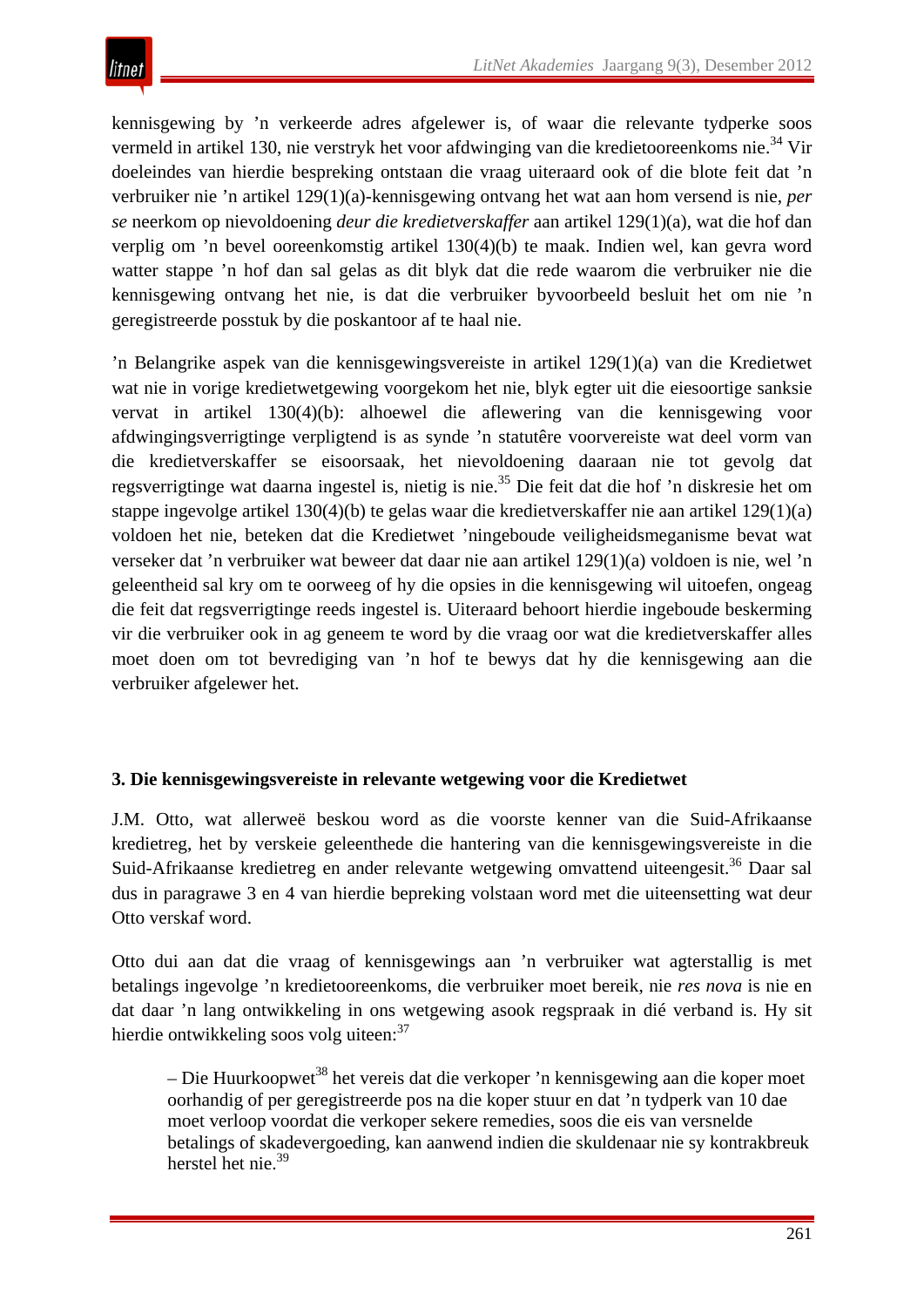– Die Wet op die Verkoop van Grond op Afbetaling<sup>40</sup> het 'n gelyksoortige (maar nie identiese) bepaling bevat met 'n tydperk van 30 dae.<sup>41</sup>

– Die Wet op Vervreemding van Grond,  $42$  wat die Wet op die Verkoop van Grond op Afbetaling vervang het, het eweneens bepaal (en bepaal steeds) dat 'n verkoper 'n koper "in kennis" moet stel van sy versuim deur aan die koper 'n kennisgewing te oorhandig of per aangetekende pos te stuur en 'n tydperk van 30 dae moet wag voordat hy die kontrak mag kanselleer, 'n vervroegingsbeding ("acceleration clause") kan afdwing of skade kan eis indien die verkoper in sy versuim volhard.

 $-$  Artikel 11 van die Wet op Kredietooreenkomste,  $43$  die opvolger van die Huurkoopwet en voorganger van die Kredietwet, het van 'n kredietgewer wat teruggawe van goedere wou eis, verwag om 'n brief per geregistreerde pos aan die kredietopnemer te versend ten einde hom in kennis te stel dat hy in gebreke is en aan hom 'n tydperk van minstens 30 dae gun om sy verpligting na te kom.

Die vraag of die kennisgewings, soos voorgeskryf deur die verskillende stukke wetgewing hierbo na verwys, hul bestemming moet bereik indien dit per pos afgestuur is, is in verskeie sake vir beslissing voorgelê.<sup>44</sup> Onder die Huurkoopwet is beslis dat 'n kennisgewing wat nie die koper bereik het nie, steeds doelmatig sal wees indien dit in ooreenstemming met die wet gestuur is.45 Hierdie beslissing was gebaseer op 'n wysiging van die Huurkoopwet deur die Wysigingswet op Huurkoop.<sup>46</sup> Die Wet op die Verkoop van Grond op Afbetaling is egter tot die teendeel vertolk en daar is beslis dat die woorde "kennis gee" ("inform") in artikel 13(1) van die wet bepaal dat die kennisgewing die koper moet bereik.<sup>47</sup> Hierdie beslissing is nie deur die hof in *Maharaj v Tongaat Development Corporation (Pty) Ltd*<sup>48</sup> gevolg nie. Die appèlafdeling het in die *Maharaj*-saak<sup>49</sup> egter die beskouing verkies dat die kennisgewing die koper moet bereik, maar die hof het nie sy beslissing op die betekenis van *inform* gebaseer nie.

Hierdie posisie (naamlik dat die kennisgewing die koper moet bereik) is in *Holme v Bardsley*<sup>50</sup> gevolg, 'n saak wat ingevolge artikel 19 van die Wet op Vervreemding van Grond beslis is. Artikel 19 van die Wet op Vervreemding van Grond het oorspronklik bepaal dat 'n koper in die voorgeskrewe brief van sy versuim "informed" moet word. Hierdie posisie is deur die Wysigingswet op Vervreemding van Grond51 gewysig: die woord *informed* in die Engelse teks van artikel 19 is deur die woord *notified* vervang in 'n klaarblyklike poging om die ontvangs van die kennisgewing oorbodig te maak.<sup>52</sup>

Otto het by geleentheid voorgehou dat die beslissing in *Holme v Bardsley* (wat beslis het dat die kennisgewing die koper moet bereik) verkeerd is.53 Hy het destyds aangedui dat dit nie as 'n volkome reël neergelê kan word dat 'n kennisgewing in alle omstandighede die verbruiker moet bereik nie en voorgestel dat 'n kredietgewer aan die vereistes van die wetgewing voldoen indien hy noukeurig die tegniese vereistes van 'n bepaalde artikel nagevolg het, selfs al bereik die kennisgewing nie die kredietopnemer nie.

'n Volbank van die Witwatersrandse plaaslike afdeling (soos dit toe bekend gestaan het) het in *Marques v Unibank Ltd*<sup>54</sup> met klaarblyklike goedkeuring na die sienswyse van Otto<sup>55</sup> verwys, op sterkte van die gelyksoortige bepaling in die Wet op Kredietooreenkomste,<sup>56</sup> en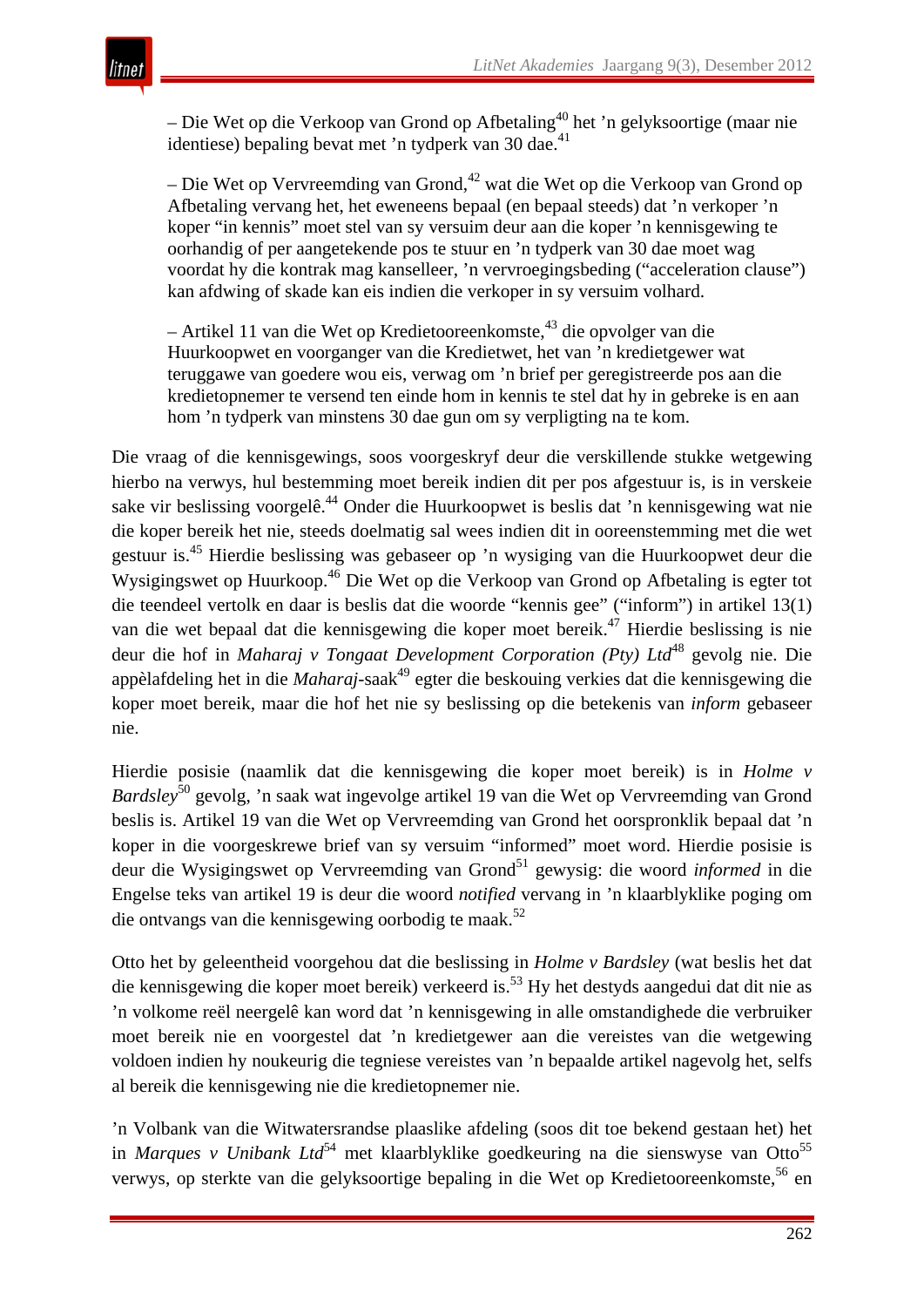die beslissing in *Holme v Bardsley* verwerp. In die *Marques*-saak is 'n kennisgewing kragtens artikel 11 van die Wet op Kredietooreenkomste gestuur, maar die brief het onafgehaal teruggekeer. Die hof beslis dat die kennisgewing nie noodwendig tot die kennis van die kredietopnemer hoef te kom nie.57 *Holme v Bardsley* is daarop ook verwerp en *Marques v Unibank Ltd* is nagevolg in *Van Niekerk v Favel*<sup>58</sup> wat met 'n kennisgewing kragtens artikel 19 van die Wet op Vervreemding van Grond gehandel het. Die hof het beslis dat waar 'n kennisgewing behoorlik versend is, dit nie die skuldenaar hoef te bereik nie. Die skuldenaar, wat die adres bepaal waarna kennisgewings gestuur moet word, moet die risiko dra dat die kennisgewing hom moontlik nie gaan bereik nie.

Otto beklemtoon dat die kruks is dat 'n hele reeks sake wat gehandel het met verskeie stukke kredietwetgewing wat die Kredietwet voorafgegaan het, die beginsel vasgelê het dat 'n kennisgewing wat behoorlik ingevolge bepaalde wetgewing versend is, nie 'n kredietverskaffer hoef te bereik om doelmatig te wees nie.

# **4. Hantering van die kennisgewingsvereiste in die Kredietwet voor Sebola**

Die beslissende vraag na die aanname van die Kredietwet was natuurlik of die howe beslissings ingevolge ander kredietwetgewing sou navolg by hul uitleg en toepassing van artikel 129(1)(a) van die wet. Volgens Otto moet die wet van nuuts af uitgelê word, maar waar ander wetgewing met die wet vergelykbaar is, moet beslissings wat met sodanige wetgewing gehandel het,ten minste 'n oorredende en moontlik selfs 'n beslissende rol speel. Otto het reeds voor enige sake kragtens die Kredietwet beslis is, voorgestel dat die howe die beslissing in *Marques v Unibank Ltd* moet navolg.<sup>59</sup>

Volgens Otto is dit beduidend dat artikel 129(1)(a) van die wet die woorde "onder die verbruiker se aandag bring" gebruik.<sup>60</sup> Hy het ook aangetoon dat die wet uitdruklik aan verbruikers die keuse verleen om die wyse van aflewering vanuit verskeie opsies te kies ('n reg wat nie voorheen bestaan het nie) en dat dit dus heeltemal redelik blyk te wees dat verbruikers die risiko dra indien sodanige kennisgewings moontlik nie hul eindbestemming bereik nie.<sup>61</sup>

Otto verwys vervolgens na vier sake wat die aanloop tot die beslissing van die hoogste hof van appèl in *Rossouw* voorafgegaan het,en die grootskaalse verwarring wat dit meegebring het, illustreer. In al vier gevalle is die artikel 129(1)(a)-kennisgewings wel gestuur, maar om een of ander rede nie deur die verbruikers ontvang nie. Die kritieke vraag was dus telkens wat behoorlike voldoening aan artikel 129 behels.

In *ABSA Bank Ltd v Prochaska t/a Bianca Cara Interiors*, <sup>62</sup> klaarblyklik die eerste beslissing rakende die aangeleentheid, het die hof beslis dat die Kredietwet radikaal van sy voorgangers afwyk en op sterkte hiervan tot die gevolgtrekking gekom dat *Marques* nie meer in ons reg toepaslik is nie. Die hof het opgemerk dat waar die Wet op Kredietooreenkomste<sup>63</sup> (wat die Kredietwet voorafgegaan het) bloot vereis het dat kennis van versuim per geregistreerde pos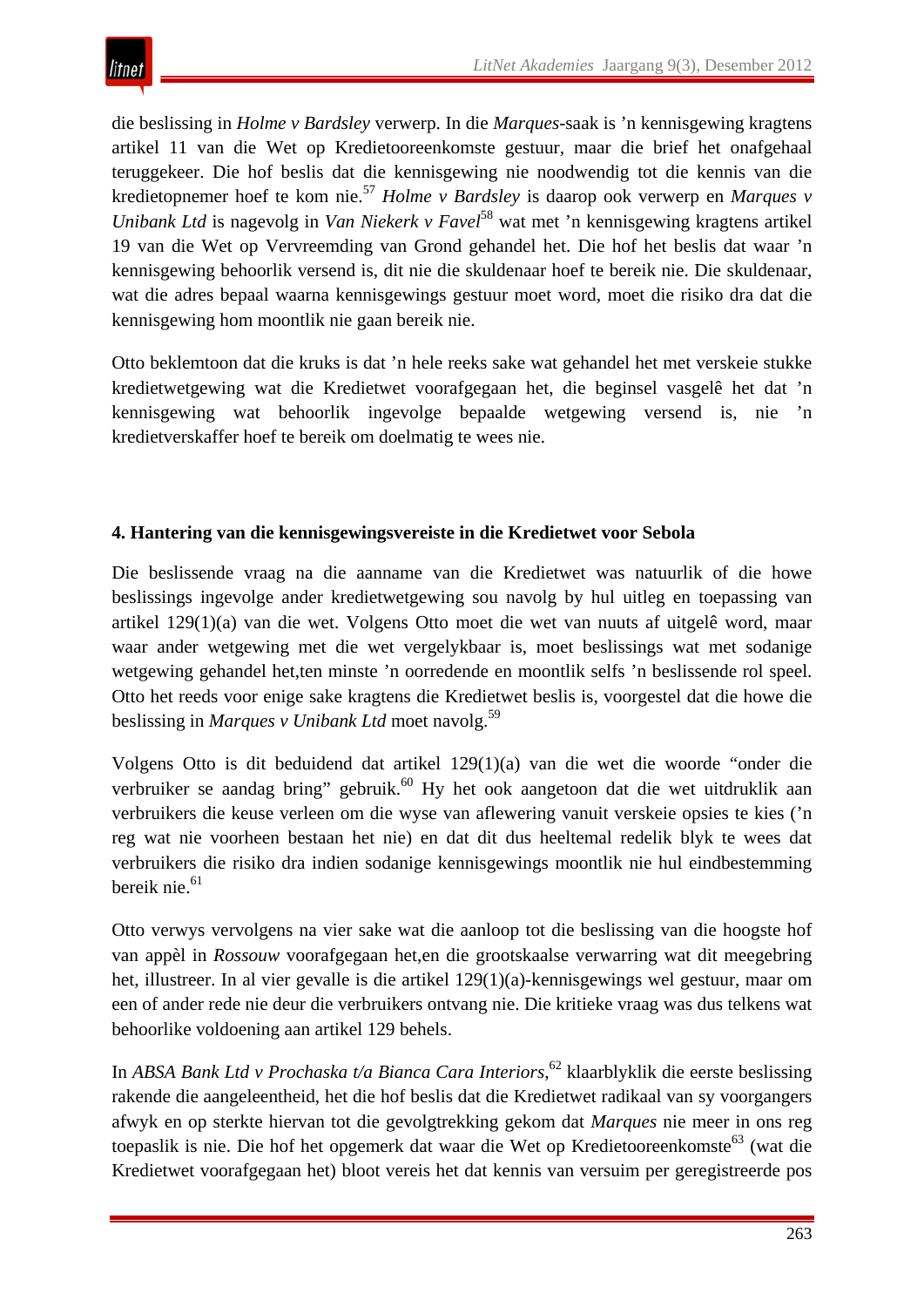aan die kredietopnemer versend moet word, artikel 129 van die wet die kredietverskaffer verplig om die versuim skriftelik onder die aandag van die verbruiker te bring. Waarnemende regter Naidu is van mening dat die Kredietwet meer vir die beskerming van die verbruiker as die kredietverskaffer gestruktureer en ontwerp is en dienooreenkomstig uitgelê moet word. In hierdie saak het die kredietverskaffer die kennisgewing na 'n heeltemal verkeerde adres gestuur en die beslissing kon volgens Otto eenvoudig hier afgesluit het. Die hof gaan egter verder ten einde sy sienings uiteen te sit oor die vraag of die kennisgewing die verbruiker moet bereik. Die hof dui aan dat die woorde "die verbruiker se aandag op die versuim te vestig", "verskaf kennisgewing" en "'n kennisgewing afgelewer" kumulatief 'n bedoeling deur die wetgewer weerspieël om 'n verpligting op die kredietverskaffer te plaas wat baie meer as die blote versending van die artikel 129(1)(a)-kennisgewing vereis. Gevolglik word beslis dat daar van die kredietverskaffer vereis word om die versuim op so 'n wyse onder die verbruiker se aandag te bring dat dit 'n hof tevrede sal stel wat behoorlike voldoening aan artikels 129 en 130 van die wet oorweeg. Die hof beslis dat waar 'n*domicilium-*adres deur die verbruiker gekies is, die kredietverskaffer seker moet maak dat die adres waarheen die kennisgewing gestuur word, in elke opsig met die *domicilium-*adres ooreenstem.

Hoewel die indruk geskep word dat die hof met die vraag na die nodigheid van daadwerklike ontvangs gaan handel, is dit teleurstellend dat die hof nie spesifiek aandag gee aan die vraag of die artikel 129(1)(a)-kennisgewing deur die verbruiker ontvang moet word om doelmatig te wees nie. Die hof stel die saak *sine die* uit ten einde die kredietverskaffer 'n geleentheid te gun om die vereistes van artikel 129(1)(a) na te kom.

Regter Wallis verwoord in *Munien v BMW Financial Services (Pty) Ltd*<sup>64</sup> 'n ander siening. Die tersaaklikekennisgewing is per geregistreerde pos na die gekose *domicilium-*adres gestuur, maar die verbruiker het dit nooit ontvang nie. Die verbruiker beweer dat aangesien daar nie straataflewering van pos in die spesifieke woongebied was nie, geregistreerde pos na sy *domicilium* hom nooit sou bereik het nie. Hy het bowendien ook die adres verlaat en op 'n ander plek in die dorp gebly.

Die hof verwys met goedkeuring na *Marques* en volg vorige beslissings ten einde die Kredietwet uit te lê. Die hof kom tot die gevolgtrekking dat die metode van aflewering deur die definisie van *afgelewer* in die regulasies, eerder as die bepalings in artikel 65, voorgeskryf word.<sup>65</sup> Daar word beslis dat 'n kennisgewing kragtens artikel 129(1)(a) "afgelewer" is indien dit per geregistreerde pos gestuur is na 'n adres wat deur die verbruiker gekies is, ongeag of die kennisgewing by daardie adres afgelewer kan word en ongeag of dit tot die verbruiker se kennis kom. Regter Wallis wys uit dat die metodes van aflewering in die regulasies wyd uiteenlopend is – naamlik aflewering per hand, geregistreerde pos, faks of e-pos – maar dat dit in elke geval die versending van die dokument is wat aflewering daarstel. Die hof is dus van mening dat die verbruiker wat die adres kies waarheen kennisgewings versend moet word, die risiko dra indien die kredietverskaffer die kennisgewing gestuur het na die gekose adres en op die wyse wat deur die verbruiker gekies is. Die kredietverskaffer het sodoende sy plig nagekom en die verbruiker kan nie die feit dat die kennisgewing hom nie bereik het nie, as 'n verweer opper nie.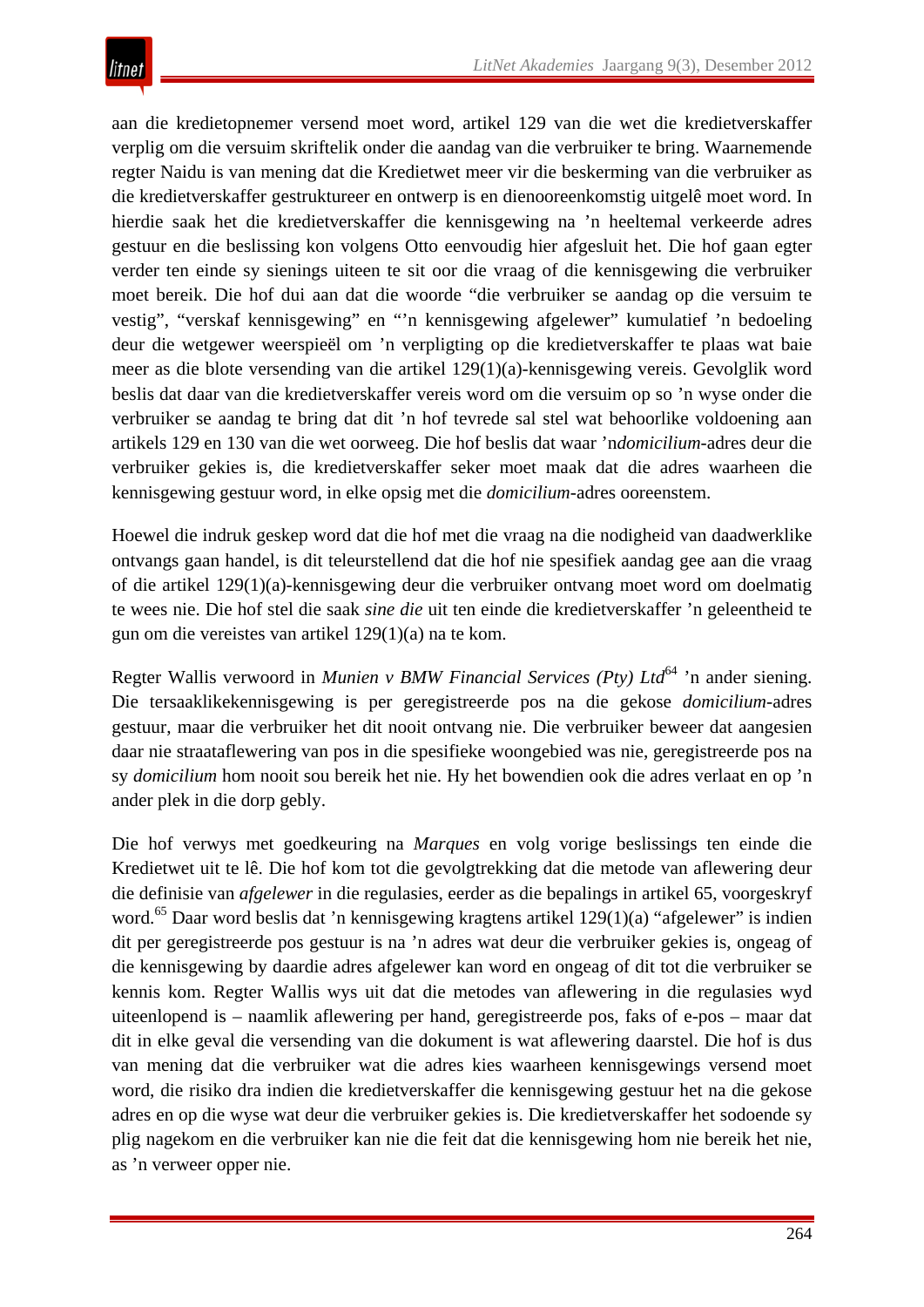In *First Rand Bank Ltd v Dhlamini*<sup>66</sup> kom die hof egter, na oorweging van beide die *Prochaska*- en die *Munien*-beslissings, tot 'n ander gevolgtrekking as regter Wallis in *Munien*. Hier is die kennisgewing wel na die korrekte adres, 'n straatadres wat deur die verbruiker gekies is, gestuur, en alhoewel dit die poskantoor bereik het, het niemand die verbruiker laat weet om dit af te haal nie. Die kennisgewing is daarna onafgehaal na die versender teruggestuur. Die hof bepaal dat wanneer voldoening aan artikel 129(1)(a) oorweeg word, die vraag nie na die woord "aflewer" in artikel 65 is nie, maar of die kredietverskaffer die "versuim skriftelik tot die verbruiker se kennis gebring het". Regter Murphy bevind daarom dat regter Wallis in *Munien* 'n fout begaan het deur die twee begrippe met mekaar gelyk te stel. Die hof beslis dat voldoening aan artikel 129(1)(a) vereis dat kennis van enige versuim tot die verbruiker se daadwerklike aandag moet kom, en dat nienakoming die instel van regsverrigtinge sal stuit, met die gevolg dat sodanige aksies voortydig sal wees. Die hof vereenselwig hom met die siening in *Prochaska*, dat die wet bewustelik tot voordeel van die verbruiker gestruktureer en ontwerp is. Die saak is vervolgens *sine die* kragtens artikel 130(4)(b) uitgestel en die kredietverskaffer is beveel om aan artikel 129(1)(a) te voldoen.

In *Starita v Absa Bank Ltd*<sup>67</sup> is beslis dat dit onjuis is om die definisie in die regulasies op uitdrukkings in die wet toe te pas. Waarnemende regter Gautschi beslis dat geen oorweging aan die definisie van *delivered* in die regulasies geskenk moet word wanneer artikels in die wet uitgelê moet word nie. Die hof verwys na artikel 168 van die wet, wat met betekening van dokumente handel, en kom tot die gevolgtrekking dat daar nie 'n beduidende verskil tussen die woorde "afgelewer" en "beteken" is nie en dat artikel 168 daarom toepaslik is waar 'n kennisgewing "afgelewer" moet word. Dit hou in dat 'n kennisgewing onder andere behoorlik beteken (afgelewer) sal wees indien dit per geregistreerde pos na die persoon se mees onlangs bekende adres versend is. Volgens die hof word daar nie op enige van die doelstellings van die wet inbreuk gemaak deur 'n kredietverskaffer toe te laat om 'n artikel 129(1)-kennisgewing per geregistreerde pos te stuur nie, en ook dat slegs bewys moet word dat die kennisgewing behoorlik gestuur is op die wyse en na die presiese adres wat deur die verbruiker vir sodanige doel gekies is. Die hof merk op dat om meer te verwag 'n te swaar las op die kredietverskaffer plaas, iets wat na die hof se mening nie deur die wet vereis word nie.

Die kwessie rakende die wyse van aflewering van die artikel 129(1)(a)-kennisgewing het uiteindelik in *Rossouw v First Rand Bank Ltd*<sup>68</sup> voor die hoogste hof van appèl gedien. Die hof moes onder andere beslis wat die presiese metode van aflewering van die artikel 129(1)(a)-kennisgewing is, asook of dit nodig is dat sodanige kennisgewing die verbruiker moet bereik.

Die hof verwys na artikel 65 van die Kredietwet en na die definisie van *afgelewer* in die regulasies. Daar word opgemerk dat dit in die algemeen ontoelaatbaar is om regulasies wat deur 'n minister geskep is, te gebruik as hulpmiddel om die bedoeling van die wetgewer in 'n wet self vas te stel ongeag of die wet die regulasies insluit. Volgens die hof bly die vraag in hierdie geval of die omskrywing in die regulasies die voorgeskrewe wyse is soos deur artikel 65(2) beoog word.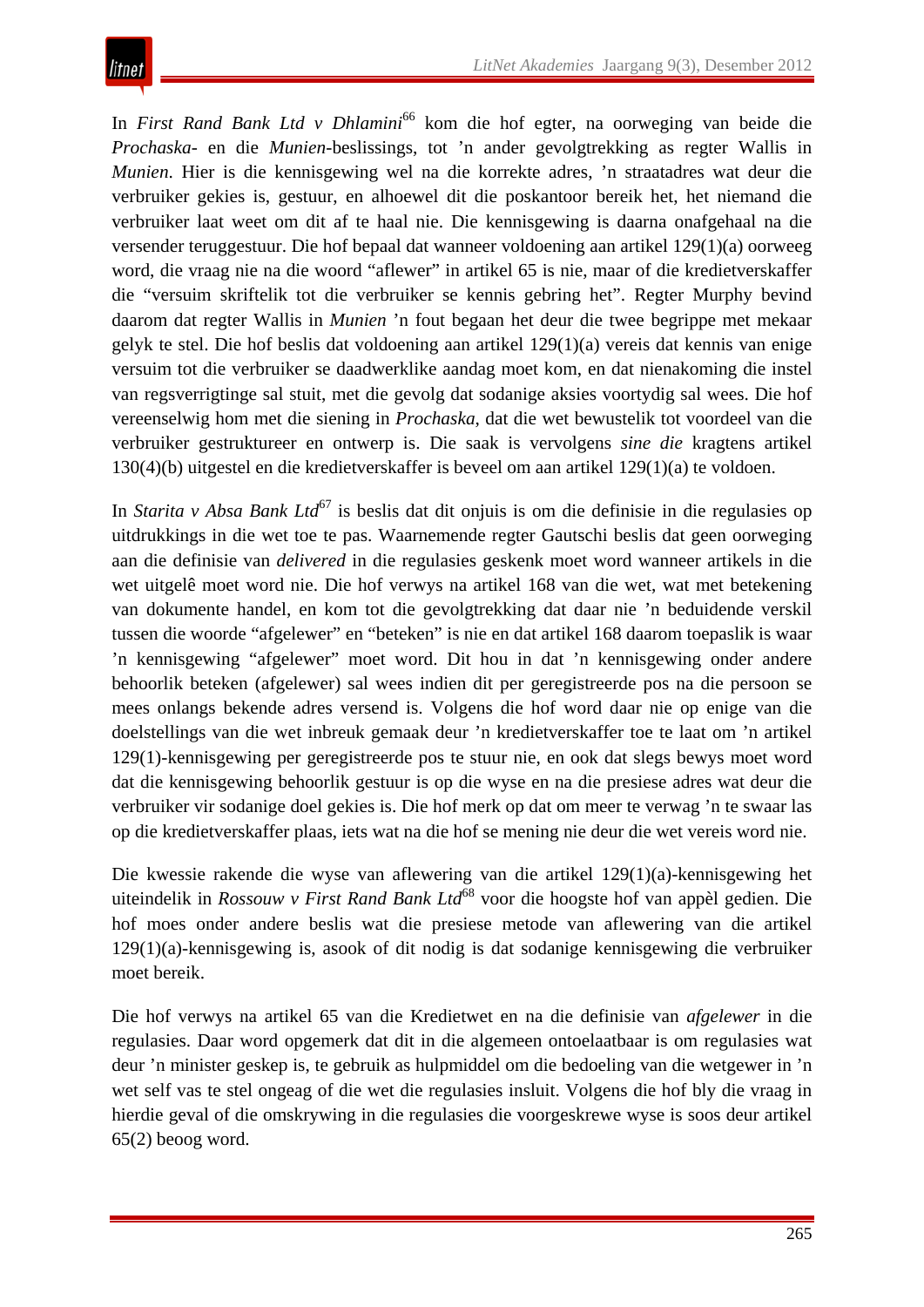Die hof besluit egter dat die omskrywing van die woord *afgelewer* in die regulasies nie in ag geneem moet word by die uitleg van die wyse waarop die artikel 129-kennisgewing afgelewer moet word nie. Die hof dui aan dat aflewering van die artikel 129-kennisgewing kragtens artikel 65(2) van die Kredietwet moet plaasvind en dat die verbruiker kan kies uit die opsies in die artikel vermeld. Daar is verder bevind dat artikel 65(2) met artikel 96, wat die adres vir aflewering voorskryf, saamgelees moet word. Die hof bevind dat aangesien die wetgewer posaflewering in artikel 65(2) toelaat, aflewering per geregistreerde pos nie op nienakoming van die bepalings van die artikel neerkom of op enige van die partye se regte inbreuk maak nie en noem ook dat geregistreerde pos bowendien 'n meer betroubare metode is. Die hof vind steun vir sy standpunt in die "catch-all"-bepalings van artikel 168 wat met betekening van dokumente handel en wat volgens die hof in regskonteks met "aflewering van dokumente" gelykgestel kan word. Die artikel beskou die versending van 'n dokument per geregistreerde pos na 'n persoon se mees onlangs bekende adres as behoorlike betekening – buiten as die wet anders bepaal. Die hof skenk verder aandag aan die woord *versend* en kom met verwysing na *The Shorter Oxford English Dictionary* tot die gevolgtrekking dat die woord nie ontvangs van versende items insluit nie. Die hof bevind dat die wetgewer se toegif aan die verbruiker – die reg om die wyse van aflewering te kies – 'n verantwoordelikheid meebring en onteenseglik dui op 'n bedoeling om die risiko van nie-ontvangs op die verbruiker se skouers te plaas. Dus, waar 'n artikel 129-kennisgewing aan 'n verbruiker versend word op die wyse deur die verbruiker kragtens artikel 65(2) gekies is, is daadwerklike ontvangs van daardie kennisgewing die verbruiker se verantwoordelikheid.

#### **5. Die meerderheidsuitspraak van die konstitusionele hof in Sebola**

Die meerderheiduitspraak van die konstitusionele hof is deur regter Cameron gelewer. Die feite van die saak was kortliks dat meneer en mevrou Sebola in November 2007 (dus na inwerkingtreding van die Kredietwet) 'n huisleningsooreenkoms met Standard Bank aangegaan het uit hoofde waarvan 'n bedrag van R1 312 500 aan hulle geleen en 'n verband as sekuriteit oor hul huis geregistreer is.69 In die huisleningsooreenkoms het die Sebolas die verbandeiendom gekies as die adres waar kennisgewings en dokumente "in enige regsverrigtinge" beteken moet word.70 Bykomend daartoe het hulle 'n posadres in North Riding, Johannesburg gespesifiseer as die posadres waar "briewe, state en kennisgewings" afgelewer kan word.<sup>71</sup> Teen 2009 het die Sebolas agterstallig geraak met hul verbandbetalings, en op 16 Maart 2009 het die bank 'n artikel 129(1)(a)-kennisgewing per geregistreerde pos na hul North Riding-posbus gestuur.<sup>72</sup> Hulle het die voormelde kennisgewing egter nooit ontvang nie, aangesien die posdienste die kennisgewing na die verkeerde poskantoor herlei ("divert") het.73 Daarna het die bank dagvaarding teen die Sebolas uitgereik<sup>74</sup> wat beteken is deur vashegting van 'n afskrif daarvan aan die gekose *domicilium.*<sup>75</sup> Die bank het vervolgens vonnis teen die Sebolas gekry, en 'n lasbrief ter beslaglegging op die verbandeiendom is op 17 November 2009 verkry.76 Die Sebolas het egter beweer dat hulle nooit die dagvaarding ontvang het nie<sup>77</sup> en eers van die vonnis te wete gekom het nadat die bank die lasbrief vir eksekusie verkry het.<sup>78</sup> Hulle het daarna 'n aansoek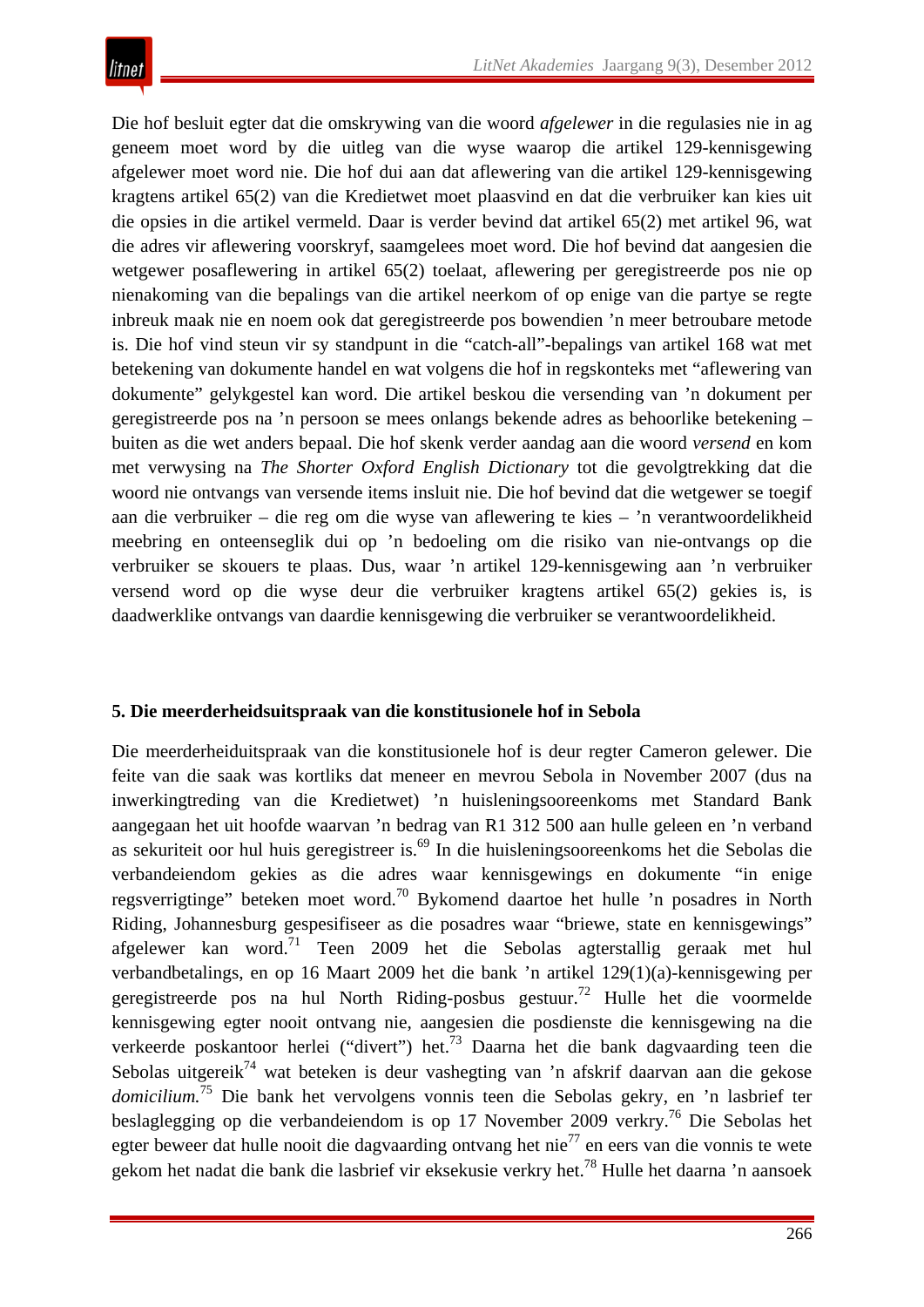om tersydestelling van die vonnis gebring,79 wat deur die hoë hof van die hand gewys is op die basis dat bewys van versending van die artikel 129(1)(a)-kennisgewing deur die kredietverskaffer na die korrekte gekose adres voldoening aan artikels 129(1) en 130(1) daarstel.80 Die Sebolas het toe appèl na 'n volbank aangeteken, maar dié hof het hom gebonde geag aan die *Rossouw*-uitspraak wat intussen gelewer is en die appèl is van die hand gewys.<sup>81</sup>

Hierna het die Sebolas die konstitusionele hof genader. Volgens hierdie hof was die enigste vraag ofdie Sebolas 'n verweer teen die bank se aksie sou hêindien die vonnis tersyde gestel sou word. Volgens die hof hang dit af van die vraag of die bank aan artikels 129(1) en 130(1) van die Kredietwet voldoen het voordat die aksie ingestel is.<sup>82</sup> Namens die Sebolas is voor die konstitusionele hof aangevoer dat die hoë hof gefouteer het deur nie 'n doeldienende en kontekstuele uitleg van artikel 129 te volg nie,  $83$  en dat artikel 129 konstitusioneel uitgelê moes word in die lig van die Kredietwet se doelstellings.<sup>84</sup> Drie instellings is tydens die aanhoor van die aangeleentheid deur die hof as *amici curiae* toegelaat, naamlik die Socio-Economic Rights Institute of South Africa (SERI),<sup>85</sup> die Nasionale Kredietreguleerder<sup>86</sup> en die Banking Association of South Africa (BASA).87

Die hof beslis dat die kennisgewingsvereiste in artikel 129 nie in isolasie van artikel 130 verstaan kan word nie en wel om die volgende drie redes:  $88$ 

(a) Dit is onmoontlik om vas te stel wat 'n kredietgewer verplig en toegelaat word om te doen sonder om beide bepalings te lees. Dus, terwyl artikel 129(1)(b) blyk die aanvang van regsverrigtinge te verbied, maak artikel 130 dit duidelik dat waar aksie ingestel is sonder voorafkennisgewing, daardie aksie nie nietig is nie<sup>89</sup> en die hof die aangeleentheid moet verdaag en 'n gepaste bevel moet maak ten einde van die kredietverskaffer te vereis om gespesifiseerde stappe te doen voordat die aangeleentheid hervat ("resume") kan word.<sup>90</sup> Die verbod op die instel van verrigtinge is dus nie absoluut nie, maar bloot vertragend. Artikel 129 beskryf *wat* 'n kredietverskaffer moet bewys (kennisgewing soos beoog) voordat vonnis verkry kan word, terwyl artikel 130 uiteensit *hoe* dit bewys kan word (by wyse van aflewering).<sup>91</sup>

(b)Die tweede oorweging is hoe die kennisgewingsvereiste self uitgedruk word in die twee artikels.<sup>92</sup> Die hof wys uit dat beide artikels vereis dat kennis gegee word, maar op uiteenlopende maniere. Artikel 129(1) bepaal dat regsverrigtinge nie begin mag word voordat die kredietverskaffer die versuim onder die aandag van die verbruiker bring nie ("draws the default to the notice of the consumer"), of voordat daar eers kennis aan die verbruiker gegee is nie ("before first providing notice to the consumer").93 Volgens die hof beweeg die woord *notice* hier tussen twee betekenisse: die eerste keer wat dit gebruik word, beteken dit die aandag van die verbruiker, maar die tweede keer verwys dit na die kennisgewing self.<sup>94</sup> Die eerste gebruik van die woord *notice* vereis inderdaad dat die verbruiker die kennisgewing nie net moet ontvang nie maar ook kennis daarvan moet neem. Artikel 130(1)(a), daarenteen, gebruik slegs een van hierdie betekenisse van *notice* en laat hofverrigtinge toe indien 10 besigheidsdae verstryk het "sedert die kredietverskaffer 'n kennisgewing aan die verbruiker afgelewer het soos beoog in artikel  $129(1)$ ".<sup>95</sup> Volgens die hof vereis artikel 130(1)(a) aflewering van die kennisgewing self soos beoog in artikel 129.96 Dus, terwyl artikel 129 fokus op die verbruiker aan wie die kredietverskaffer kennis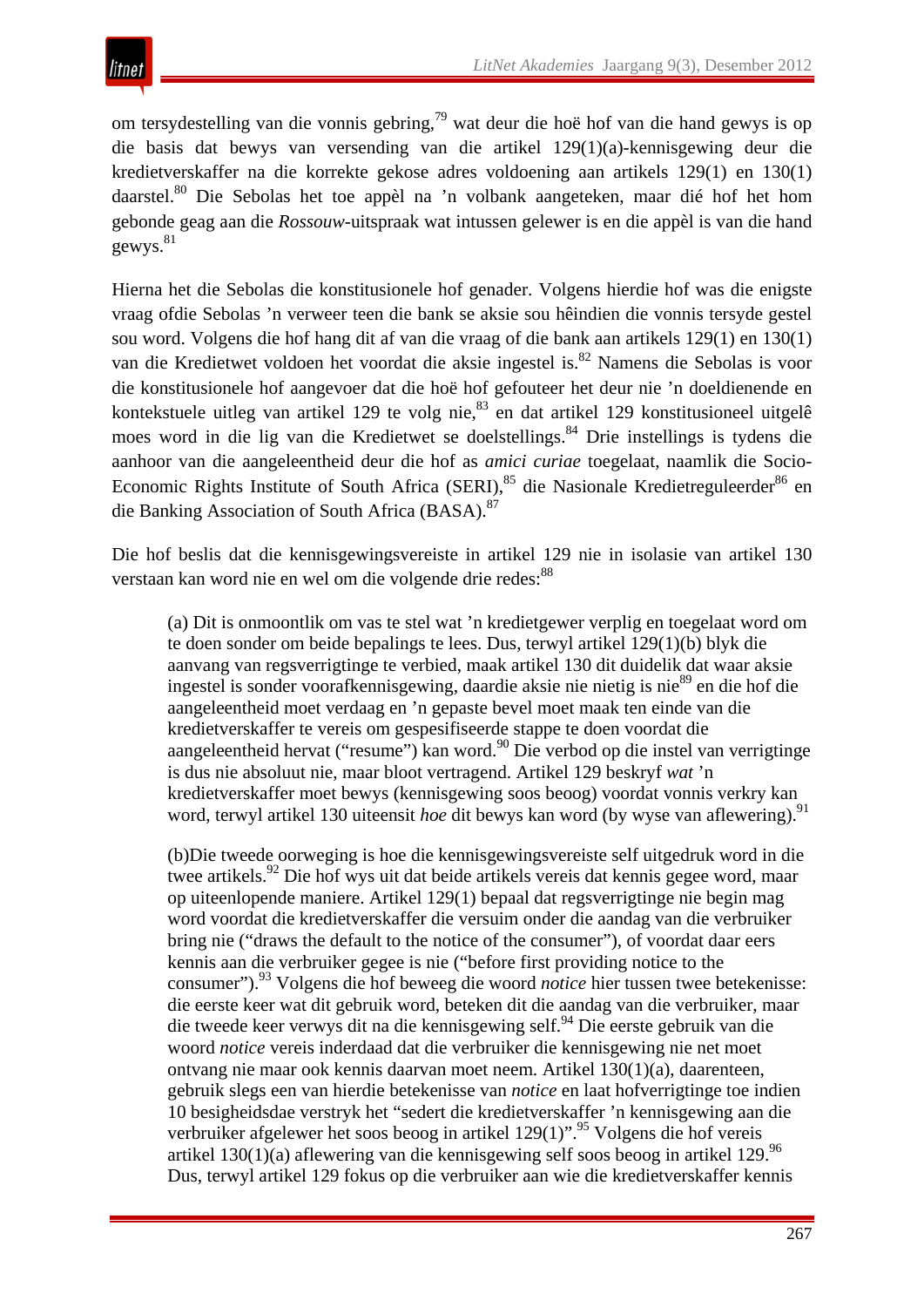moet gee en tot wie se aandag ("notice") die inligting moet kom, dui artikel 130 aan wat gedoen moet word om aan die vereiste van artikel 129 te voldoen, naamlik om 'n kennisgewing "af te lewer" soos beoog in artikel  $129.97$ 

(c) Indien artikel 129(1)(a) in isolasie gelees word, blyk dit 'n verpligting op te lê wat, in isolasie gesien, onmoontlik kan blyk om aan te voldoen. Die hof merk op dat artikel 129 inderdaad vereis dat die kennisgewing tot die verbruiker se aandag moet kom, maar dat die kritieke vraag is hoe die wet van 'n kredietgewer vereis om hierdie aspek te bewys. Die hof wys verder uit dat wat tot die kennis van 'n verbruiker kom,byna altyd slegs aan hom of haar bekend sal wees en dat die kredietverskaffer dit nooit direk sal kan bewys nie; om hierdie rede lê artikel 130 die verpligting aan die kredietverskaffer op om die kennisgewing "af te lewer". Volgens die hof vereis dit van die kredietverskaffer om, waar afdwinging van die kredietooreenkoms aangevra word, tot die bevrediging van die hof te bewys dat die kredietverskaffer 'n kennisgewing aan die verbruiker afgelewer het soos in artikel 129 beoog word.<sup>98</sup>

Die hof dui vervolgens aan dat alhoewel die kennisgewingsvereiste nie verstaan kan word deur net op artikel 129 te fokus nie, dit nie afbreuk doen aan die beduidendheid van artikel 129 nie.<sup>99</sup> Volgens die hof sal die prosedures wat die wet daarstel vir toegang tot skuldberading<sup>100</sup> en buitegeregtelike oplossing van geskille, ongetwyfeld hul kragtigste impak hê "when the guillotine is about to fall", en dit is juis op hierdie punt, voordat die kredietverskaffer hom tot die hofproses wend, dat die wet daarop aandring dat die verbruiker die voordeel van 'n kennisgewing moet hê.<sup>101</sup> Die hof meen dus dat hierdie "duidelike" wetsoogmerk 'n beduidende invloed het op die betekenis wat aan *afgelewer* in artikel 130 gegee moet word.<sup>102</sup>

Die hof merk voorts op dat om die betekenis van *afgelewer* te bepaal nie 'n maklike taak is nie, aangesien dit nie in die wet omskryf word nie – ook nie in artikel 130 nie – en die regulasies ook nie enige manier voorskryf vir "aflewering" soos beoog in artikel 130 nie.<sup>103</sup> Wat die kredietverskaffer dus moet doen om aan te toon dat dit 'n kennisgewing aan die verbruiker afgelewer het soos beoog in artikel 129(1), moet bepaal word deur die "high importance" van die artikel 129(1)(a)-kennisgewing in ag te neem teen die agtergrond van die wet se ander bepalings wat aandui hoe aflewering moet geskied.<sup>104</sup> Die hof verwys dan na die bepalings van artikels  $65(1)$  en  $(2)$ ,  $^{105}$  96 en 168. Volgens die hof word geeneen van hierdie bepalings in uitdruklike terme op artikel 130 van toepassing gemaak nie maar blyk elkeen "some bearing" te hê op die betekenis wat aan *afgelewer* in artikel 130 gegee moet word.<sup>106</sup> Dit is so omdat artikel 65(2) van toepassing is waar "geen metode vir aflewering van 'n spesifieke dokument aan 'n verbruiker voorgeskryf is nie" (en geen metode is vir artikel 130 voorgeskryf nie); artikel 96(1) geld omdat die kennisgewing beoog in artikel 129 'n "legal notice" is vir doeleindes van die kredietooreenkoms; en artikel 168 is pertinent omdat dit getiteld is "betekening van dokumente". Hierby moet gevoeg word die feit dat artikel 130 "onlosmaaklik saamgesnoer" is met artikel 129, asook die spesiale statutêre belang van die artikel. $107$ 

Die hof dui dus aan dat, terwyl daar geen duidelike antwoord is op die betekenis van *afgelewer* in artikel 130 nie, die wet tog leidrade verskaf ten opsigte van wat dit behoort te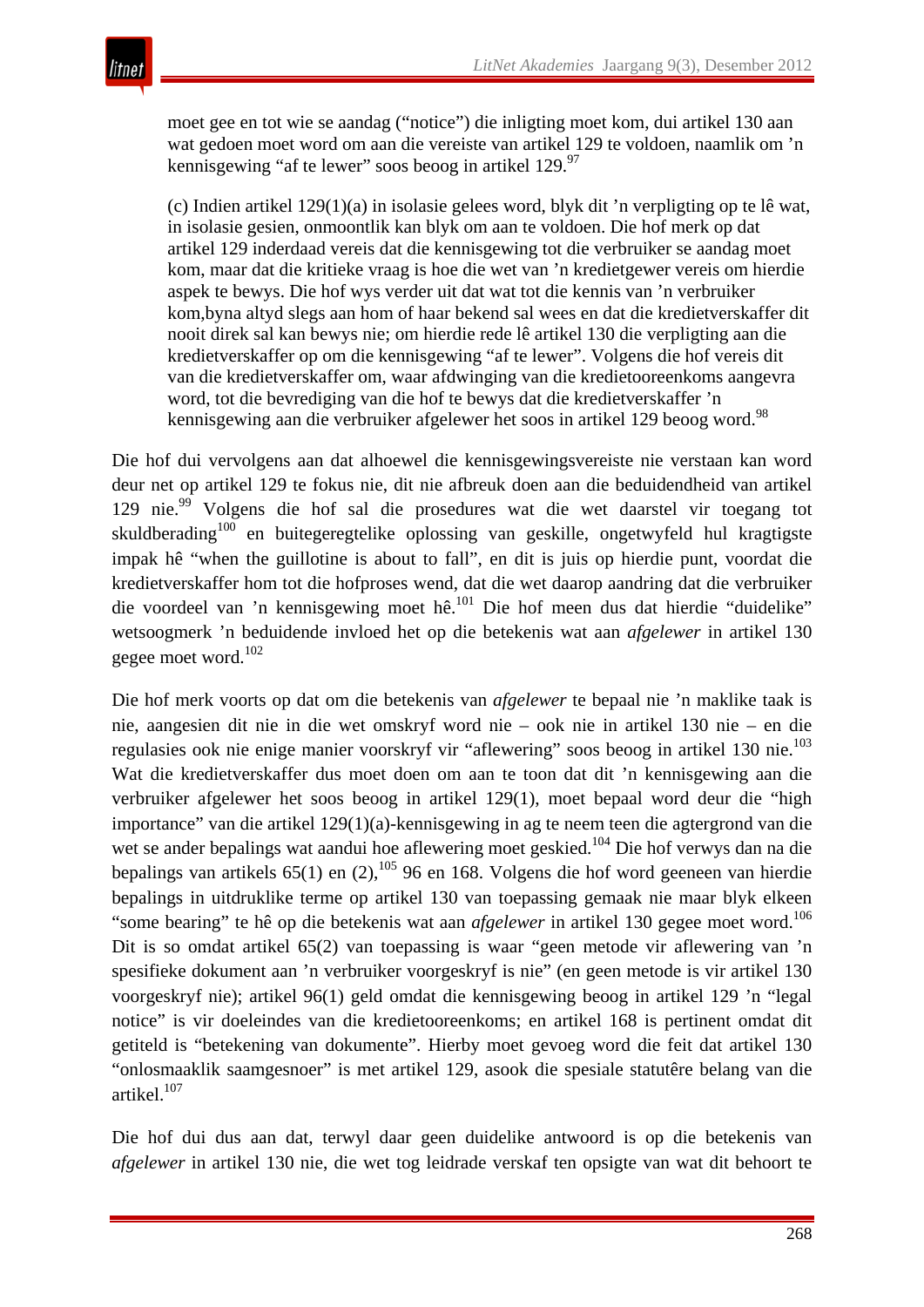beteken.108 In hierdie verband dui artikel 65(2) eerstens daarop dat *aflewering* behels om die dokument wat afgelewer moet word, op een of meer van die vermelde wyses aan die verbruiker "beskikbaar" ("available") te stel en dat een sodanige wyse gewone pos is.<sup>109</sup> Kumulatiefmet hierdie opsies moet die dokument ook aan die verbruiker afgelewer word "op die manier gekies deur die verbruiker" uit die opsies in artikel  $65(2)(a)$ .<sup>110</sup>

Die hof wys vervolgens daarop dat artikel 65 dus beoog dat aflewering geskied wanneer 'n dokument aan die verbruiker "beskikbaar" gestel word per "gewone pos"<sup>111</sup> en dat saamgestem word met die hoogste hof van appèl in *Rossouw* dat artikel 65(2) ook 'n verbruiker se keuse van geregistreerde pos dek.<sup>112</sup> Die hof verklaar vervolgens: "But, the fact that there is no practical means of proving that a notice sent by ordinary mail reaches the addressee suggests that, for section 130 'delivery' to be achieved, something more is needed. *At the very least, despatch of the section 129 notice must be effected by registered mail.*" 113

Die hof dui verder aan dat dieselfde logika van toepassing is op artikel 96(1), wat aflewering van 'n regskennisgewing vereis "by die adres" van die ander party "soos uiteengesit in die ooreenkoms":<sup>114</sup> aangesien bewys van daadwerklike aflewering by 'n gespesifiseerde adres nie moontlik is nie, word daar ten minste versending per geregistreerde pos vereis vir aflewering kragtens artikel 130. Dit blyk ook uit artikel 168, wat bepaal dat 'n dokument wat ingevolge die wet beteken moet word, behoorlik beteken sal wees as dit "per geregistreerde pos versend is aan daardie persoon se laasbekende adres".115 Dan verklaar die hof egter:<sup>116</sup> "However, the especial importance of the section 129 notice suggests that registered despatch is not enough, and that something more may be required."<sup>117</sup>

Die hof dui vervolgens aan dat artikel 65(2), wat beoog dat aflewering per gewone pos kan geskied, en artikel 168, wat bepaal dat versending per geregistreerde pos behoorlike betekening van 'n kennisgewing daarstel, beide aandui dat "versending" per geregistreerde pos beoog word vir aflewering vir doeleindes van die wet.<sup>118</sup> Artikel 96 vereis "aflewering by die adres" uiteengesit in die ooreenkoms, maar aangesien die bepaling self die term *aflewer* gebruik, wat nie in die wet omskryf word nie, moet na ander bepalings gekyk word om af te lei wat aflewering moet behels. Dit blyk dat die aanduiding is dat "versending" per geregistreerde pos inderdaad vereis word.<sup>119</sup>

Die hof merk voorts op dat die hoogste hof van appèl in die *Rossouw-*saak die betekenis van *afgelewer* hoofsaaklik verkry het uit die bepalings van artikel 65(2) en dui aan dat dit korrek is dat hierdie bepaling die antwoord bied dat statutêre "aflewering" geskied deur "versending".<sup>120</sup>

Volgens die hof verleen sodanige uitleg egter nie genoeg gewig aan die "particular setting" van die vereiste in artikel 129 en die noue verband daarvan met artikel 130 nie.<sup>121</sup> Die hof dui ook aan dat dit korrek is, soos opgemerk in *Rossouw*, dat artikel 65(2) uitdruklik waarde heg aan die kommunikasiemetode "gekies deur die verbruiker uit die beskikbare opsies" in die bepaling en dat daardie keuse verantwoordelikheid verg.122 Aan die ander kant wys die hof uit dat baie kredietverskaffers 'n standaardvorm gebruik wat aan die verbruiker baie min keuses bied.<sup>123</sup> Gevolglik verklaar die hof:<sup>124</sup> "In addition, a fair reading of the statute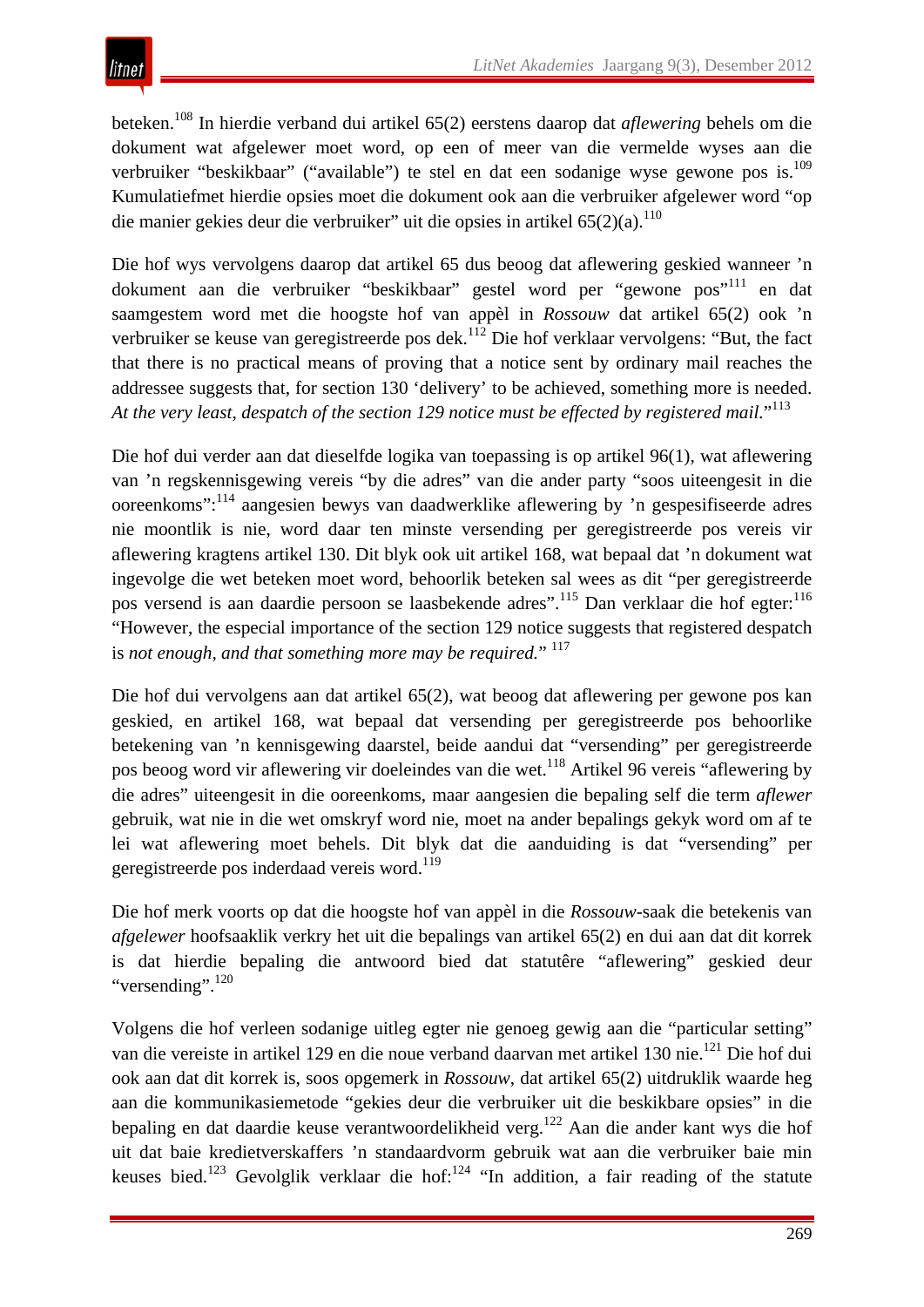demands that the consequences ascribed to the consumer's choice of communication method be set off against the pivotal significance of the section 129 notice."

Hierdie oorwegings noop die hof om tot die gevolgtrekking te kom dat die betekenis van *afgelewer* in artikel 130 "cannot be extracted by parsing the words of the statute" en dat dit in 'n breër konteks gevind moet word – deur vas te stel wat die kredietgewer wat 'n kredietooreenkoms wil afdwing, moet aantoon as bewys dat die artikel 129(1)(a) kennisgewing inderdaad die verbruiker bereik het.125 Die hof dui vervolgens aan, soos vroeër ook uitgewys, dat die wet nie vereis dat die kennisgewing inderdaad tot die kennis van die verbruiker moet kom nie, aangesien dit normaalweg onmoontlik sal wees, maar dat, gegewe die "high significance" van die artikel 129-kennisgewing, die kredietverskaffer bewerings moet maak wat die afdwingingshof tevrede sal stel dat die kennisgewing, op 'n oorwig van waarskynlikheid, die verbruiker wel bereik het.<sup>126</sup>

Gevolglik beslis die hof dat waar die kennisgewing gepos word, blote versending nie genoeg is nie, aangesien die risiko van nie-aflewering van gewone pos te groot is. Geregistreerde pos is dus noodsaaklik, want alhoewel selfs geregistreerde briewe kan wegraak, is daar ten minste 'n hoë graad van waarskynlikheid dat die meeste daarvan afgelewer sal word.<sup>127</sup> Die ongeluk wat met die Sebolas se kennisgewing gebeur het, wys egter dat bewys van geregistreerde versending nie genoeg is nie.128 Die wet vereis dat die kredietverskaffer redelike stappe ("reasonable measures") moet doen om die kennisgewing tot die aandag van die verbruiker te bring en om bewerings te maak wat die hof tevrede sal stel dat die kennisgewing die verbruiker waarskynlik bereik het, soos vereis deur artikel 129(1).<sup>129</sup> Volgens die hof sal dit dus normaalweg beteken dat die kredietverskaffer sal moet bewys dat die kennisgewing aan die korrekte poskantoor afgelewer is.<sup>130</sup>

In praktiese terme beteken dit dat die kredietverskaffer 'n naversendingsopsporingsuitdruk ("track and trace record") vanaf die webtuiste van die Suid-Afrikaanse Posdiens moet verkry wat die versender van 'n geregistreerde posstuk in staat stel om die poskantoor te identifiseer waar die brief arriveer.<sup>131</sup> Die kredietverskaffer se dagvaarding of besonderhede van vordering moet dus beweer dat die kennisgewing aan die relevante poskantoor afgelewer is, en dat daardie poskantoor in die normale gang van sake aflewering sou bewerkstellig het van 'n kennisgewingstrokie wat die verbruiker sou inlig dat 'n geregistreerde item beskikbaar isom afgehaal te word.<sup>132</sup> Tesame met bewys dat die kennisgewing aan die korrekte posadres afgelewer is, kan dit volgens die hof redelikerwys aanvaar word in die afwesigheid van aanduiding tot die teendeel, en kan die kredietverskaffer "credibly aver" dat die kennisgewing insake die arrivering van die brief die verbruiker bereik het en dat 'n redelike verbruiker sou verseker het dat die item by die poskantoor afgehaal word.<sup>133</sup>

Die hof brei op voormelde uit deur te verklaar dat die getuienis soos hierbo vereis, normaalweg voldoende bewys sal daarstel van aflewering van die artikel 129(1)(a) kennisgewing vir doeleindes van artikel 130.<sup>134</sup> Waar die kredietverskaffer verstekvonnis verlang, sal die verbruiker se gebrek aan opposisie die afdwingingshof geregtig maak op die gevolgtrekking dat die kredietverskaffer se bewering nie betwis word dat die kennisgewing die verbruiker bereik het nie.<sup>135</sup>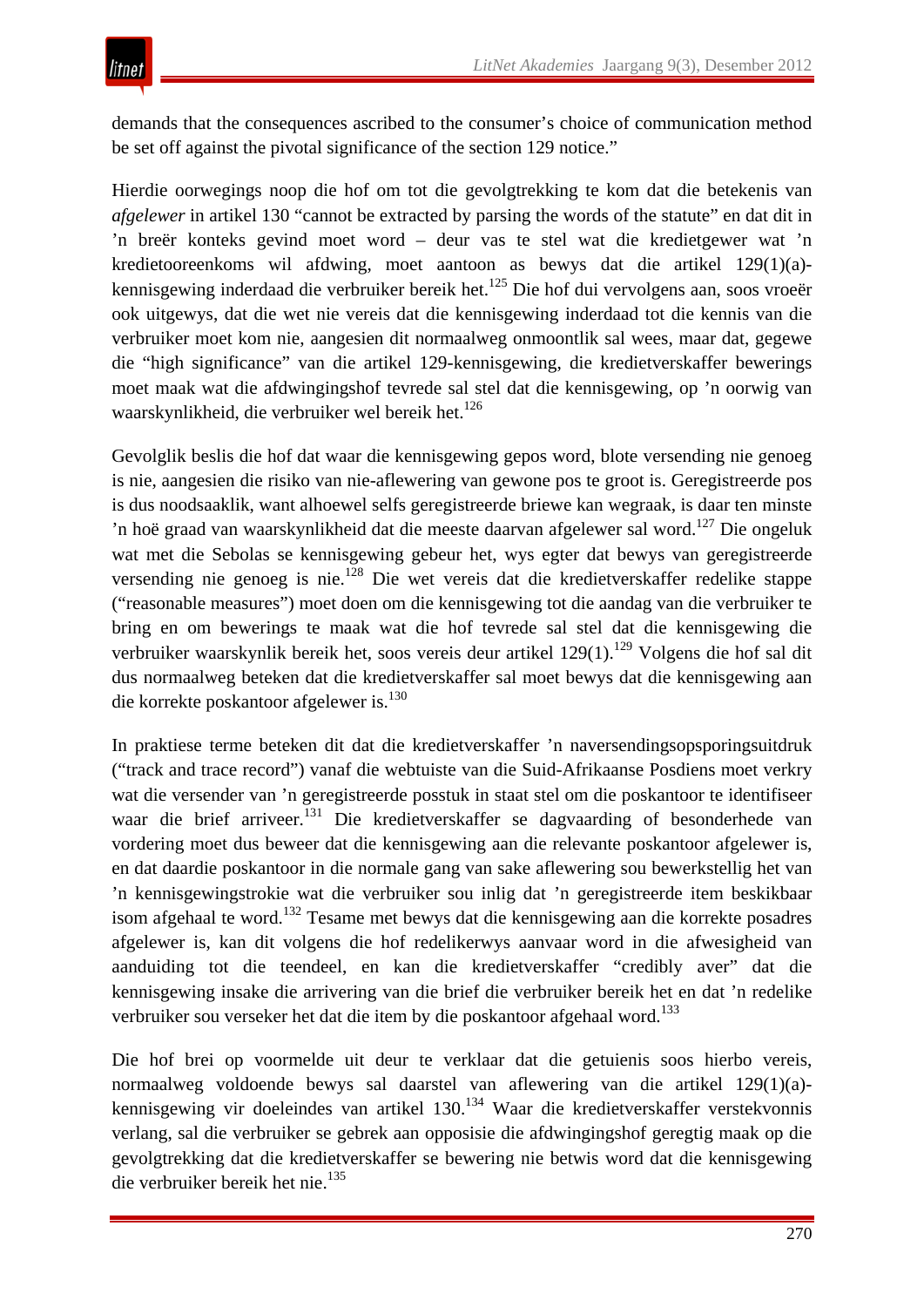Die uitlatings wat die hof daarna maak ten opsigte van verdedigde hofverrigtinge is uiters relevant en word woordeliks aangehaal: "If in contested proceedings the consumer asserts that the notice went astray after reaching the post office, or was not collected, or not attended to once collected, the court must make a finding whether, despite the creditor's proven efforts, the consumer's allegations are true, and if so, adjourn the proceedings in terms of section  $130(4)(b)$ ."<sup>136</sup>

Die hof dui voorts aan dat BASA se argument dat die proses wat gevolg moet word om te bewys dat die artikel 129(1)(a)-kennisgewing die regte poskantoor bereik het, nie oorbeklemtoon moet word nie,137 en dat die ekstra koste 'n gevolg is van 'n wetgewende skema wat aan verbruikers 'n laaste kans wil verleen voordat afdwingingsprosedures die valbyl op hulle laat val.138 Gevolglik verklaar die hof dat hy aanvaar dat hierdie uitspraak die koste van krediet kan verhoog en dat dit die sake van sowel kredietinstellings as verbruikers sal affekteer, spesifiek verbruikers wat nuut is in die kredietmark.<sup>139</sup> Volgens die hof is dit egter 'n sosiale las wat deur die spesifieke wetgewing opgelê word en die alternatief sou wees om artikel 129 se belangrikheid te geringskat ("underplay") en minder gewig te heg aan die impak van die bewoording daarvan as wat daaraan geheg behoort te word.140 Om net blote versending van die artikel 129(1)(a)-kennisgewing te vereis, water egter die belang van die kennisgewing in die statutêre opset af en gee te min krag aan dieduidelike bewoording van die artikel, wat vereis dat die kennisgewing onder die aandag van die verbruiker moet kom.<sup>141</sup> Volgens die hof dra hierdie vereiste wel by tot koste betreffende die afdwingingsproses, maar gee dit behoorlike erkenning aan die wetgewende meganismes wat ontwerp is om litigasie onnodig te maak. Sodanige litigasie is sonder uitsondering wel duurder en kan rampspoedig wees vir die verweerder, en *dit* is wat die wet se kennisgewingsvereiste probeer vermy.<sup>142</sup>

Die hof kom dus tot die gevolgtrekking dat die verpligting wat artikel 130(1)(a) aan 'n kredietverskaffer oplê om 'n kennisgewing aan die verbruiker af te lewer normaalweg bevredig word deur bewys dat die kredietverskaffer die kennisgewing per geregistreerde pos versend het na die adres gestipuleer deur die verbruiker in die ooreenkoms, en dat die kennisgewing afgelewer is by die poskantoor van bedoelde ontvanger om daar afgehaal te word.<sup>143</sup>

Ten slotte som die hof sy uitspraak soos volg op:<sup>144</sup> Die vereiste dat 'n kredietverskaffer 'n kennisgewing ingevolge artikel 129(1)(a) aan die verbruiker moet verskaf, moet verstaan word in samehang met artikel 130 wat aflewering van die kennisgewing vereis. Die wet, alhoewel dit geen duidelike betekenis van die term *afgelewer* verskaf nie, vereis dat die kredietgewer wat 'n kredietooreenkoms wil afdwing, moet aanvoer en bewys dat die kennisgewing aan die verbruiker afgelewer is. Waar die kredietgewer die kennisgewing pos, sal bewys van geregistreerde versending na die adres van die verbruiker, tesame met bewys dat die kennisgewing die toepaslike poskantoor bereik het vir aflewering aan die verbruiker, in die afwesigheid van 'n teenoorgestelde aanduiding voldoende bewys van aflewering daarstel. Indien die verbruiker in geopponeerde verrigtinge beweer dat die kennisgewing haar nie bereik het nie, moet die hof die waarheid van die aanspraak vasstel,en indien dit waar is,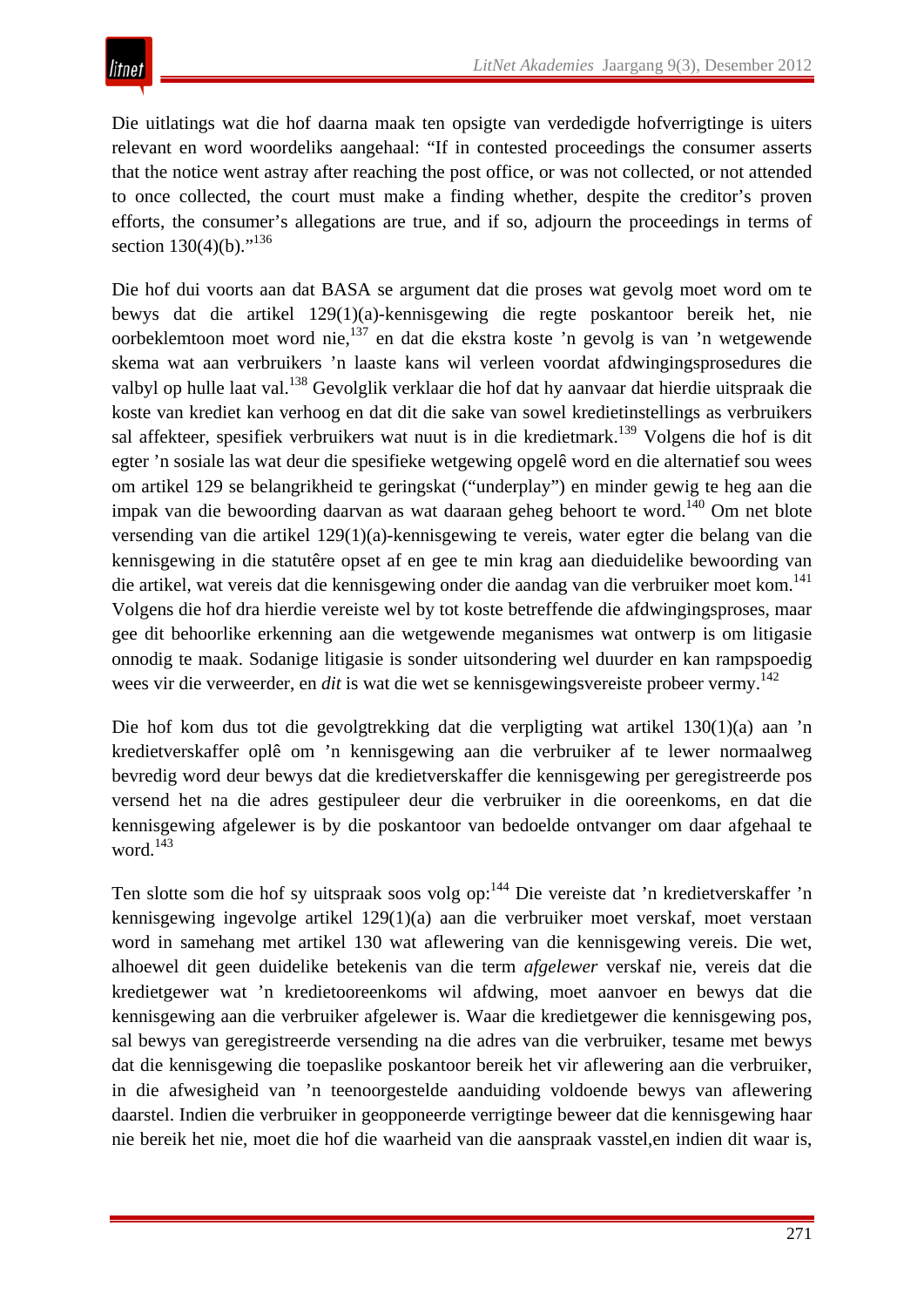moet die hof ingevolge artikel 130(4)(b) die aangeleentheid verdaag en die stappe uiteensit wat die kredietverskaffer moet doen voordat die aangeleentheid hervat mag word.

Volgens die hof hang dit wat die wet vereis, af van die vorm van kommunikasie wat die kredietverskaffer gebruik.<sup>145</sup> Dus beslis die hof uiteindelik dat die Sebolas se appèl slaag.<sup>146</sup>

# **6. Regspraak na Sebola**

# *6.1 Nedbank Ltd v Binneman*<sup>147</sup>

In hierdie geval, wat 'n aansoek om verstekvonnis behels het en dus ongeopponeerd was, het die kredietverskaffer'n opsporingsverslag soos beoog in die *Sebola*-saak bekom.148 Die verslag het aangedui dat die relevante posstuk versend is na die korrekte poskantoor en dit bereik het, maar dat dit daarna aan die sender teruggestuur is.<sup>149</sup> Die hof moes gevolglik beslis of die kredietverskaffer in sodanige omstandighede op verstekvonnis geregtig is.<sup>150</sup>

Regter Griesel verwys na die beginsels in die *Munien*-en *Rossouw*-sake en dui aan dat hy niks in die meerderheidsuitspraak in *Sebola* lees wat die beginsels in hierdie sake omvergewerp het nie.<sup>151</sup> Al wat *Sebola* volgens hom gedoen het, was om uit te klaar dat "versending" *per se* onvoldoende is en dat daar bykomend tot versending bewys moet word dat die kennisgewing die toepaslike poskantoor bereik het.152 Die hof is van mening dat dit nie oombliklik duidelik is wat regter Cameron in *Sebola* bedoel het met die woorde "in die afwesigheid van aanduiding tot die teendeel nie", maar regter Griesel is van mening dat dit nie vir doeleindes van die huidige uitspraak nodig is om oor die betekenis daarvan te spekuleer nie.<sup>153</sup>

In hierdie saak het die verweerder in 'n verbandooreenkoms toegestem tot kennisgewing per geregistreerde pos.<sup>154</sup> Die beskikbare inligting het aangedui dat die artikel 129(1)(a)kennisgewing per geregistreerde pos na die verbandeiendom versend is en dat dit inderdaad die korrekte poskantoor bereik het. Gevolglik beslis regter Griesel in ooreenstemming met die "settled authority"dat die eiser behoorlik aan die verbruiker kennis gegee het soos vereis deur artikel 129(1) en dat die risiko van nie-ontvangs van sodanige kennisgewing daarom vierkantig op die verweerder rus.155 Die hof verwys voorts na 'n telefoniese gesprek wat met die verweerder gevoer is waarin sy te kenne gegee het dat sy nie finansieel in 'n posisie is om die balans te skik nie en dat sy nie die aansoek om verstekvonnis sou opponeer nie.156 Volgens die hof bevestig dit dat die verweerder se versuim (om die artikel 129(1)(a) kennisgewing by die poskantoor af te haal) opsetlik was en nie toe te skryf was aan onvoldoende kennisgewing nie.157 Gevolglik staan die hof die verstekvonnis teen haar toe.

## *6.2 Absa Bank Ltd v Mkhize*<sup>158</sup>

In hierdie saak het vier aansoeke om verstekvonnis voor waarnemende regter Olsen gedien. Die verrigtinge was dus ongeopponeerd. In elkeen van die vier gevalle is opsporingsverslae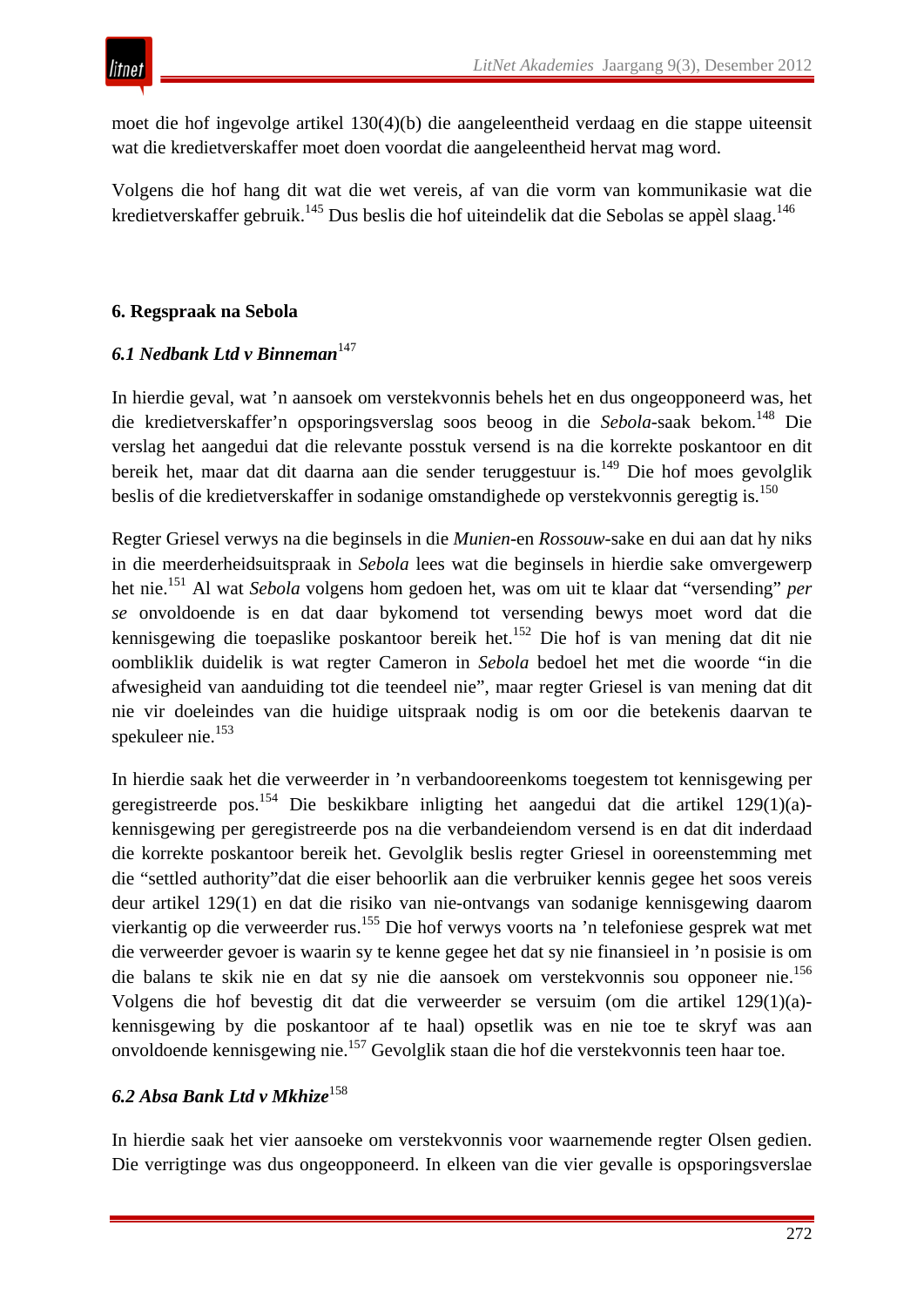litnet

opgehandig wat aangetoon het dat die relevante artikel 129(1)(a)-kennisgewings die toepaslike poskantoor bereik het, maar in drie van die vier gevalle is die artikel 129(1)(a) skrywe as "onafgehaal" teruggestuur.<sup>159</sup> Absa het op grond van die meerderheidsuitspraak in *Sebola* aangevoer dat bewys van aflewering aan die korrekte poskantoor voldoende was. Volgens die hof moet twee vrae beantwoord word:

- a. Mag die hof, in die lig van die meerderheidsuitspraak in *Sebola*, beslis dat daar voldoening was aan artikel 129(1)(a) van die Kredietwet ten spyte van die feit dat die kennisgewings wat kragtens daardie artikel gegee is, as "onafgehaal" teruggestuur is?
- b. Indien die hof beslis dat daar nievoldoening aan artikel 129 was nie, watter bevel of aanwysings moet die hof dan ingevolge artikel 130(4)(b)(ii) van die wet maak rakende stappe wat Absa moet doen voordat dit die soeke na vonnis mag hervat?

Die hof is voorsien van omvattende statistiek insake die skuldlas van Suid-Afrikaanse verbruikers<sup>160</sup> en die aantal artikel 129(1)(a)-skrywes wat maandeliks deur Absa versend word.161 'n Gedetailleerde beskrywing van hoe die geregistreerde-pos-stelsel werk, is ook aan die hof verskaf.<sup>162</sup> Die hof het nie die beskrywing bevraagteken nie. Daaruit het dit geblyk dat die bestemmingsposkantoor normaalweg 'n strokie aan die verbruiker stuur om hom in te lig dat hy 'n geregistreerde posstuk moet afhaal.<sup>163</sup> Waar die pos onafgehaal bly, word 'n tweede en finale afhaalkennisgewing aan die verbruiker gestuur.<sup>164</sup> Onafgehaalde geregistreerde pos word na die sender teruggestuur indien dit vir 30 dae nadat dit oorspronklik versend is, onafgehaal by die bestemmingsposkantoor gebly het.<sup>165</sup> Daar is aan die hof uitgewys dat wanneer 'n posstuk as "onafgehaal" teruggestuur word, die poskantoor nie in staat is om die rede vir die terugsending te verskaf nie (benewens om uiteraard aan te dui dat dit onafgehaal is) en dat die poskantoor dus nie kan aandui of die ontvanger dalk die adres verlaat het of bloot net versuim het om die posstuk af te haal nie.<sup>166</sup> Die enigste uitsondering blyk te wees waar die ontvanger wel by die poskantoor aandoen, maar nadat hy die skrywe gesien het, weier om dit te aanvaar. In daardie geval sal die opsporingsverslag die woorde "geweier" bevat wanneer die item aan die sender teruggestuur word.<sup>167</sup>

Die statistiek met betrekking tot onafgehaalde artikel 129(1)(a)-skrywes wat deur Absa versend is, is sowel verbysterend as insiggewend, aangesien dit geblyk het dat tussen 50% en 70% van sodanige geregistreerde skrywes as onafgehaal aan die bank teruggestuur is.168 Namens Absa is aangevoer dat die gedragspatrone van "distressed" verbruikers daarop dui dat teen die tyd dat die artikel 129(1)(a)-skrywe ontvang is, die verbruiker reeds deeglik bewus is van sy versuim en dat verbruikers doelbewus die afhaal van geregistreerde pos vermy.169

In die lig van voormelde kom die hof tot die slotsom dat gewone pos eintlik meer betroubaar is as geregistreerde pos.<sup>170</sup>

Na 'n oorsig van die relevante regspraak insake kennisgewings kragtens artikel 129(1)(a) beslis die hof dat *Sebola* nie die beslissing in *Rossouw* bekragtig nie (naamlik dat die risiko van nie-ontvangs by die verbruiker lê as gevolg van die feit dat die verbruiker die keuse het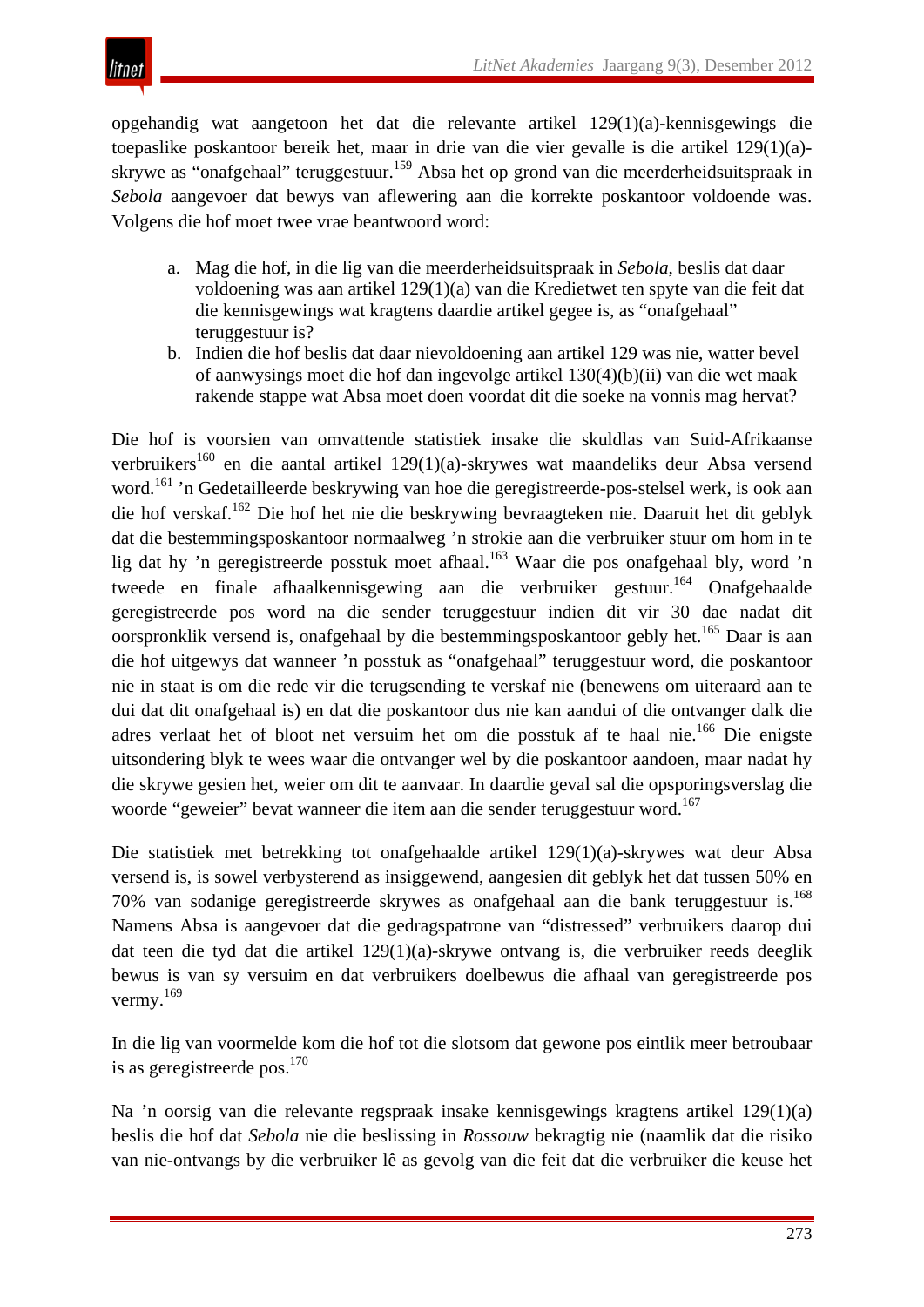met betrekking tot die wyse van aflewering, met die kwalifikasie dat in plaas van blote versending daar nou ook bewys moet word dat die kennisgewing die korrekte poskantoor bereik het).171 Die hof maak vervolgens die volgende insiggewende opmerking:<sup>172</sup> "Given how registered post works, the selection of that point in the process may very well have been significant given the facts in *Sebola*, but in the ordinary case (where the letter reaches the correct post office) the selection of that point in the process would be entirely arbitrary but for the fact that the attainment of it can be proved. That seems to me to be no justification for a finding that the legislature ordained that the credit provider's obligations under section 129(1) of the Act are discharged when the letter reaches the consumer's post office."

Die hof merk vervolgens op dat dit nie in staat is om die gevolgtrekking te bereik dat die meerderheidsuitspraak in *Sebola* die hof toelaat om afdoende getuienis dat die artikel 129(1)(a)-kennisgewing nie die verbruiker of die verbruiker se adres bereik het, te ignoreer nie.173Volgens die hof kan afgelei word dat die meerderheidsuitspraak in *Sebola* beslis het dat daadwerklike ("actual") kennisgewing aan die verbruiker inderdaad die standaard is wat artikel 129(1) daarstel;174 en voorts dat alles wat die hof in *Sebola* gesê het, gekwalifiseer word deur 'n *caveat* dat positiewe bewys dat die kennisgewing nie die verbruiker bereik het nie, enige gevolgtrekking troef op grond van die feite wat impliseer dat die kennisgewing die verbruiker bereik het.175 Die hof meen dus dat die *Sebola*-uitspraak nie 'n bekragtiging van die beslissing in *Rossouw* isdat sodra dit bewys is wat "normaalweg" voldoende is, die vraag of die kennisgewing inderdaad die verbruiker bereik het, irrelevant is nie.<sup>176</sup> Die hof merk voorts op dat die doel van die getuienis soos vereis in *Sebola* is om die afdwingingshof tevrede te stel dat die kennisgewing op 'n oorwig van waarskynlikheid die verbruiker bereik het en verklaar dan:<sup>177</sup> "It is impossible to be so satisfied if one knows as a matter of fact the notice did not reach the consumer because it was returned to the credit provider."

Die hof merk verder op dat die verdaging ingevolge artikel 130(4)(b) plaasvind omdat 'n hof besluit dat daar in 'n gegewe geval nie aan artikel 129(1)(a) voldoen is nie en maak dan die volgende insiggewende stelling:<sup>178</sup> "If delivery to the consumer's post office is compliance, then it would not be open to the court, no matter the evidence tendered by the consumer, to adjourn the case in terms of section  $130(4)(b)$ , as the enquiry into whether there had been compliance with section 129(1) of the Act would be closed."

Gevolglik beslis die hof dat in die drie gevalle waar die artikel 129(1)(a)-kennisgewing wel die korrekte poskantoor bereik het, maar nie afgehaal is nie en dus aan Absa teruggestuur is, daar nie aan die vereistes van artikel  $129(1)(a)$  voldoen is nie.<sup>179</sup>

Hierna poog die hof om 'n oplossing te vind vir die vraag watter stappe ingevolge artikel 130(4)(b) gelas moet word ten einde 'n redelike moontlikheid van voldoening aan artikel  $129(1)(a)$  te bewerkstellig.<sup>180</sup>

Aangesien die hof meen dat kennisgewing per geregistreerde pos waarskynlik nie suksesvol gaan wees nie, stel die hof voor dat die artikel 129(1)(a)-kennisgewing per gewone pos na sowel die gekose adres van die verbruiker as na alle "ander" adresse gestuur word, byvoorbeeld die verbruiker se werksadres of die adres van 'n familielid.<sup>181</sup> Bykomend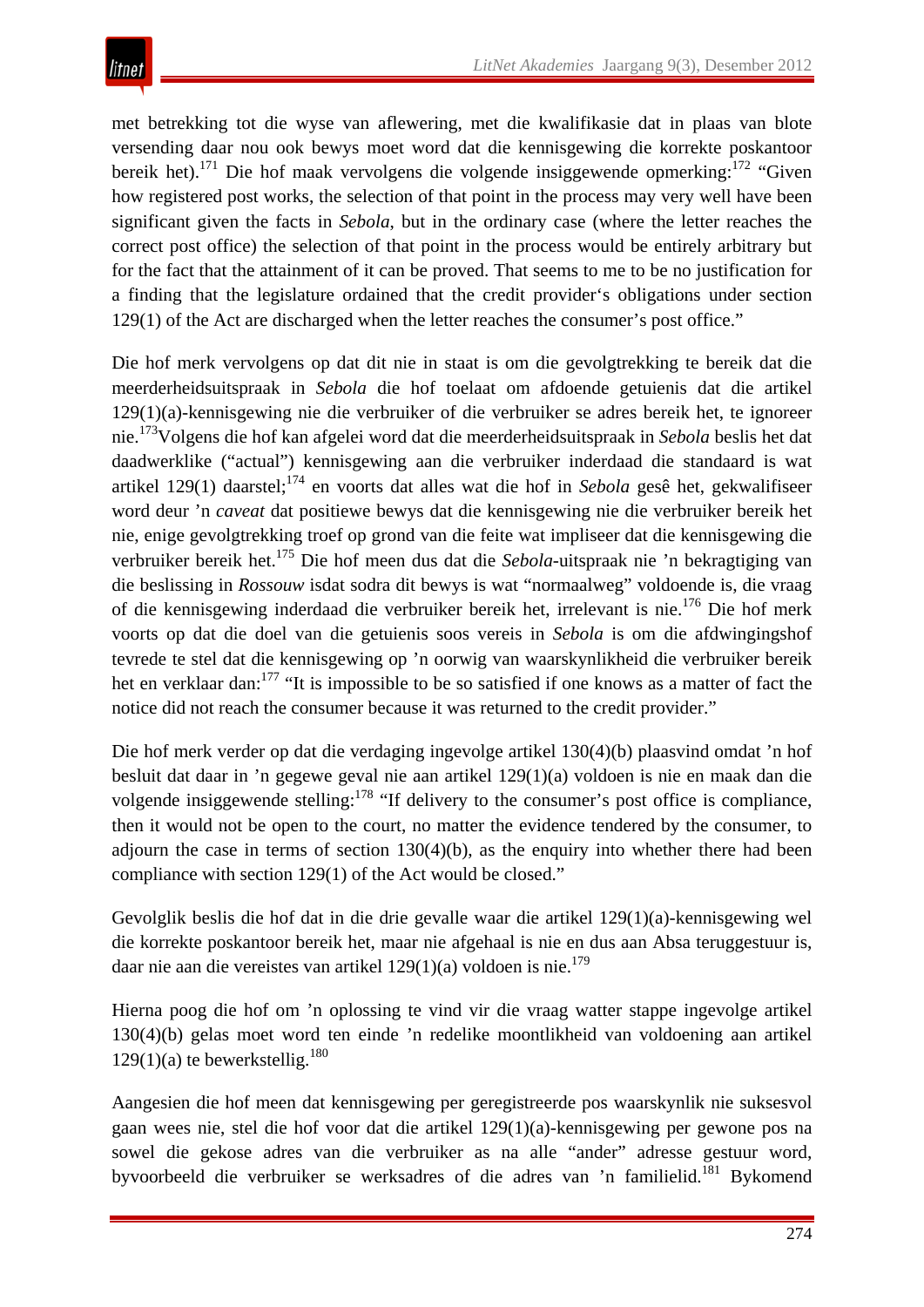daartoe vereis die hof dan 'n verdere poging tot aflewering per geregistreerde pos na die verbruiker se gekose adres.182 Die hof dui verder aan dat daar van enige van die alternatiewe in artikel 65(2) gebruik gemaak kan word, en dui ten slotte aan dat betekening van die skrywe deur die balju as 'n laaste uitweg gebruik moet word.<sup>183</sup> Hierna lê die hof "riglyne" neer met betrekking tot die stappe wat ooreenkomstig artikel 130(4)(b) deur die kredietverskaffer gedoen moet word, onder andere met betrekking tot die inhoud van die eedsverklaring ter ondersteuning van versending per gewone pos en bewerings wat volgens die hof gemaak moet word in die "nuwe" artikel 129(1)(a)-kennisgewing wat ingevolge artikel 130(4)(b) versend moet word.<sup>184</sup> Die hof gelas dat die verweerder se aandag op die volgende gevestig moet word:(a) die feit dat aksie alreeds teen die verweerder ingestel is, die relevante saaknommer en die feit dat 'n aansoek om verstekvonnis *sine die* uitgestel is; (b) die huidige agterstallige bedrag; en (c) die feit dat die verweerder se regte ingevolge die wet, en spesifiek die regte beoog in artikel 129(1)(a), nie geraak word deur die feit dat die aksie reeds ingestel is nie.

# *6.3 Absa Bank Ltd v Petersen*<sup>185</sup>

In hierdie saak het die verweerder aangevoer dat hy nie die artikel 129(1)(a)–kennisgewing ontvang het nie en dat hy ook nie kan onthou dat hy ooit 'n "afhaalkennisgewing" van die poskantoor ontvang het nie.186 Die naversendingsopsporingsuitdruk het inderdaad aangedui dat die verweerder nie die kennisgewing ontvang het nie.<sup>187</sup> Daaruit het dit geblyk dat die betrokke geregistreerde item wel ontvang is by die poskantoor wat die area bedien waarin die verweerder se *domicilium* adres geleë was, maar dat dit slegs 'n paar dae by daardie poskantoor gehou is, waarna dit weer teruggestuur is aan die poskantoor vanwaar dit oorspronklik versend is.188

Regter Binns-Ward bevind dat die uitleg van die meerderheidsuitspraak in *Sebola* meer versoenbaar is met die uitleg daarvan deur regter Griesel in *Binneman* as met die uitleg wat deur waarnemende regter Olsen in *Mkhize* daaraan geheg is.189 Volgens die hof blyk die volgende uit die meerderheidsuitspraak in *Sebola*, soos uitgelê in *Binneman*: 190

- a. Daar mag vermoed word dat wanneer 'n geregistreerde item die geadresseerde se plaaslike poskantoor bereik, kennisgewing van die aankoms daarvan waarskynlik deur sodanige poskantoor aan die verbruiker gegee sal word en dat 'n redelike verbruiker die afhaal van die kennisgewing sal verseker.
- b. *Ergo* dat die nie-afhaal van die item in die omstandighede op sigwaarde 'n aanduiding van 'n onredelike onverskilligheid ("indifference") deur die geadresseerde is.
- c. Dat die risiko van nie-ontvangs in die omstandighede waar die kredietverskaffer "redelike stappe gedoen het om die kennisgewing tot die aandag van die verbruiker te bring", op die verbruiker is.
- d. (d) In elk geval, dat 'n "vermoede-van-ontvangs-klousule" in 'n kredietooreenkoms nie die vereistes van artikel 129 kan troef nie

Voorts maak die hof die volgende insiggewende stelling:<sup>191</sup> "What is strikingly absent from his affidavit, however, is any indication as to what effect he could have used his rights in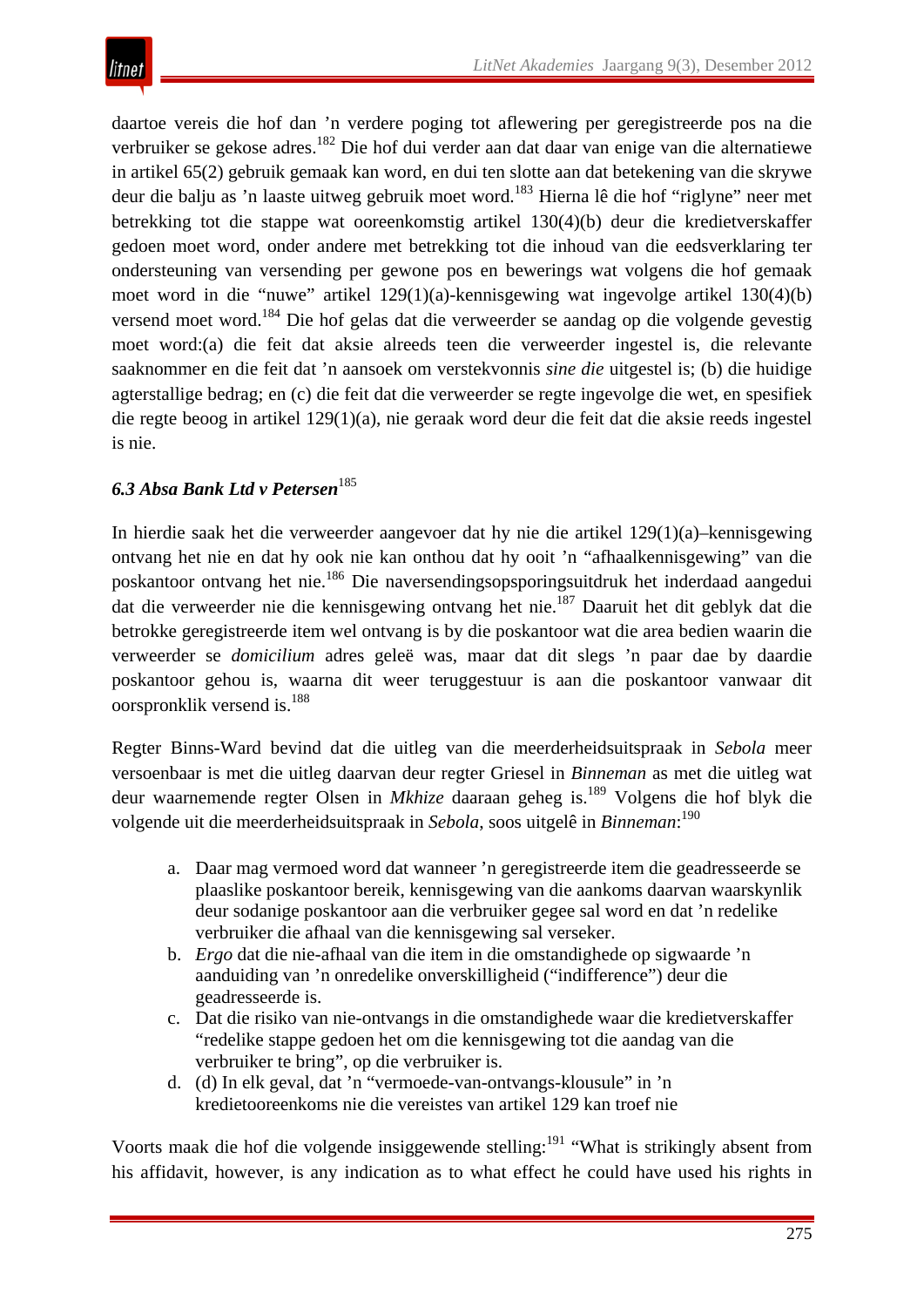terms of the provision, had he received the notice, or as to how he could use them now if the court were to set aside the judgment and give directions in terms of s 130(4)(b) of the NCA of the sort given in *Mkhize*."

## **7. Bespreking**

Die meerderheidsuitspraak van die konstitusionele hof in *Sebola* het verreikende implikasies vir sowel kredietverskaffers as verbruikers. Dit verswaar die bewysplig van kredietverskaffers arbitrêr en onnodig. Vanweë die kostelaag wat dit sodoende aan die kredietafdwingingsproses toevoeg, bemoeilik dit ook toegang tot die kredietmark vir voornemende kredietverbruikers. Dit hou ook in dat die koste-implikasies van verbruikers se versuim om hul kredietskuld te betaal, deur betalende kredietverbruikers geabsorbeer moet word.

Wat dadelik vreemd opval aan die meerderheidsuitspraak in *Sebola*, is dat die hof, afgesien van 'n kort verwysing na die beslissing in *Rossouw* en 'n oorsig van die rede waarom die Kredietwet daargestel is, geensins na vorige of ander relevante wetgewing en regspraak verwys waarin spesifieke kennisgewingsvereistes onder die loep geneem is nie.192 Akademiese bydraes waarin die kennisgewingsvereiste in artikel 129(1)(a) spesifiek in diepte aangespreek word, is skynbaar ook nie oorweeg nie, aangesien geen melding daarvan gemaak word nie. Buiten om Otto uit konteks aan te haal oor die Kredietwet wat "'n skoon breuk met die verlede daarstel en min ooreenkoms met sy voorgangers toon",193 verwys die hof (wat duidelik toegang gehad het tot Otto se omvattende hantering van die kennisgewingsvereiste, aangesien dit in dieselfde boekverskyn as waaruit die hof Otto se voormelde stelling aanhaal, naamlik*The National Credit Act Explained*<sup>194</sup>) glad nie na Otto se mening insake die kennisgewingsvereiste in artikel 129(1)(a) nie.Uit Otto se bespreking sou die hof inderdaad agtergekom het dat die kennisgewingsvereiste, spesifiek die antwoord op die vraag of die verbruiker 'n artikel 129(1)(a)-kennisgewing moet ontvang ten einde voldoening aan die kennisgewingsvereiste daar te stel, inderdaad een van die "min gevalle" is wat ooreenkomste met die Kredietwet se voorgangers toon. Soos wat later in hierdie bespreking aangetoon word, is die uitleg van die kennisgewingsvereiste waarvoor Otto betoog, en wat deur die hoogste hof van appèl in *Rossouw* voorgestaan is, naamlik dat waar kennisgewing volgens die keuse van die verbruiker per geregistreerde pos geskied, versending per geregistreerde pos voldoende is en die risiko vir nie-aflewering van die kennisgewing op die verbruiker se skouers rus, aangesien die verbruiker die wyse van versending gekies het, te verkies is, aangesien dit inderdaad behoorlik gevolg gee aan die bedoeling van die wetgewer om die regte van kredietverskaffers en verbruikers te balanseer.

'n Belangrike aspek om deurentyd in gedagte te hou is dat die hof in die *Sebola*-saak wel deeglik besef dat daar nie van 'n kredietverskaffer vereis kan word om te bewys dat die verbruiker die kennisgewing inderdaad ("actually") ontvang en gelees het nie, aangesien die hof verklaar:<sup>195</sup> "What has come to the attention of a consumer will almost always be known only to him or to her. No means of direct proof lies within the reach of a credit provider who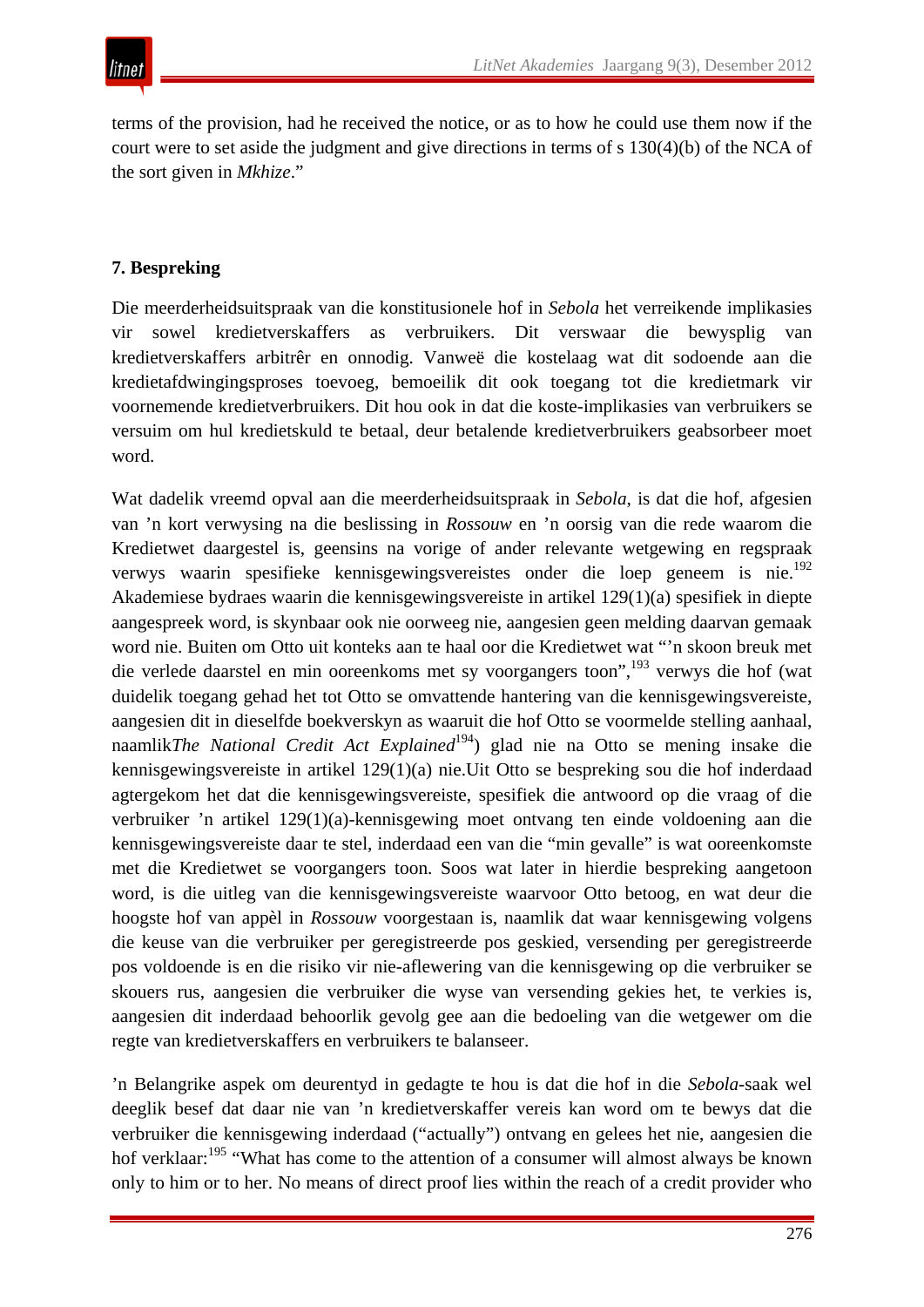wishes to enforce an agreement. It is for this reason that section 130 imposes on the credit provider the obligation to 'deliver' the notice." Ten spyte van die duidelike bepaling van die wet dat die artikel 129(1)(a)-kennisgewing "afgelewer" moet word ten einde voldoening aan artikel 129(1)(a) daar te stel, besluit die hof egter dat waar, soosindie onderhawige geval,sodanige aflewering per geregistreerde pos geskied het, versending van die kennisgewing ooreenkomstig die voorskrifte van die wet nie voldoende is nie. Volgens die hof beïnvloed die doel van die wet, dat buitegeregtelike oplossing van geskille gepoog moet word voordat die "afdwingingsvalbyl" val, die betekenis van *aflewer* beduidend.<sup>196</sup> Om hierdie rede dui die hof aan dat die "especial importance" van die artikel 129(1)(a) kennisgewing suggereer dat geregistreerde versending nie genoeg is nie, maar dat "iets meer" vereis mag word.<sup>197</sup>

Volgens die hof vereis die wet dat "redelike maatreëls" deur die kredietverskaffer getref moet word om seker te maak dat die kennisgewing tot die aandag van die verbruiker kom en moet die kredietverskaffer bewerings maak wat 'n hof tevrede sal stel dat die kennisgewing die verbruiker waarskynlik bereik het.<sup>198</sup> Die hof gaan dan egter en kies as sogenaamde "redelike maatreël" 'n arbitrêre afsnypunt wat sal dien as bewys dat die kredietverskaffer die aspekte vermeld in artikel 129 by wyse van aflewering onder die aandag van die verbruiker gebring het. Sodanige arbitrêre afsnypunt is die bewys, by wyse van 'nnaversendingsopsporingsuitdruk, dat die artikel 129(1)(a)-kennisgewing by die korrekte poskantoor ontvang is, vanwaar die verbruiker dit kan afhaal. 'n Mens kan begrip daarvoor hê dat die hof hierdie afsnypunt aangegryp het gegewe dat die Sebolas se nie-ontvangs van die kennisgewing veroorsaak is deur die posdienste wat die kennisgewing foutiewelik na die verkeerde poskantoor herlei het. Die probleem bly egter steeds, soos ook uitgewys in *Mkhize*, dat hierdie afsnypunt absoluut arbitrêr is: dit word nêrens deur die Kredietwet voorgeskryf nie en die blote feit dat 'n kennisgewing by die korrekte poskantoor aangekom het, dra niks meer by tot die bewys dat dit onder die aandag van die verbruiker gekom het as die feit dat die kennisgewing aanvanklik per geregistreerde pos versend is nie. Net so moontlik as wat dit is dat 'n kennisgewing wat per geregistreerde pos versend word, per ongeluk na die verkeerde adres gestuur word, net so moontlik is dit dat 'n kennisgewing wat by die korrekte poskantoor aankom, nooit onder die verbruiker se aandag kom nie. Die redes kan uiteenlopend wees: die poskantoor het dalk nie die verbruiker verwittig om die kennisgewing af te haal nie, of die verbruiker woon nie by die gegewe adres nie, of is siek of uitstedig, of het die kennisgewing nie kom afhaal nadat die poskantoor aangedui het dat daar 'n geregistreerde posstuk is wat afgehaal moet word nie, of het wel by die poskantoor aangedoen en die posstuk gesien, maar geweier om dit te aanvaar, en nog vele meer redes.

Die wetgewer is nie naïef nie en het duidelik besef dat dit nie moontlik is om van kredietverskaffers te verwag om bewys te lewer van daadwerklike ontvangs van die artikel 129(1)(a)-kennisgewing nie. Dit is immers 'n bekende uitlegbeginsel dat die wetgewer doelmatige en doeldienende wetsbepalings wil maak.<sup>199</sup> Lex non cogit ad impossibilia.<sup>200</sup> As dit nie die geval was nie, sou die wet nie vir so 'n legio maniere voorsiening gemaak het waarop die kennisgewing by die verbruiker "afgelewer" kan word nie en sou die wet heel moontlik bepaal het dat die artikel 129(1)(a)-kennisgewing, gegewe die "especial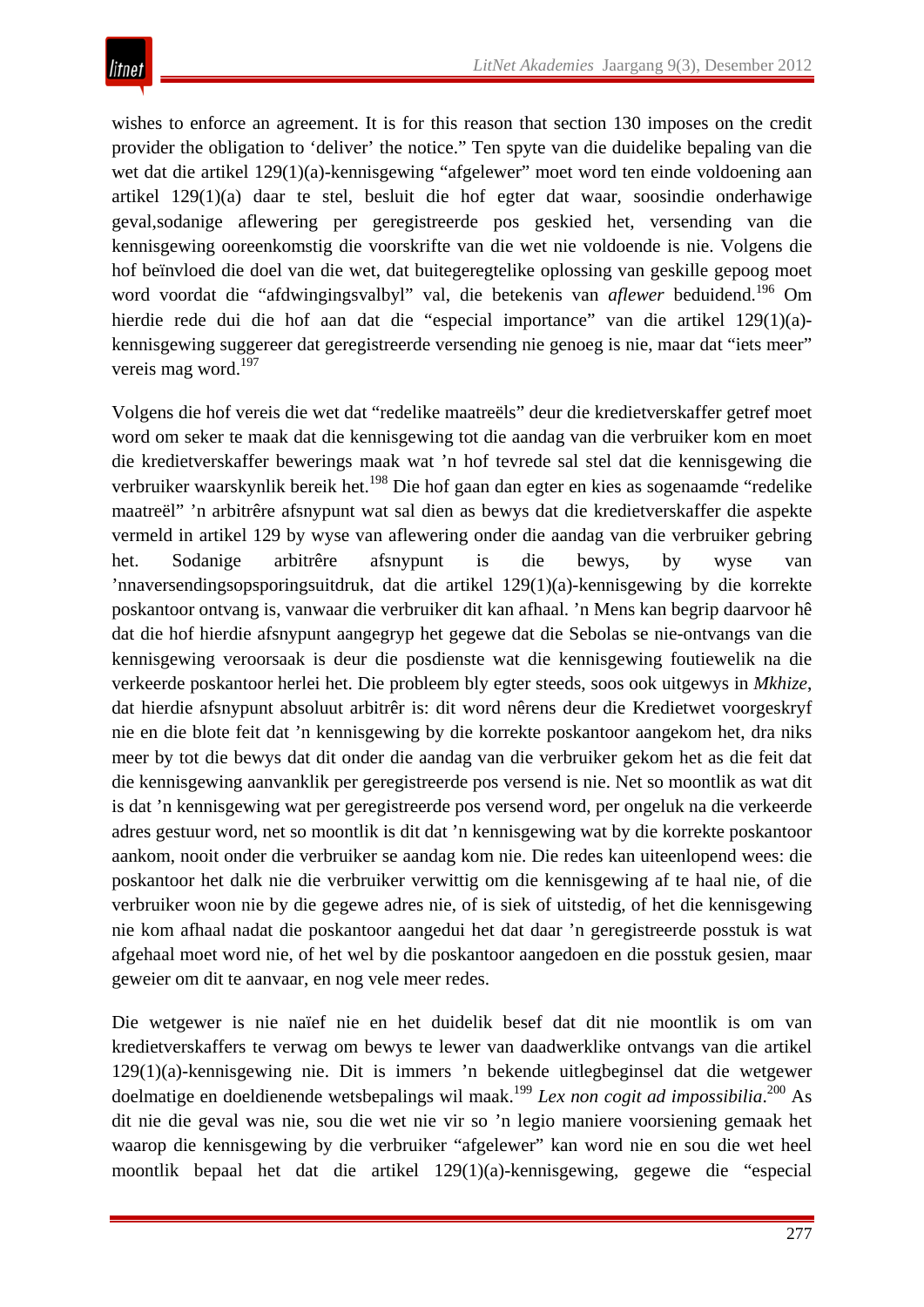importance" daarvan, persoonlik aan die verbruiker afgelewer moet word. Alternatief, indien die wetgewer die "bewysbedoeling" gehad het wat die hof aan hom toedig, sou die voorsiening vir aflewering per geregistreerde pos 'n kwalifikasie gehad het wat daarop neerkom dat bewys moet word dat die geregistreerde posstuk die korrekte poskantoor bereik het. Die wet bevat geen sodanige aanduiding nie. Die poskantoor is in elk geval nie die adres soos vereis in artikel 96 waarheen die artikel 129(1)(a)-kennisgewing volgens die wet gestuur moet word nie. Wat die hof probeer bewerkstellig met die gekose bewysafsnypunt, is om 'n nuwe arbitrêre bewyslas ten koste van die kredietverskaffer tot die kennisgewingsproses toe te voeg waardeur die kredietverskaffer in werklikheid die waghond van die Suid-Afrikaanse posdiens word.

Versending per geregistreerde pos van 'n artikel 129(1)(a)-kennisgewing is immers 'n redelike maatreël wat deur die wetgewer (wat geregtig is om aan te neem dat die Suid-Afrikaanse posdiens effektief is en geregistreerde pos vir kennisgewingsdoeleindes in vele ander wette gebruik) daargestel is ten einde die kennisgewing onder die aandag van die verbruiker ooreenkomstig die voorskrifte van die wet te bring. Dit is juis omdat die wetgewer voorsien het dat voldoening aan die kennisgewingsvereiste problematies kan wees, aangesien sommige kredietverskaffers dit kan verontagsaam of die kennisgewing foutief kan wees of dit na die verkeerde adres gestuur word of na die verkeerde poskantoor, dat die belange van die verbruiker beskerm word deur die remediërende bepalings van artikel 130(4)(b). Daar is dus dubbele beskerming vir die verbruiker ingebou in artikel 129(1)(a). Eerstens vereis die wetgewer dat die kennisgewing aan die verbruiker afgelewer moet word. Tweedens word die verbruiker 'n verdere geleentheid gegun om sodanige kennisgewing te kry op 'n manier wat die hof gelas, as die kredietverskaffer nie aan die kennisgewingsvereiste voldoen het nie. Artikel 130(4)(b) is dus die beskermingsvangnet vir die verbruiker in geval van nievoldoening deur die kredietverskaffer aan artikel 129(1)(a).

Voorts moet daarop gelet word dat die hof versending per gewone pos, wat een van die opsies is wat 'n verbruiker kragtens artikel 65(2) kan kies as wyse waarop dokumente aan hom afgelewer moet word, as metode vir aflewering van die artikel 129(1)(a)-kennisgewing afskiet, aangesien die risiko van nie-aflewering van 'n gewone posstuk volgens die hof te groot is.201 Gevolglik meen die hof versending van sodanige kennisgewing per geregistreerde pos is essensieel.<sup>202</sup> Vanuit 'n bewysoogpunt is hierdie standpunt uiteraard sinvol, maar dit is nie wat die Kredietwet artikel 65(2) – wat volgens die hof die basisartikel is waaruit die wyses van aflewering blyk – bepaal nie, en die hof is in effek besig om wetswysigend op te tree.

Daar moet ook in gedagte gehou word dat die *Sebola*-uitspraak basies net met kennisgewing per geregistreerde pos as wyse van aflewering van die artikel 129(1)(a)-kennisgewing gehandel het. Die hof het egter aangedui<sup>203</sup> dat dit wat bewys moet word, afhang van die metode van aflewering wat die verbruiker (ingevolge artikel 65(2)) kies. Daar kan dus gevra word hoe ver die voldoeningsbewyslas sal strek waar 'n verbruiker gekies het om die kennisgewing per e-pos of faks te ontvang. Kredietverskaffers wat hierdie twee metodes van kennisgewing volgens die keuse van die verbruiker gebruik, het tans geen sekerheid oor die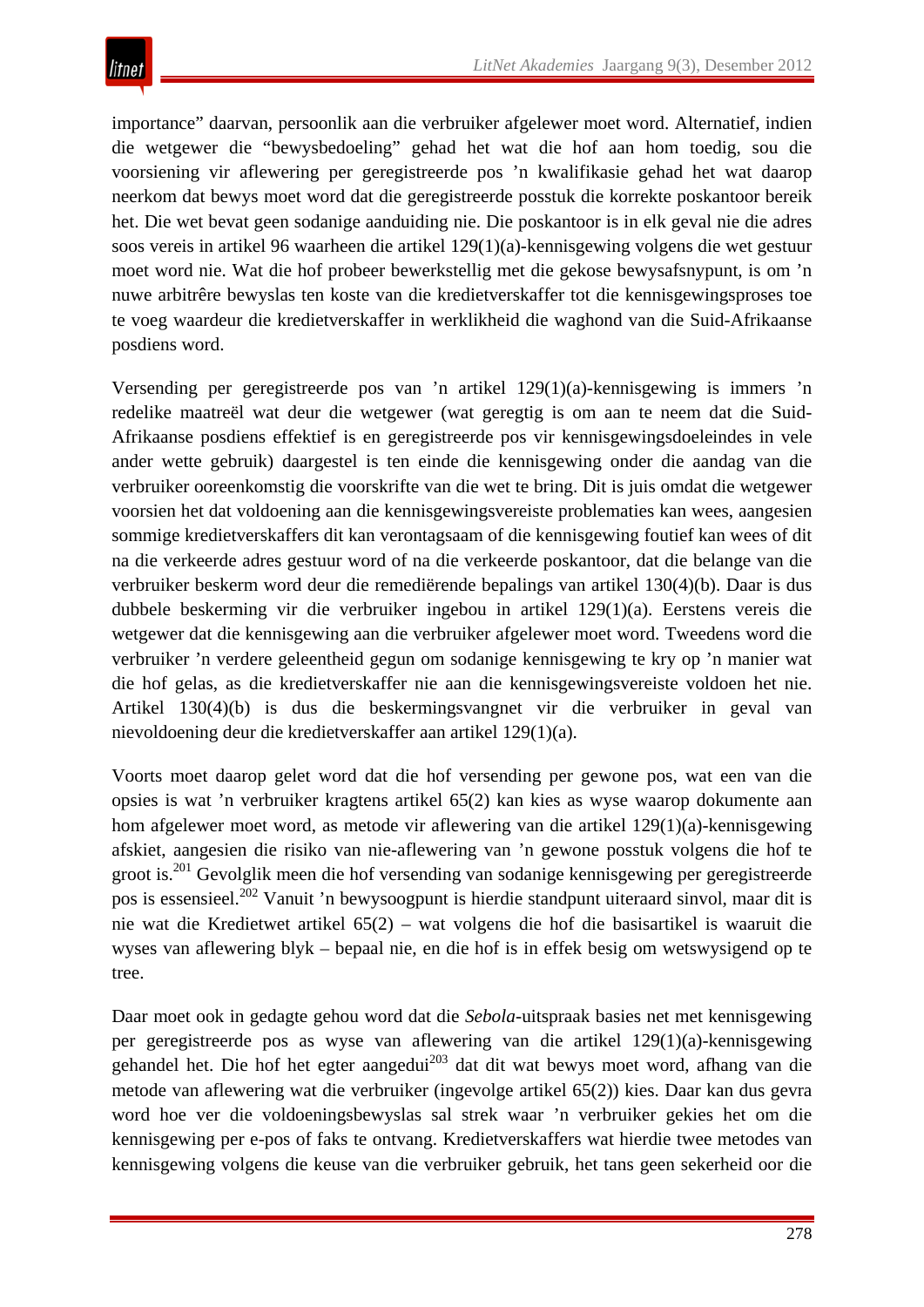bewysafsnypunt wat die hof tevrede sou stel dat hulle aan die kennisgewingsvereiste soos beoog in artikel 129(1)(a) voldoen het nie. Sodanige bewysafsnypunt sal uiteraard verskil van die afsnypunt in *Sebola*, gegewe dat die poskantoor nie betrokke is by faks- of e-posversending nie. Sou blote versending egter, soos deur Otto voorgestel en in *Rossouw* bevind is, voldoening aan artikel 129(1)(a) daarstel, is die afsnypunt vir al die vorme van aflewering dieselfde.

Die hoofpunt van kritiek teen die uitspraak is egter dat dit verwarrend is, aangesien dit teenstrydighede bevat wat dit moeilik maak om agter te kom presies wat die hof beslis het oor voldoening aan die kennisgewingsvereiste in artikel  $129(1)(a)$ . Die hof bevind<sup>204</sup> dat 'n kredietverskaffer moet beweer dat die kennisgewing aan die relevante poskantoor afgelewer is éndat die poskantoor in die normale gang 'n strokie sou aflewer wat die verbruiker inlig dat 'n geregistreerde item afgehaal moet word. Dan mag aangeneem word, én *"*the credit provider may credibly aver", dat kennisgewing van die posstuk se aankoms die verbruiker bereik hetén dat 'n redelike verbruiker die posstuk sou afhaal.205 In effek moet die kredietverskaffer dus vier nuwe bewerings maak en nie bloot net beweer dat die opsporingsrekord aantoon dat die posstuk die korrekte poskantoor bereik het nie.

Die hof onderskei voorts tussen ongeopponeerde en geopponeerde verrigtinge. Volgens die hof sal die voormelde vier bewerings, uiteraard tesame met bewys van die artikel 129(1)(a) skrywe, die geregistreerde-pos-strokie en die opsporingsrekord voldoende bewys daarstel van aflewering van die artikel 129(1)(a)-kennisgewing ooreenkomstig artikel 130.<sup>206</sup> Waar die kredietverskaffer dan verstekvonnis aanvra, sal die verbruiker se gebrek aan opposisie die afdwingingshof geregtig maak om aan te neem dat die kredietverskaffer se bewering dat die kennisgewing die verbruiker bereik het, nie betwis word nie.<sup>207</sup> Daar word nie spesifiek deur die hof van die kredietverskaffer vereis om aan te dui of die kennisgewing as onafgehaal teruggestuur is nie.

Waar die verbruiker egter in geopponeerde verrigtinge beweer dat die kennisgewing verlore ("astray") geraak het nadat dit die korrekte poskantoor bereik het, of dat dit nie afgehaal is nie, of dat daar nie aandag aan geskenk is nadat dit afgehaal is nie, dan móét die hof 'n bevinding maak of die verbruiker se bewerings waar is,ten spyte van die kredietverskaffer se bewese pogings, en indien wel, die verrigtinge ooreenkomstig artikel 130(4)(b) verdaag. Die ongemaklike gevolgtrekking is dus dat die hof, indien hy bevind dat die verbruiker se bewerings waar is, vanweë die gebruik van die woord "moet", nie 'n diskresie het om te oorweeg of artikel 130(4)(b)-stappe gepas is nie. By geopponeerde verrigtinge word die konsep van die "redelike verbruiker" dus buite rekening gelaat, aangesien enige skuld wat die verbruiker kan hê aan nievoldoening aan die kennisgewingsvereiste in artikel 129(1)(a), klaarblyklik nie in ag geneem word nie.<sup>208</sup>

Soos reeds aangedui, is die doel van die kennisgewingsvereiste in artikel 129(1)(a) dat dit onder die verbruiker se aandag gebring moet word dat hy in versuim is ten aansien van die betrokke kredietooreenkoms en dat daar sekere geskilbeslegtingsopsies is wat hy kan volg om 'n geskil ten aansien van die kredietooreenkoms op te los of om 'n plan te maak om betalings ingevolge die kredietooreenkoms op datum te bring en sodoende dalk kan probeer om die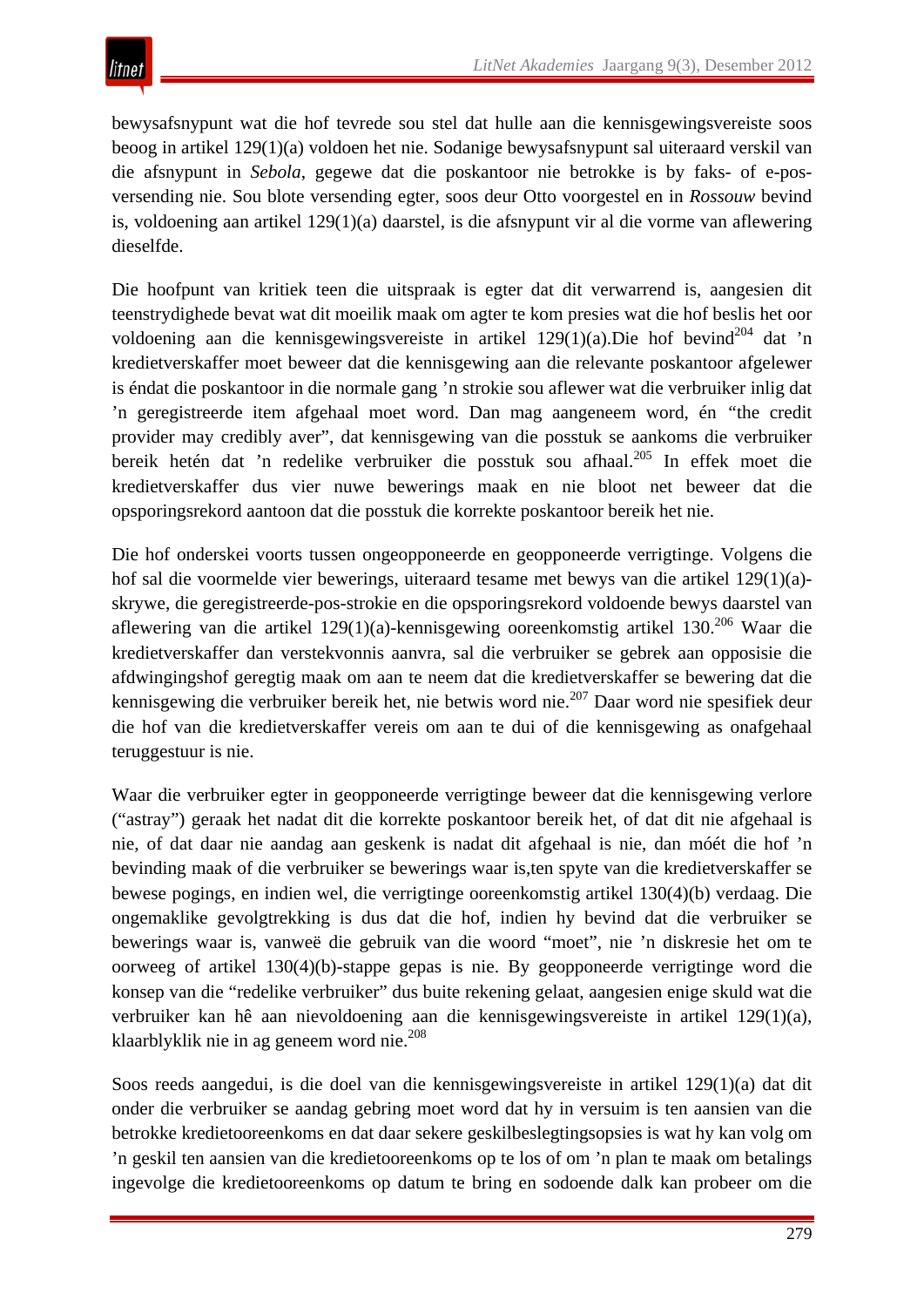situasie te vermy waar die kredietverskaffer die hof nader vir afdwinging. Verdere beskerming ten opsigte van die kennisgewingsvereiste word verleen deur die meganisme van artikel 130(4)(b) wat in werking gestel word deur die nievoldoening deur die kredietverskaffer aan artikel 129(1)(a). Waar die kredietverskaffer byvoorbeeld nie aan artikel 129(1)(a) voldoen nie omdat die kennisgewing na die verkeerde adres gestuur word en uiteraard nie tot die aandag van die verbruiker kon kom nie, is dit dus duidelik dat die hof nie 'n diskresie het nie en die bepalings van artikel 130(4)(b) moet navolg. Waar die artikel 129(1)(a)-kennisgewing weggeraak het nadat dit die poskantoor bereik het, sonder dat die kredietverskaffer of verbruiker daaraan skuld gehad het, is dit ook duidelik dat die kennisgewing nie tot die verbruiker se aandag kon gekom het nie en dat daar dus nievoldoening aan artikel 129(1)(a) was nie. Sodanige nievoldoening is egter nie toe te skryf aan die optrede van die kredietverskaffer nie en die sneller wat die artikel 130(4)(b) meganisme in werking stel, ontbreek dus. Dit lyk egter of die hof in *Sebola*, wat vereis dat die kredietverskaffer moet bewys dat die kennisgewing die korrekte poskantoor bereik het, impliseer dat die risiko vir die nie-ontvangs van die kennisgewing nie in so 'n geval aan die verbruiker toegedig kan word nie, bloot op grond daarvan dat die verbruiker die wyse van aflewering gekies het; die oplossing ook in sodanige geval is dat die hof verdere stappe ooreenkomstig artikel 130(4)(b) moet gelas om voldoening aan die gemelde artikel te probeer bewerkstellig.

Daar kan egter nie met hierdie standpunt saamgestem word nie, aangesien die verbruiker die metode van aflewering gekies het en daarmee saam ook die risiko dat sodanige metode nie altyd effektief sal wees nie.

Waar 'n verbruiker egter nie 'n geregistreerde posstuk afhaal nie, kan sodanige versuim nie *per se* voor die deur van die kredietverskaffer gelê word nie. 'n Verbruiker kan tog nie bloot beweer dat die artikel 129(1)(a)-kennisgewing nie tot sy aandag gekom het nie omdat dit nie afgehaal is nie. Uiteraard moet die verbruiker tog aandui hóékom die kennisgewing nie afgehaal is nie, byvoorbeeld dat die poskantoor hom nooit ingelig het dat hy 'n geregistreerde posstuk moet afhaal nie, of dat hy siek was of in die buiteland was en so meer. Indien dit duidelik is dat die verbruiker nie skuld daaraan gehad het dat die posstuk nie afgehaal is nie, behoort die kwessie opgelos te word deurdat artikel 130(4)(b)-stappe ter voldoening aan die kennisgewingsvereiste gelas word ooreenkomstig die beginsels geïmpliseer in *Sebola*. Waar die verbruiker nie redes kan aanvoer waarom hy nie die posstuk afgehaal het nie, is die mees waarskynlike afleiding dat hy ontvangs van die artikel 129(1)(a)-kennisgewing wou vermy en kan daar gevra word waarom die kredietverskaffer dan gepenaliseer moet word vir die verbruiker se onredelike versuim.

Nóg meer onrusbarend is die hof se stelling dat waar die verbruiker beweer dat die kennisgewing afgehaal is, "but not attended to" en die hof bloot bevind *datdie bewering waaris*, moet die hof die verrigtinge ingevolge artikel 130(4)(b) verdaag. Dit is wel moontlik dat 'n verbruiker byvoorbeeld 'n artikel 129(1)(a)-kennisgewing kan afhaal en voordat hy dit lees, daar iets gebeur wat veroorsaak dat hy nie daaraan aandag kan skenk nie, byvoorbeeld dat hy in 'n motorongeluk beland of dat iemand die brief per ongeluk in die asblik gooi. 'n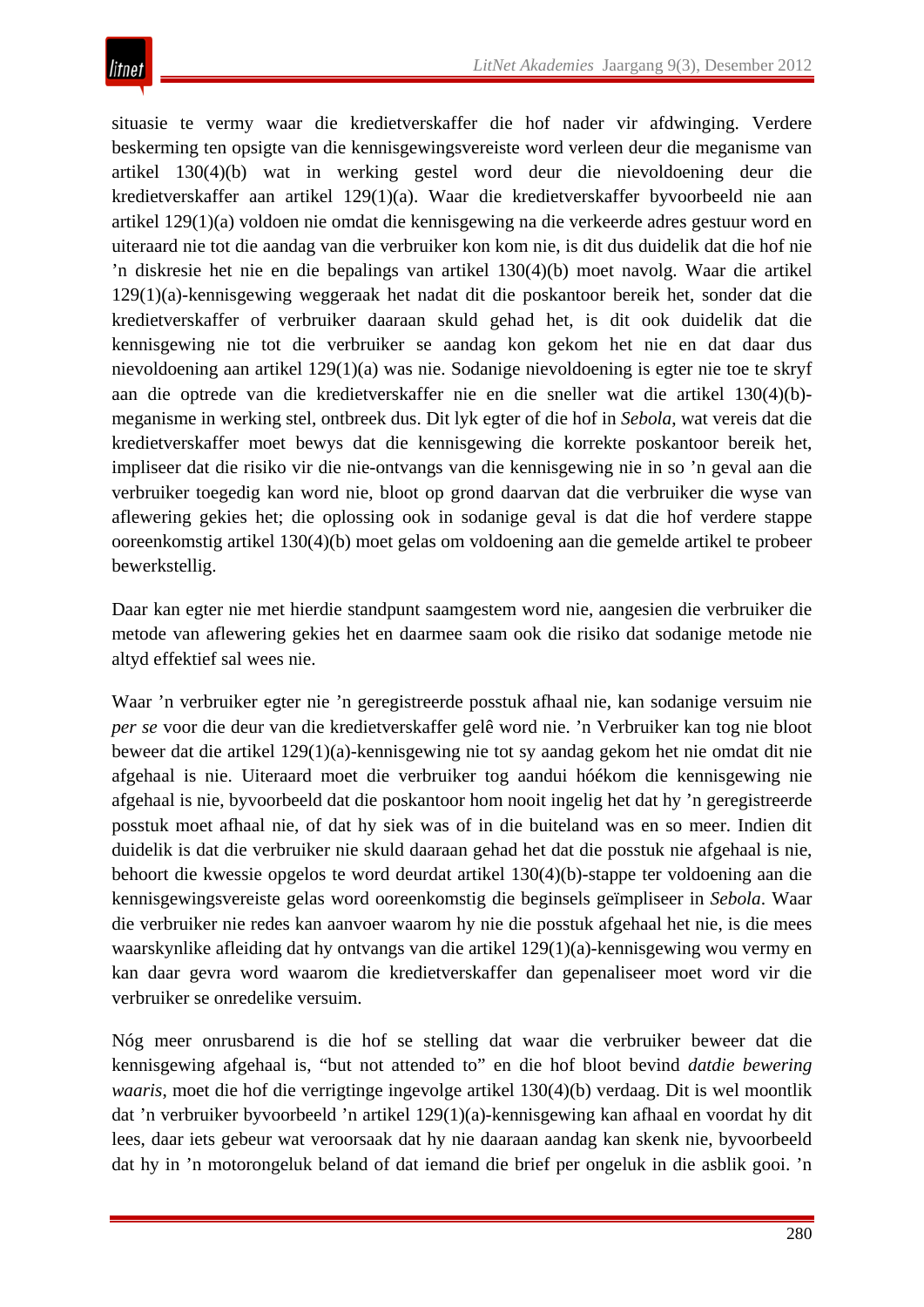Verbruiker kan egter nie bloot beweer hy het die geregistreerde posstuk afgehaal en toe nie aandag daaraan geskenk nie, en *cadit quaestio*. Redes moet tog aangevoer word waarom hy nie, soos 'n mens van 'n redelike verbruiker sou verwag, aandag aan die skrywe geskenk het nie. Deur die indruk te skep<sup>209</sup> dat 'n verbruiker in geopponeerde verrigtinge bloot net kan kom en beweer dat 'n posstuk nie afgehaal is nie of dat dit afgehaal is, maar "not attended to", gee die hof 'n *carte blanche* aan verbruikers om artikel 129(1)(a) te misbruik. In effek fasiliteer die hof die verbruiker se versuim en gee aan die verbruiker ruimte om dit vir die kredietverskaffer onmoontlik te maak om aan artikel 129(1)(a) te voldoen. Waar dit die verbruiker se eie skuld of vermydingstaktiek is wat veroorsaak dat die kennisgewing nie tot sy aandag kon kom nie, kan dit tog nie 'n gevolgtrekking regverdig dat diekredietverskaffer nie aan artikel 129(1)(a) voldoen het nie. Dit is dan juis die verbruiker wat voldoening onmoontlik maak en daar kan dan gevra word wat die hof wil probeer bereik deur ooreenkomstig artikel 130(4)(b) te gelas dat die *kredietverskaffer* stappe moet doen om aan artikel 129(1)(a) te voldoen. Dit kon tog nooit die bedoeling van die wetgewer gewees het om 'n kredietverskaffer vir wie dit deur die verbruiker onmoontlik gemaak is om aan die kennisgewingsvereiste in artikel 129(1)(a) te voldoen nogtans by wyse van artikel 130(4)(b) tot voldoening te probeer verplig nie. In so 'n geval behoort die argument eerder te wees dat die feit dat die verbruiker dit vir die kredietverskaffer onmoontlik maak om aan artikel 129(1)(a) te voldoen, fiktiewe vervulling van die kennisgewingsvereiste daarstel en dat artikel  $130(4)(b)$  nie in werking gestel word nie.<sup>210</sup>

Daar kan in elk gevra word watter tipe stappe 'n hof sou beoog om te gelas waar 'n verweerder bloot beweer dat die geregistreerde posstuk nie afgehaal is nie of dat dit wel afgehaal is maar dat daar nie aandag daaraan geskenk is nie. Die hof in *Sebola* verskaf nie 'n antwoord op hierdie vraag nie. Watter waarborg het 'n hof dat die stappe wat dit voorstel, enigsins meer effektief gaan wees as die stappe wat die kredietverskaffer reeds gedoen het en dat die verweerder wat aflewering van 'n geregistreerde posstuk vermy het, nie wéér bloot kennisgewing ooreenkomstig artikel 129(1)(a) gaan vermy nie? Dit is 'n welbekende feit dat verbruikers selfs persoonlike betekening van 'n item deur die balju kan vermy. Om oorbeskermingvan 'n onredelike verbruiker wat versuim om 'n artikel 129(1)(a) kennisgewing af te haal of daaraan aandag te skenk nadat dit afgehaal is, sonder enige verdere ondersoek as basis te beskou om hofverrigtinge te verdaag sodat daar weer kennis aan die verbruiker gegee kan word en hy dan nog die geleentheid het om te besluit of hy die voorstelle soos in die kennisgewing uiteengesit wil aanvaar en daarop wil reageer, is niks anders as 'n vrugtelose poging wat geen reg laat geskied aan artikel 130(4)(b) of die sogenaamde balans wat die Kredietwet tussen die belange van verbruikers en kredietverskaffers beoog nie.

Die verwarring oor die hof se eintlike uitspraak word vererger deur 'n klaarblyklike teenstrydigheid tussen paragrawe 79 en 87. In laasgenoemde opsommende paragraaf verklaar die hof dat waar die kredietverskaffer die kennisgewing pos, bewys van geregistreerde versending na die adres van die verbruiker tesame met bewys dat die kennisgewing die toepaslike poskantoor bereik het vir aflewering aan die verbruiker, in die afwesigheid van teenstrydige aanduiding genoegsame bewys van aflewering sal daarstel. Indien die verbruiker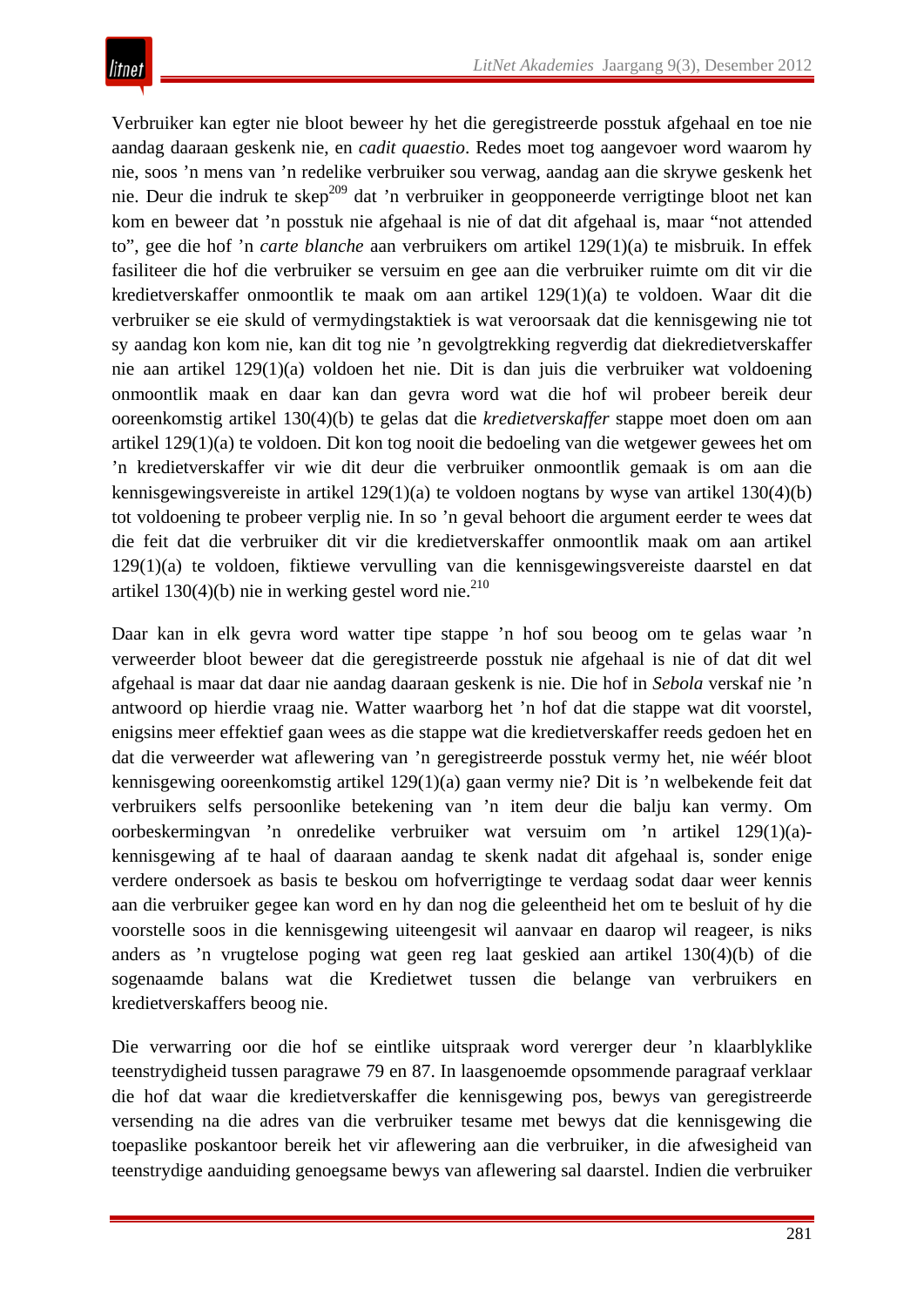egter in geopponeerde verrigtinge beweer dat die kennisgewing haar nie bereik het nie, moet die hof die waarheid van die bewering vasstel. Indien die hof dan bevind dat die kredietverskaffer nie aan artikel 129(1)(a) voldoen het nie*,* moet hy die verrigtinge ooreenkomstig artikel 130(4)(b) verdaag en die stappe uiteensit wat die kredietverskaffer moet doen voordat die aangeleentheid hervat kan word. Paragraaf 79, daarenteen, vereis, soos hierbo uitgewys, bloot dat die hof moet bevind of die bewerings wat die verbruiker maak, waar is en dat die hof dan, indien dit waar is, die aangeleentheid moet verdaag en die stappe ooreenkomstig artikel 130(4)(b) moet gelas. Daar word geen melding gemaak dat die hof sodanige stappe kan gelas slegs as bevind word dat die kredietverskaffer nie aan artikel 129(1)(a) voldoen het nie en daar word pertinent verklaar: "despite the credit provider's proven efforts".

Waar die hof sy beslissing in paragraaf 87 opsom, verskil dit egter beduidend van wat in paragraaf 79 gesê is. In paragraaf 87 verklaar die hof dat waar die kredietverskaffer die kennisgewing pos, bewys van geregistreerde versending na die adres van die verbruiker, tesame met bewys dat die kennisgewing die toepaslike poskantoor vir aflewering bereik het, in die afwesigheid van enige teenstrydige aanduiding voldoende bewys van aflewering sal daarstel. Indien die verbruiker in geopponeerde verrigtinge beweer dat die kennisgewing haar nie bereik het nie, moet die hof die waarheid van die aanspraak vasstel. As die hofbevind dat die kredietverskaffer nie voldoen het aan artikel 129(1)(a) nie, moet die hof kragtens artikel 130(4)(b) die aangeleentheid verdaag en die stappe uiteensit wat die kredietverskaffer moet doen voordat die aangeleentheid hervat mag word. Waar die hof dus in paragraaf 79 by geopponeerde verrigtinge waar die verbruiker beweer dat die kennisgewing weggeraak het, of nie afgehaal is nie, of afgehaal is maar nie aandag aan geskenk is nie, 'n bevinding moet maak of die verbruiker se bewerings waar is en indien wel,die verrigtinge kragtens artikel 130(4)(b) moet verdaag, verklaar die hof dus in teenstelling daarmee in paragraaf 87 dat die hof die waarheid van die aanspraak dat 'n kennisgewing 'n verbruiker nie bereik het nie, moet vasstel en indien dit bevind dat die kredietverskaffer nie aan artikel 129(1)(a) voldoen het nie, moet die hof die aangeleentheid verdaag en die stappe uiteensit wat die kredietverskaffer moet doen voordat die aangeleentheid hervat mag word. Dus, waar die hof oënskynlik volgens paragraaf 79 bloot op grond van die waarheid van 'n aanspraak deur die verbruiker dat 'n kennisgewing nie ontvang is nie, die beskermingsmeganisme van artikel 130(4)(b) in werking mag stel sonder ondersoek na die vraag of die nie-ontvangs van die gewraakte kennisgewing te wyte was aan nievoldoening aan artikel 129(1)(a) deur die kredietverskaffer, stel paragraaf 87 'n bevinding van nievoldoening deur die kredietverskaffer as basis vir 'n bevel ooreenkomstig artikel 130(4)(b). Die posisie soos uiteengesit in paragraaf 87 wat 'n ondersoek na nievoldoening deur die kredietverskaffer vereis voor die verlening van 'n artikel 130(4)(b)-bevel, is uiteraard korrek. Daarteenoor kan die blote bevinding dat 'n verbruiker se bewering dat hy nie 'n artikel 129(1)(a)-kennisgewing ontvang het nie, sonder 'n ondersoek na die vraag of sodanige nie-ontvangs te wyte was aan die kredietverskaffer se nievoldoening aan die kennisgewingsvereiste, nie ondersteun word nie.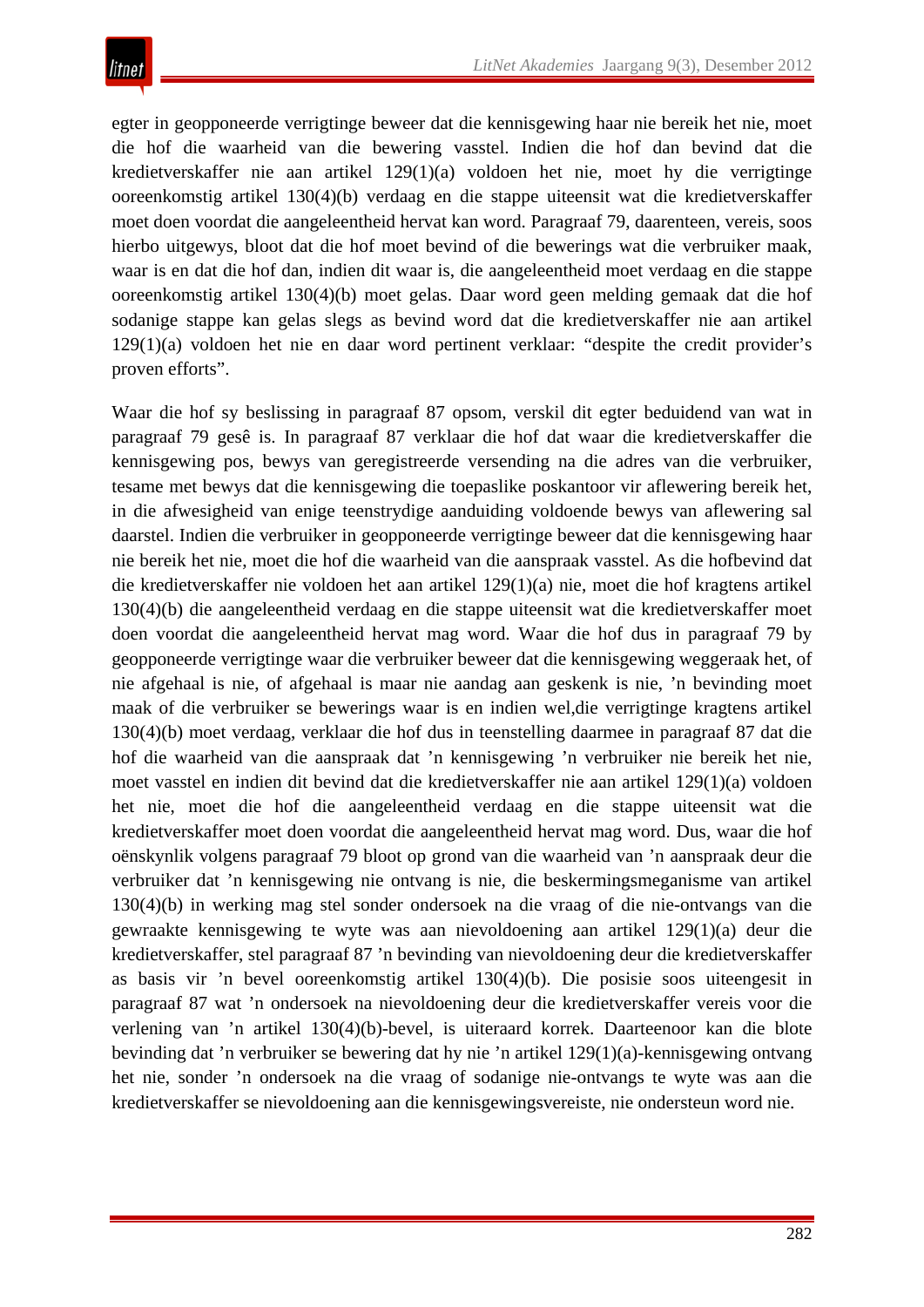Gegewe die verwarring wat veroorsaak word deur voormelde twee kritiek-teenstrydige paragrawe, bly die vraag steeds: Wat presies is nou eintlik die hof se uitspraak in dié verband?

Dat die meerderheidsuitspraak in *Sebola* nie glashelder is nie, blyk uit die teenstrydige beslissings wat daarna in *Binneman* en *Mkhize* gegee is. Alhoewel die hof sonder 'n groot omhaal van woorde in *Binneman* die resultaat bereik wat wenslik is in die betrokke omstandighede, naamlik om verstekvonnis toe te staan waar 'n onafgehaalde posstuk die korrekte poskantoor bereik het, blyk dit dat die hof se vertolking dat die meerderheidsuitspraak in *Sebola* bloot bepaal het dat versending van 'n geregistreerde posstuk *per se* nie voldoende is nie en dat daar bykomend vereis moet word dat die kennisgewing die betrokke poskantoor bereik, nie korrek is nie. Daarteenoor maak waarnemende regter Olsen opmerkings oor die arbitrêre bewysafsnypunt in *Sebola* wat volgens hom daarop dui dat die strekwydte van die voldoeningsbewys in *Sebola* wyer is as om regverdiging te bied vir die afleiding dat 'n hof kan beslis dat daar voldoening aan die kennisgewingsvereiste in artikel 129(1)(a) was bloot op grond van die bewys dat 'n artikel 129(1)(a)-kennisgewing wat per geregistreerde pos versend is, die korrekte poskantoor bereik het. Volgens regter Olsen het die meerderheidsuitspraak in *Sebola* tot gevolg dat 'n hof nie in die aanwesigheid van positiewe bewys dat die artikel 129(1)(a)-kennisgewing die verbruiker nie bereik het nie, mag gelas dat daar wel voldoening aan die kennisgewingsvereiste was nie.

Op praktiese vlak steek 'n verdere probleem sy kop dus uit in die konteks van ongeopponeerde hofverrigtinge waar die kennisgewing wel die korrekte poskantoor bereik het, maar daarna as onafgehaal teruggestuur is. Die meerderheidsuitspraak in *Sebola* swyg oor wat die posisie is waar die kennisgewing as onafgehaal teruggestuur word en daar nie 'n verbruiker is wat, soos by geopponeerde verrigtinge, beswaar maak omdat hy nie die kennisgewing gekry het nie. Word oorweging geskenk aan die inligting rakende die proses wat die poskantoor by geregistreerde pos volg, soos in *Mkhize* verduidelik, blyk dit (benewens die feit dat die poskantoor twee afhaalkennisgewings aan 'n verbruiker stuur) dat 'n poskantoor nie kan verduidelik hoekom 'n geregistreerde posstuk onafgehaal is nie – dit kan dus wees omdat 'n verbruiker nooit kennis gekry het van die posstuk nie, of omdat die verbruiker die strokie wat aandui dat hy die posstuk moet gaan afhaal, doelbewus geïgnoreer het ten einde ontvangs van die posstuk te vermy. Die verbruiker is egter nie voor die hof om 'n antwoord te bied op die rede waarom die posstuk onafgehaal is nie. Beteken die vereiste wat in *Sebola* gestel word dat 'n kredietverskaffer moet bewys dat die artikel 129(1)(a) kennisgewing waarskynlik tot die verbruiker se kennis gekom het waar 'n posstuk in ongeopponeerde verrigtinge onafgehaal is, daar dus nooit voldoening aan die kennisgewingsvereiste kon gewees het nie? Mag die hof lukraak aanneem dat die rede waarom die posstuk nie afgehaal is nie, te wyte is aan nievoldoening deur die kredietverskaffer (of die poskantoor as agent van die kredietverskaffer) en dat die blote aanduiding dat 'n posstuk onafgehaal is,*per se* die bepalings van artikel 130(4)(b) in werking stel? Dat dit die bedoeling van die wetgewer was, is te betwyfel gesien in die lig daarvan dat, benewens om versending te vereis vir doeleindes van artikel 65(2), die wetgewer in artikel 130(1)(b) 'n kredietverskaffer magtig om met afdwingingstappe voort te gaan waar die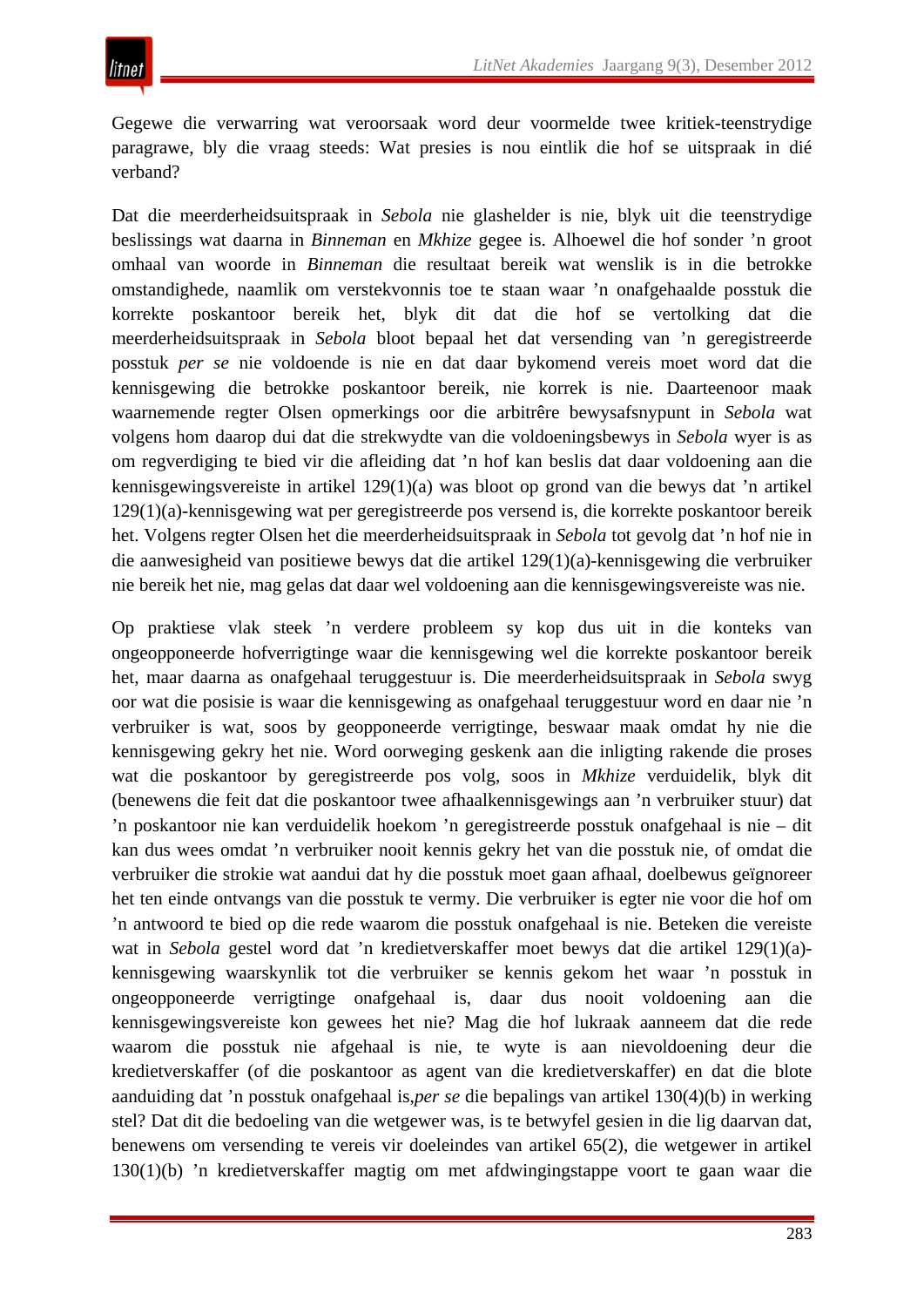verbruiker nie op die artikel 129(1)(a)-kennisgewing reageer nie. 'n Verbruiker kan uiteraard nie reageer op 'n kennisgewing wat hom nie bereik het nie, maar hy kan ook nie reageer nie juis omdat hy ontvangs van die artikel 129(1)(a)-kennisgewing vermy het deur die geregistreerde posstuk nie by die "korrekte" poskantoor te gaan afhaal nie.

Die kringeffek van *Sebola*, bloot net met verwysing na die vereiste dat die kredietgewer 'n opsporingsrekord moet bekom wat aandui dat die geregistreerde posstuk die regte poskantoor bereik het, is basies dat die hoogste hof in die land aangedui het dat bewys van versending per geregistreerde pos, ondanks die feit dat die wetgewer geregistreerde pos spesifiek magtig as metode van aflewering in verskeie stukke wetgewing, nie voldoende is waar 'n wetsbepaling vereis dat 'n belangrike kennisgewing onder die aandag van die verbruiker moet kom nie. Die gevolg is dat die party wat die kennisgewing versend, se bewyslas uitgebrei word na die arbitrêre afsnypunt dat die geregistreerde posstuk die toepaslike poskantoor bereik het.

Benewens enige direkte effek wat die uitleg van die kennisgewingsvereiste in *Sebola* op die kredietmark kan hê, is daar ook die moontlikheid van sogenaamde onvoorsiene gevolge. In hierdie verband kan 'n mens dink aan die situasie waar 'n kredietverskaffer 'n verbruiker dagvaar, handelend ooreenkomstig die huidige regsposisie dat waar daar 'n artikel 129(1)(a) kennisgewing aan 'n verbruiker afgelewer is, die spesifieke kredietooreenkoms ten opsigte waarvan die kennisgewing gestuur is, uitgesluit is van enige daaropvolgende skuldherstrukturering ooreenkomstig artikel 86 van die Kredietwet.<sup>211</sup> Sou die verbruiker egter nou in 'n geopponeerde aangeleentheid opper dat die kredietverskaffer se artikel 129(1)(a)-kennisgewing soos aangedui in *Sebola*, <sup>212</sup> nooit tot sy aandag gekom het nie, aangesien dit nie deur hom afgehaal is nie, sonder dat hy hoef te verduidelik wáárom hy dit nie afgehaal het nie, ontstaan die vraag of die verbruiker in die interim (dit wil sê na die beweerde nievoldoening aan die kennisgewingsvereiste maar voordat die hof ooreenkomstig artikel 130(4)(b) verdere stappe gelas wat die kredietverskaffer moet doen om aan die kennisgewingsvereiste te voldoen), wel vir skuldberading aansoek mag doen en sodoende die kredietverskaffer se afdwingingspoging kan fnuik.

Die kommerwekkende statistiek wat in *Mkhize* aan die hof voorgehou is, en die feit dat die hof aangedui het dat dit op grootskaalse vermyding van die ontvangs van artikel 129(1)(a) kennisgewings dui, illustreer volgens Otto die benarde posisie waarin kredietverskaffers hulle bevind. Hy besef dat verbruikersbeskerming 'n prys het, maar na aanleiding van die *Sebola*meerderheidsuitspraak meen hy dat die prys wat die Kredietwet op die beskerming van die verbruiker plaas, te hoog is en dat daar ernstig oorweging geskenk moet word aan 'n wetswysiging met betrekking tot die kennisgewingsvereiste in artikel 129(1)(a), aangesien die huidige posisie na *Sebola* daartoe gaan bydra dat banke uiters ongeneë gaan raak om krediet toe te staan, of dit andersins teen hoë koste gaan toestaan.<sup>213</sup> Volgens hom is die huidige toepassing van die Kredietwet, spesifiek op die gebied van skuldafdwinging, geensins bevorderlik vir die uitdruklik-verklaarde wetsoogmerk van die Kredietwet om 'n toeganklike en volhoubare kredietmark daar te stel nie.<sup>214</sup>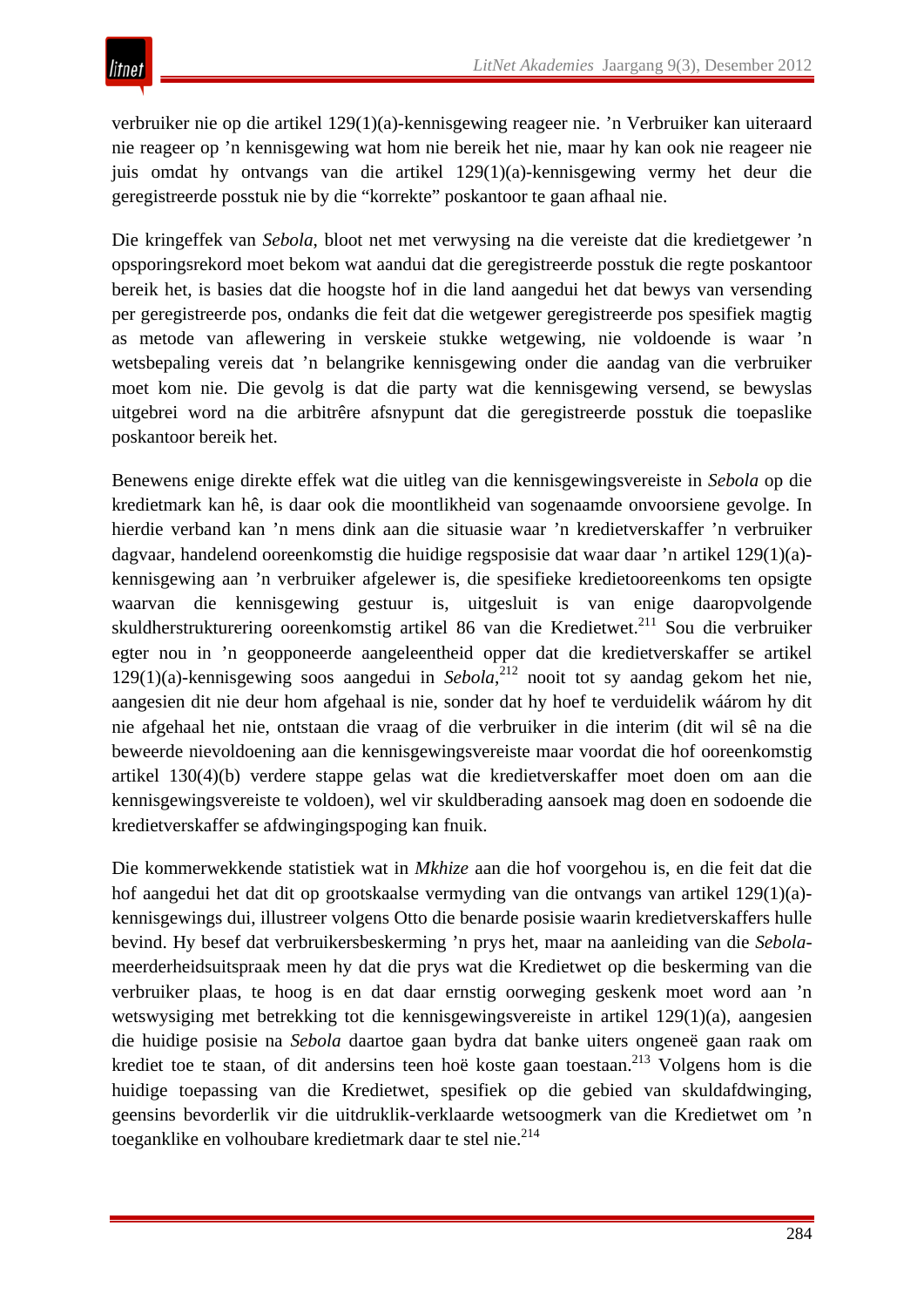Gegewe dat die *Sebola*-uitspraak deur die konstitusionele hof gegee is en dat daar dus geen hoër beroep teen die uitspraak gedoen mag word nie, kan daar met Otto saamgestem word dat die enigste oplossing om die effek van *Sebola* teen te werk, 'n wetswysiging is. Die vraag is egter presies hoe die wetswysiging behoort te lui, want eintlik is die wetsbepaling in artikel 129(1)(a) saamgelees met artikel 130 en ander relevante artikels soos artikel 65, 96 en 168, duidelik – dit is bloot te wyd deur die konstitusionele hof uitgelê.

Wat moontlike wetswysiging betref, kan opgemerk word dat heelwat verwarring vermy kon gewees het indien die wet 'n soortgelyke definisie van *aflewering*, soos in die regulasies vervat, ingesluit het en artikel 129 spesifiek gemeld het dat die kennisgewing "afgelewer" moet word.

# **8. Gevolgtrekking**

In die poging om 'n doeldienende uitleg aan die kennisgewingsvereiste in artikel 129(1)(a) van die Kredietwet te gee, het die konstitusionele hof na ons mening te ver gegaan deur die kredietverskaffer se bewyslas arbitrêr uit te brei en oënskynlik die geleentheid vir baie verbruikers te skep om kennisgewing en gevolglik ook afdwinging van die ooreenkoms te vermy. Dat die *Sebola*–meerderheidsuitspraak nie tot regsekerheid bygedra het nie, is duidelik te sien uit die teenstrydige uitsprake wat daarna in *Binneman* en *Mkhize* gevolg het.

Die konstitusionele hof se gevolgtrekking dat geregistreerde pos meer betroubaar is as gewone pos en die teenstellende gevolgtrekking van die hof in *Mkhize* dat gewone pos meer betroubaar is as geregistreerde pos, omdat so 'n groot persentasie geregistreerde posstukke as onafgehaal teruggestuur word, steun na ons mening eerder die afleiding dat die posdiens in die algemeen 'n betroubare versendingstelsel daarstel: gewone verbruikers ontvang hul posstukke en kla nie oor 70% gewone pos wat nie hul bestemming bereik nie, terwyl die groot rede vir die hoë persentasie onafgehaalde geregistreerde pos waarskynlik eerder dui op vermydingstaktiek deur verbruikers as op onbekwame dienslewering deur die poskantoor.

Die Kredietwet is nie 'n voorbeeld van asemrowende statutêre opstelvernuf nie. Juis in die konteks van die kennisgewingsvereiste in artikel 129(1)(a) het die hof in *Starita v Absa Bank*  opgemerk:<sup>215</sup> "The fact is that it is a badly drafted Act ... A perusal of the Act further shows that the expressions 'giving written notice', 'advise in writing', 'give notice', 'deliver' and 'serve' are used indiscriminately and without precision. Accordingly, undue emphasis should not be placed on the actual words used."

Die benadering tot die kennisgewingsvereiste soos deur Otto voorgestel, en ook deur die hof in *Rossouw* voorgestaan, is 'n redelike bewysmaatreël wat 'n objektiewe bewysafsnypunt daarstel vir alle metodes wat die Kredietwet vir aflewering van die artikel 129(1)(a) kennisgewing beoog. Dit dra tot regsekerheid by en vermy allerlei bewyskopsere. Om arbitrêre bewyslae tot die kredietverskaffer se kennisgewingsverpligting toe te voeg,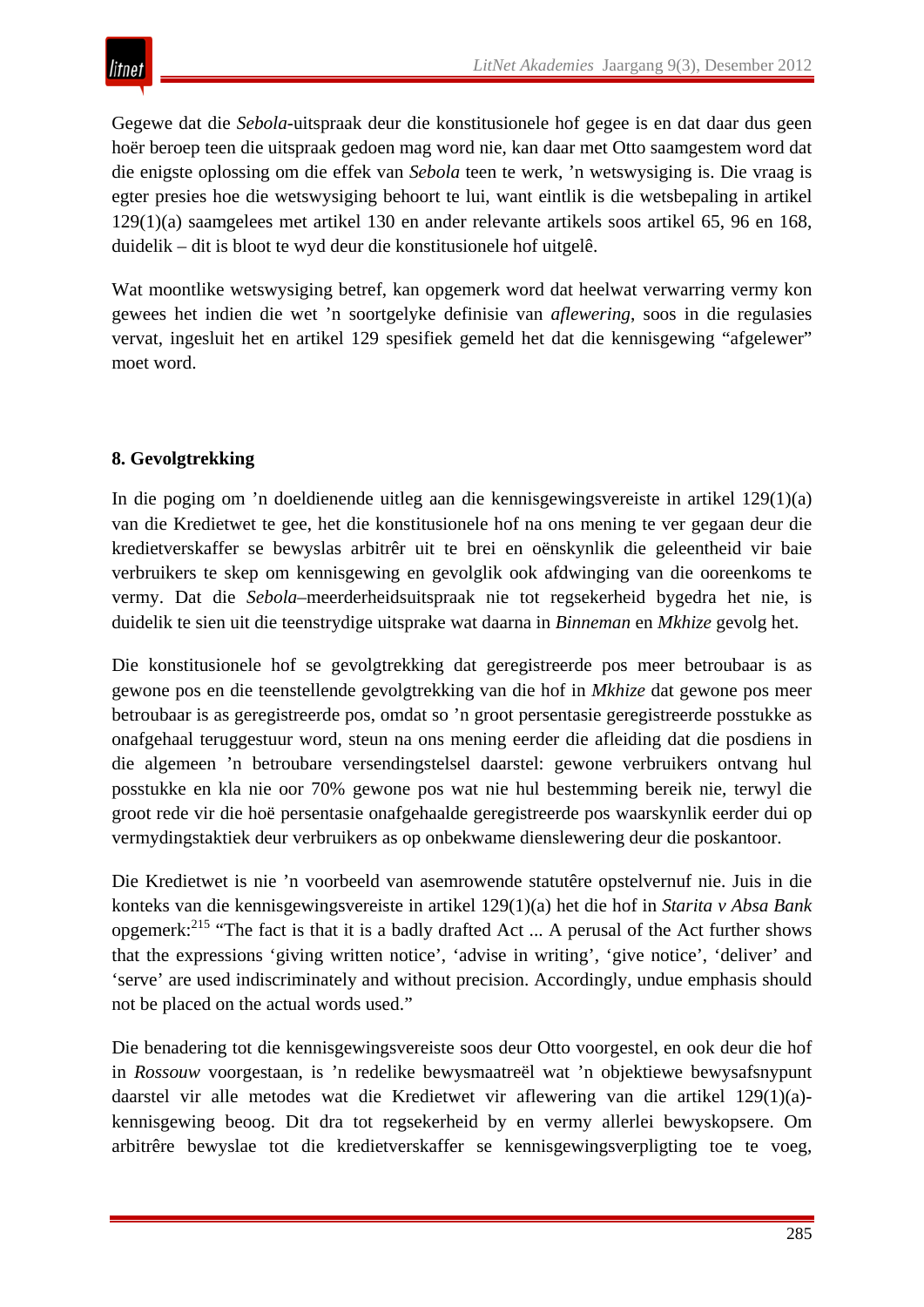

kompliseer die uitleg van die Kredietwet onnodig, tot nadeel van die ideaal van 'n gebalanseerde en toeganklike kredietmark.

#### **Bibliografie**

Joubert, W.A. (red). 1994. *The Law of South Africa.* Vol. 5(1).1ste heruitgawe. Durban: Butterworths.

—. 2000. *The Law of South Africa.* Vol. 5(1).1ste heruitgawe. Durban: Butterworths.

—. 2004. *The Law of South Africa.* Vol. 5(1).2de uitgawe. Durban: Butterworths.

Nasionale Kredietreguleerder. Maart 2012.*Consumer credit market report*. Midrand: National Credit Regulator.

Otto, J.M. 2000.Consumer credit.In Joubert (red.) 2000.

—. 2001. Kennisgewings van ontbinding by kredietooreenkomste en afbetalingskope van grond. *Tydskrif vir die Suid-Afrikaanse Reg*, (1):169–76.

—. 1991. *Commentary credit law service*. Johannesburg: Butterworths LexisNexis.

—. 2006. *The National Credit Act explained.* Durban: LexisNexis.

—. 2010. Notices in terms of the National Credit Act: Wholesale national confusion. *Absa Bank Ltd v Prochaska t/a Bianca Cara Interiors; Munien v BMW Financial Services; Starita v Absa Bank Ltd; FirstRand Bank Ltd v Dhlamini.South African Mercantile Law Journal*, 22(4):595–607.

Otto, J.M. en R-L.Otto. 2010. *The National Credit Act Explained.* 2de uitgawe. Durban: LexisNexis.

—. 2013 (ter perse).*The National Credit Act explained.* 3de uitgawe. Durban: LexisNexis.

Scholtz, J.W., J.M. Otto, E. van Zyl, C.M. van Heerden en N. Campbell. 2008-.*Guide to the National Credit Act*. Durban: LexisNexis.

Van Heerden, C.M. en A. Boraine. 2011. The conundrum of the non-compulsory compulsory section 129(1)(a) of the National Credit Act. *South African Mercantile Law Journal*, 23(1):45–63.

Van Heerden, C.M. en J.M. Otto. 2007. Debt enforcement in terms of the National Credit Act 34 of 2005. *Tydskrif vir die Suid-Afrikaanse Reg*, *(*4):655–84.

Van Rensburg, A.D.J. en S.H. Treisman. 1984. *The Practitioner's Guide to the Alienation of Land Act.* Durban: Butterworths.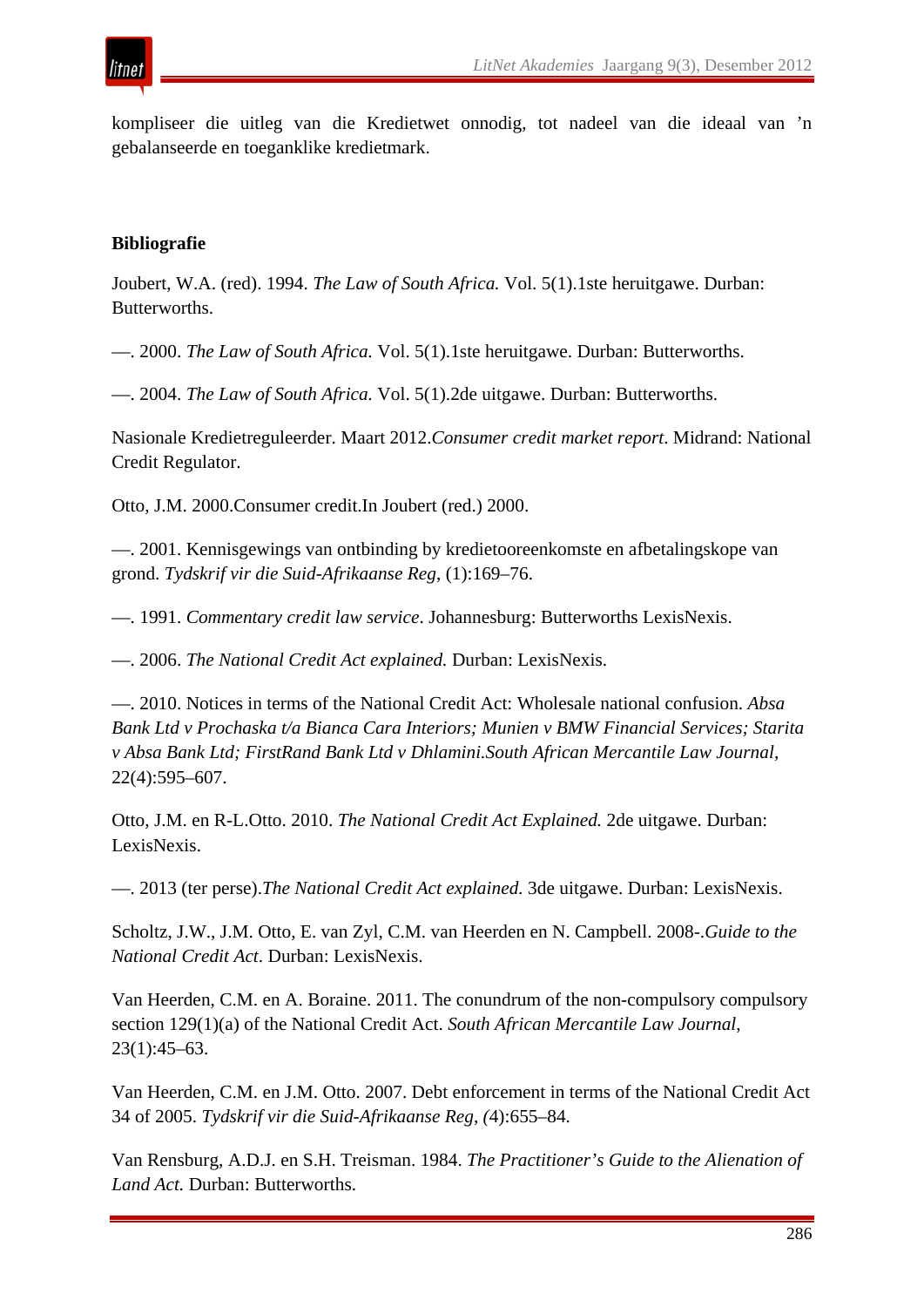

## **Eindnotas**

<sup>1</sup> Vir 'n volledige bespreking sien Scholtz e.a.(2008, hfst. 12). Sien ook Van Heerden en Otto (2007:655).

2 Scholtz e.a. *(*2008, par. 12.4.2).

<sup>3</sup> Die Kredietwet is net in Engels en isiZulu beskikbaar. Verwysings na die bewoording van regsartikels in Afrikaans is dus die produk van direkte vertaling deur die outeurs.

<sup>4</sup> Die Kredietwet omskryf nie die term *versuim* nie, dus word aan die hand gedoen dat versuim kan dui op enige nalate deur die verbruiker om sy verpligtinge ingevolge 'n kredietooreenkoms na te kom.

 $<sup>5</sup>$  Die Engelse bewoording lui: "draw the default to the attention".</sup>

 $6$  2010 6 SA 439 (HHA).

 $7$  2012 5 SA 142 (KH).

<sup>8</sup> Art. 2(1) bepaal dat die wet uitgelê moet word op 'n wyse wat effek gee aan die doelstellings vermeld in art. 3 van die wet.

 $<sup>9</sup>$  Art. 3(d).</sup>

 $10$  Scholtz e.a. (2008, par. 12.2).

 $11$  D.w.s. skriftelik met verwysing na die verbruiker se versuim en uiteensetting van die voorstelle tot geskiloplossing of 'n plan om agterstallige betalings op datum te bring.

<sup>12</sup> 'n Bespreking van art. 86(10) val buite die omvang van hierdie bydrae.

 $13$  Hierdie verwysing na art. 86(9) is foutief en moet 'n verwysing na art. 86(10) wees.

<sup>14</sup> *Nedbank Ltd v National Credit Regulator* 2011 3 SA 581 (HHA).

<sup>15</sup> *bid.* par. 9.

<sup>16</sup> Art. 86 sit die prosedure vir 'n vrywillige aansoek om skuldhersiening uiteen.

 $17$  Art. 87 handel met die herstrukturering van die verbruiker se verpligtinge deur die hof.

<sup>18</sup> *Ibid.* par. 10.

<sup>19</sup> Scholtz e.a.(2008, par. 12.4.2); Otto en Otto (2010:103, 104); *ABSA Bank Ltd v De Villiers* 2009 3 SA 421 (SOK); *Nedbank Ltd v National Credit Regulator* 2011 3 SA 581 (HHA).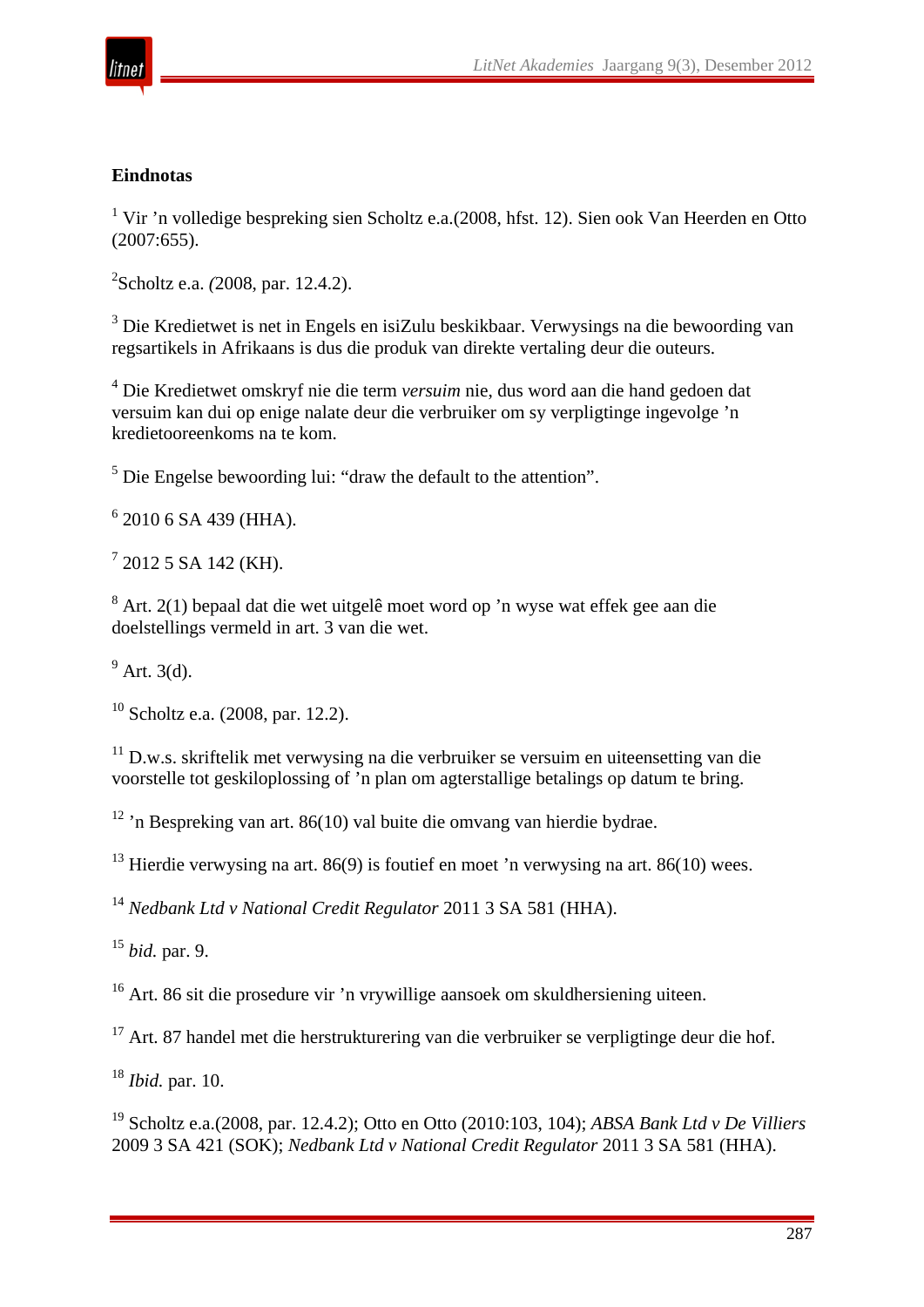

 $20$  2010 JOL 26422 (NKK).

<sup>21</sup> Scholtz e.a. $(2008, \text{par. } 12.4.4)$ .

<sup>22</sup> *Idem.* par. 12.4.3.

 $^{23}$  t. 2(5) bepaal dat waar die wet voorskryf dat 'n sekere aantal besigheidsdae moet verloop tussen die plaasvind van een gebeurtenis en 'n ander, die aantal dae bereken word deur (a) uitsluiting van die dag waarop die eerste sodanige gebeurtenis plaasvind; (b) insluiting van die dag waarop of waarteen die tweede gebeurtenis moet plaasvind; en (c) uitsluiting van enige openbare vakansiedag, Saterdag of Sondag wat val op of tussen die dae beoog in paragrawe (a) en (b) onderskeidelik.

<sup>24</sup>*Ibid.*

<sup>25</sup> *Ibid.* Waar die kredietooreenkoms self egter 'n langer tydperk vir aflewering van kennisgewings stipuleer, geld sodanige langer tydperk. Sien *Standard Bank of South Africa Ltd v Rockhill* 2010 5 SA 252 (GSJ).

<sup>26</sup> *Ibid.*

<sup>27</sup> Die term *document* word nie in die wet omskryf nie en daar word dus aan die hand gedoen dat die term sy gewone betekenis moet dra.

 $28$  Art. 65(1).

<sup>29</sup> Art.  $65(2)(a)$  en (b).

 $30$  Art. 96(2) bepaal dat sodanige adresverandering moet geskied by wyse van skriftelike kennisgewing wat per hand, geregistreerde pos of e-pos aan die ander party afgelewer moet word.

<sup>31</sup> *Sebola v Standard Bank Ltd* 2012 5 SA 142 (KH) par. 69.

<sup>32</sup> Vir 'n volledige bespreking sien Van Heerden en Boraine (2011:45). Hierdie kan nie reg wees nie. Die artikel begin eers op bl. 45.

<sup>33</sup> *Ibid.*

<sup>34</sup> *Ibid.*

<sup>35</sup> Sien *Sebola v Standard Bank Ltd* 2012 5 SA 142 (KH) par. 53: "The proceedings have life, but a court 'must' adjourn the matter, and make an appropriate order requiring the credit provider to complete specified steps before resuming the matter. The bar on proceedings is thus not absolute, but only dilatory. The absence of notice leads to a pause, not to nullity."

 $36$  Otto (2010:595).

<sup>37</sup> *Ibid*.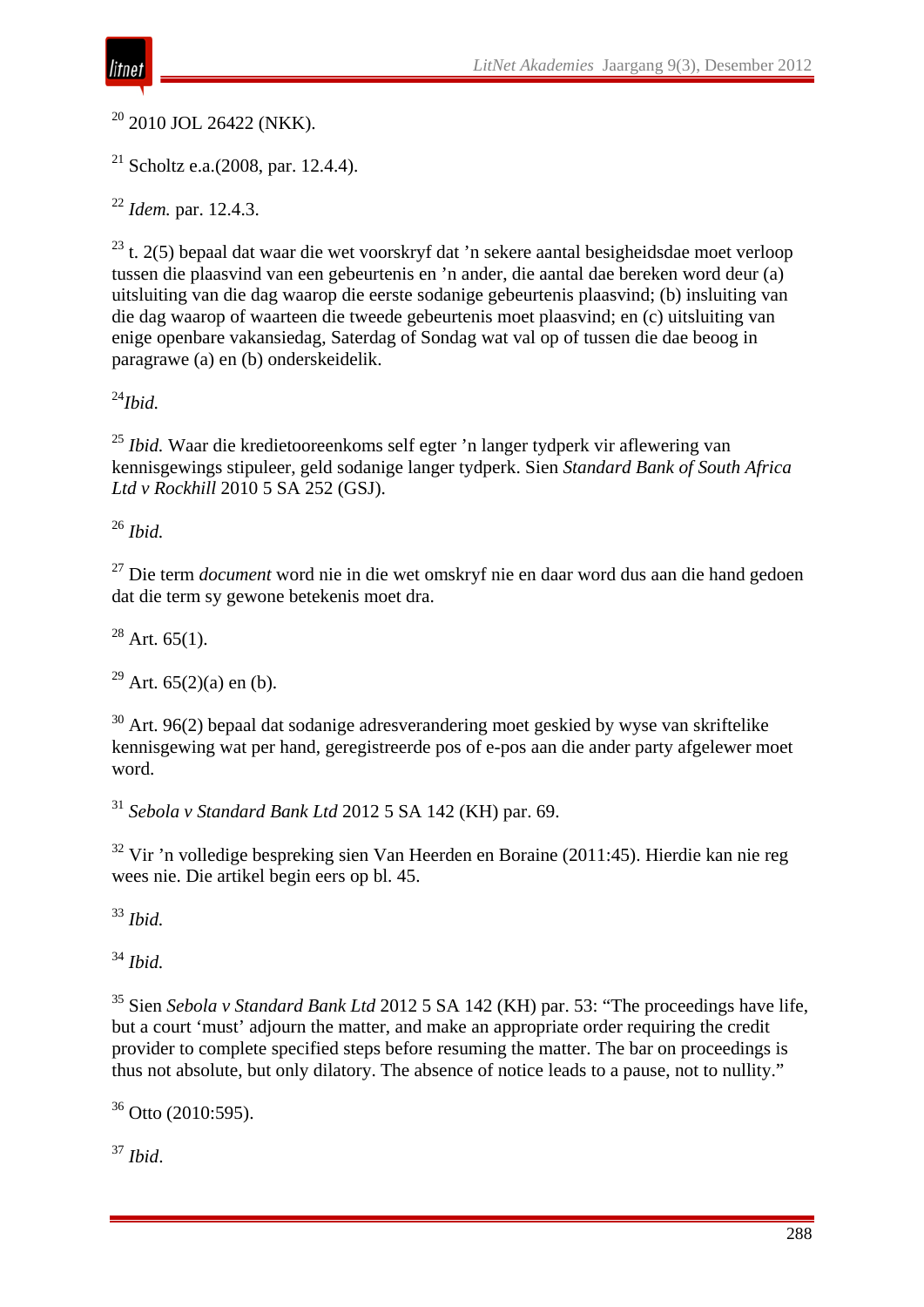36 van 1942.

Art. 12(b).

72 van 1971.

 $^{41}$  Art. 13.

68 van 1981.

75 van 1980.

 Vir 'n volledige bespreking van die sake sien Otto (2001, par. 29(e)); Otto (2004, par. 29(e)).

*Fitzgerald v Western Agencies* 1968 1 SA 288 (T).

30 van 1965.

*Maron v Mulbarton Gardens (Pty) Ltd* 1975 4 SA 123 (W) 125D.

1976 1 SA 314 (D) 318E.

*Maharaj v Tongaat Development Corporation (Pty) Ltd* 1976 4 SA 994 (A).

1984 1 SA 429 (W).

51 van 1983.

 Sien verder Van Rensburg en Treisman (1984:205). Die Afrikaanse teks is nie t.o.v. hierdie aspek gewysig nie en het deurgaans na "kennis gegee het" verwys.

Otto (1994, par. 62).

2001 1 SA 145 (W).

Otto (1994, par. 62).

Art. 11 van Wet 75 van 1980.

Vir 'n bespreking van die saak en ander sake sien Otto (2001:169).

2006 4 SA 548 (W).

 Sien Otto (2006, par. 44.2). Sien ook Otto en Otto (2010, par. 44.2); Van Heerden en Otto (2007:655).

 Daar dien daarop gelet te word dat die outeurs van die huidige artikel die woorde "draw ... to the attention of" in art. 129(1)(a) vertaal het met "tot die kennis bring".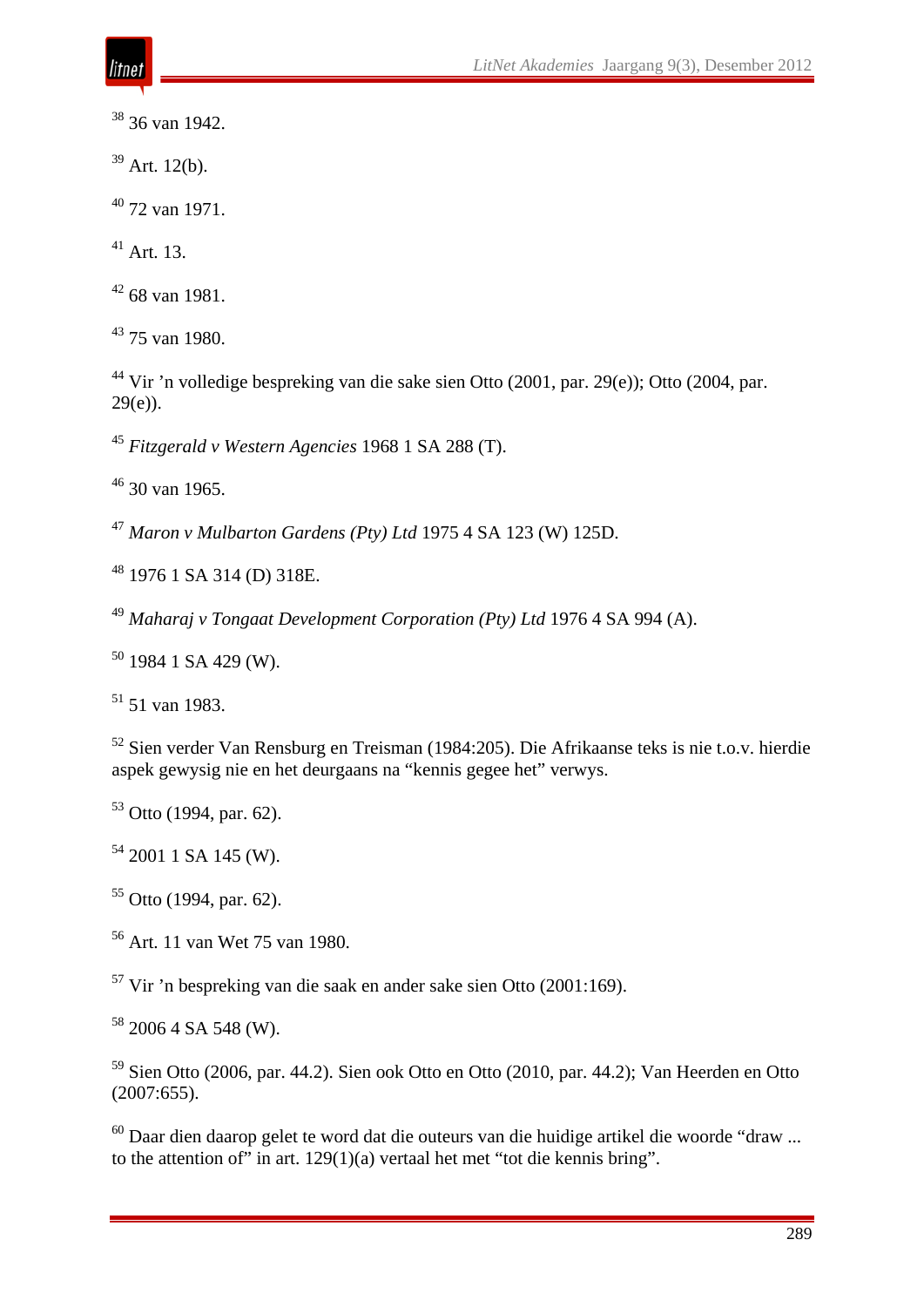Otto (2006:44.2).

2009 2 SA 512 (D).

75 van 1980.

2010 1 SA 549 (KZD).

 In par. 12 verklaar die hof: "[T]he Minister has prescribed the manner of delivering documents to a consumer in terms of the Act and that method of delivery must be in accordance with the provisions of the definition of 'delivered' in the Regulations rather than in terms of section 65."

2010 4 SA 531 (GNP).

2010 3 SA 443 (GSJ).

2010 6 SA 439 (HHA).

Par. 4.

*Ibid.*

 *Ibid.* Die klousule in die huisleningsooreenkoms het op rekord geplaas dat die Sebolas aanvaar dat enige briewe en kennisgewings wat deur die bank per geregistreerde pos na die posadres versend word, geag sal word binne 14 dae na versending ontvang te wees.

Par. 5.

*Ibid.* Te wete die Halfweghuisposkantoor.

 $^{74}$  Par. 6.

*Ibid.*

 Par. 7. Die uitspraak van die konstitusionele hof dui nie aan of die lasbrief beteken is en of sodanige betekening persoonlik op die Sebolas by die verbandeiendom geskied het nie.

 *Ibid.* Volgens die Sebolas kon die dagvaarding nie aan hul deur vasgeheg gewees het nie, aangesien hul huis in 'n "housing development" geleë was en hulle vasgestel het dat die balju nie op die dag soos beweer in die relaas toegang tot die eiendom verkry het nie.

*Ibid.*

Par. 8.

*Ibid.*

Par. 14.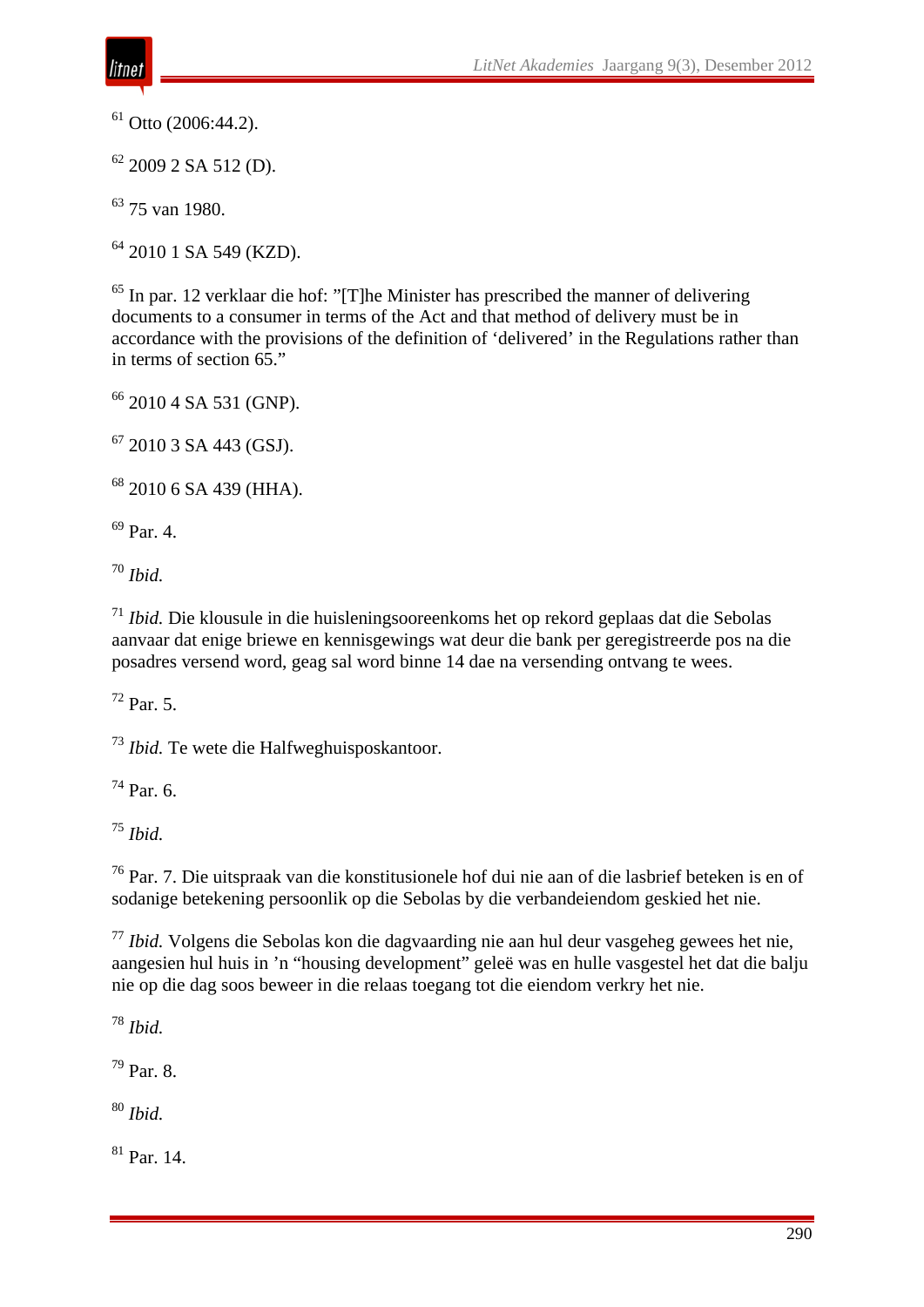

 $82$  Par. 10.

<sup>83</sup> Par. 17.

<sup>84</sup> *Ibid.*

 $85$  SERI het betoog (par. 23) dat die art. 129(1)(a)-kennisgewing tot die verbruiker se daadwerklike kennis moet kom, maar dat 'n kredietverskaffer nie in elke saak afdoende hoef te bewys dat die verbruiker die kennisgewing ontvang het nie. Volgens SERI sou hulle die volgende standaard aanvaar: indien dit blyk dat (a) die kredietverskaffer die art. 129(1)(a) kennisgewing afgelewer het ter voldoening aan die wet en die kredietooreenkoms, (b) die verrigtinge nie prematuur is nie, en (c) daar niks is om anders voor te stel nie, sal 'n hof normaalweg tevrede wees, op 'n oorwig van waarskynlikheid, dat 'n verbruiker inderdaad die kennisgewing ontvang het. Dit sal geld (par. 24) waar die kredietverskaffer se stukke gebrekkig is of waar 'n verbruiker aanvoer dat die kennisgewing nie ontvang is nie. In sodanige geval moet die hof die verrigtinge verdaag, sodat die verbruiker ingelig kan word oor, of oorweging kan skenk aan, die opsies wat die wet verskaf.

<sup>86</sup> Die nasionale kredietreguleerder het aan die hand gedoen (par. 25) dat art. 129(1) so uitgelê moet word dat die kennisgewingsvereiste *prima facie* bevredig is slegs as die kredietverskaffer kan aantoon dat dit die stappe gedoen het wat nodig is om die kennisgewing onder die aandag te bring van 'n verbruiker wat redelik optree. Normaalweg sou dit behels dat die kredietverskaffer die hof tevrede stel dat die art. 129(1)(a)-kennisgewing daadwerklik ("actually") die adres soos deur die verbruiker gespesifiseer bereik het. Volgens die nasionale kredietreguleerder sal hierdie vereiste bevredig word (par. 27) deur toepaslike bewerings deur die kredietverskaffer in die dagvaarding dat die brief per geregistreerde pos op 'n spesifieke datum versend is; afgelewer is aan die toepaslike poskantoor op 'n spesifieke datum (wat aangetoon kan word deur van die poskantoor se opsporingstegnologie gebruik te maak); nie teruggestuur was aan die sender nie; en dat die kredietverskaffer nie weet van enige ander omstandighede wat aandui dat die verbruiker nie "actually" die kennisgewing ontvang het nie. Waar 'n opportunistiese verbruiker opsetlik nie 'n geregistreerde brief afhaal nie, kan die betekening van die brief deur die balju bewerkstellig word.

<sup>87</sup> BASA het voorgehou dat die kredietverskaffer slegs nodig het om aflewering te bewys en dat bewys van versending van die art. 129(1)(a)-kennisgewing (en nie ontvangs by die verbruiker se adres of aflewering aan die betrokke poskantoor nie) voldoende is. BASA het verder daarop gesteun dat die wetgewing uitdruklik die risiko van nie-aflewering op die verbruiker plaas. Sien par. 50.

<sup>88</sup> Par. 52. <sup>89</sup> Par. 53. <sup>90</sup> *Ibid.* <sup>91</sup> *Ibid.* <sup>92</sup> Par. 54. <sup>93</sup> *Ibid.*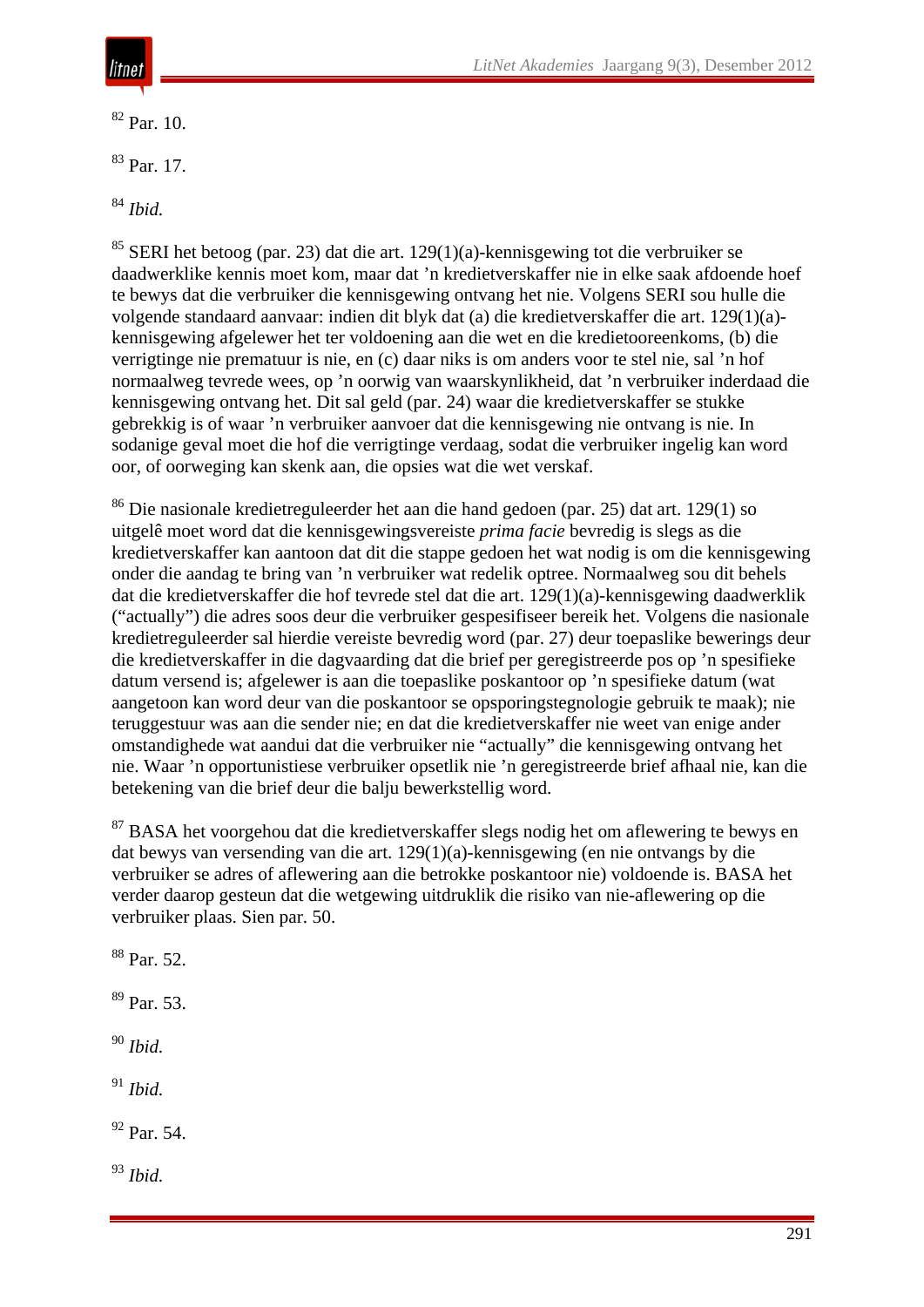<sup>94</sup> *Ibid.*

<sup>95</sup> *Ibid.*

<sup>96</sup> *Ibid.*

 $97$  Par. 55.

<sup>98</sup> *Ibid.*

 $99$  Par. 59.

<sup>100</sup> Hierdie verwysing van die hof na toegang tot skuldberading is verkeerd. Sien par. 2.1 hier bo insake die doel van art. 129(1)(a).

<sup>101</sup> *Ibid.*

<sup>102</sup> *Ibid.*

<sup>103</sup> Par. 61. Let wel: dit blyk dat die hof nie betoog dat die woord *afgelewer* nie in die regulasies omskryf word nie, maar wel dat dit vir doeleindes van art. 130 nie in die regulasies gedefinieer word nie.

*Ibid.*

 $105$  In hierdie verband wys die hof uit dat die regulasies die wyses van aflewering voorskryf, maar dat dit nie spesifiek enige wyse voorskryf vir die aflewering van die art. 129(1)(a) kennisgewing nie en dat die omskrywing van *aflewering* dus nie toegepas kan word nie; en voorts dat aangesien die regulasies in elk geval nie gebruik kan word om die wet uit te lê nie, daar teruggekeer moet word na die bepalings van die wet.

<sup>106</sup> Par. 66.

<sup>107</sup> *Ibid*.

 $108$ Par. 67.

<sup>109</sup> *Ibid.*

<sup>110</sup> *Ibid.*

 $111$  Par. 68.

<sup>112</sup> *Ibid.* Volgens die hof is dit nie net omdat posaflewering uitdruklik gesanksioneer word nie en geregistreerde pos 'n meer betroubare wyse van posaflewering is nie, maar ook omdat "the greater includes the lesser".

<sup>113</sup> Ons beklemtoning.

 $114$  Par. 69.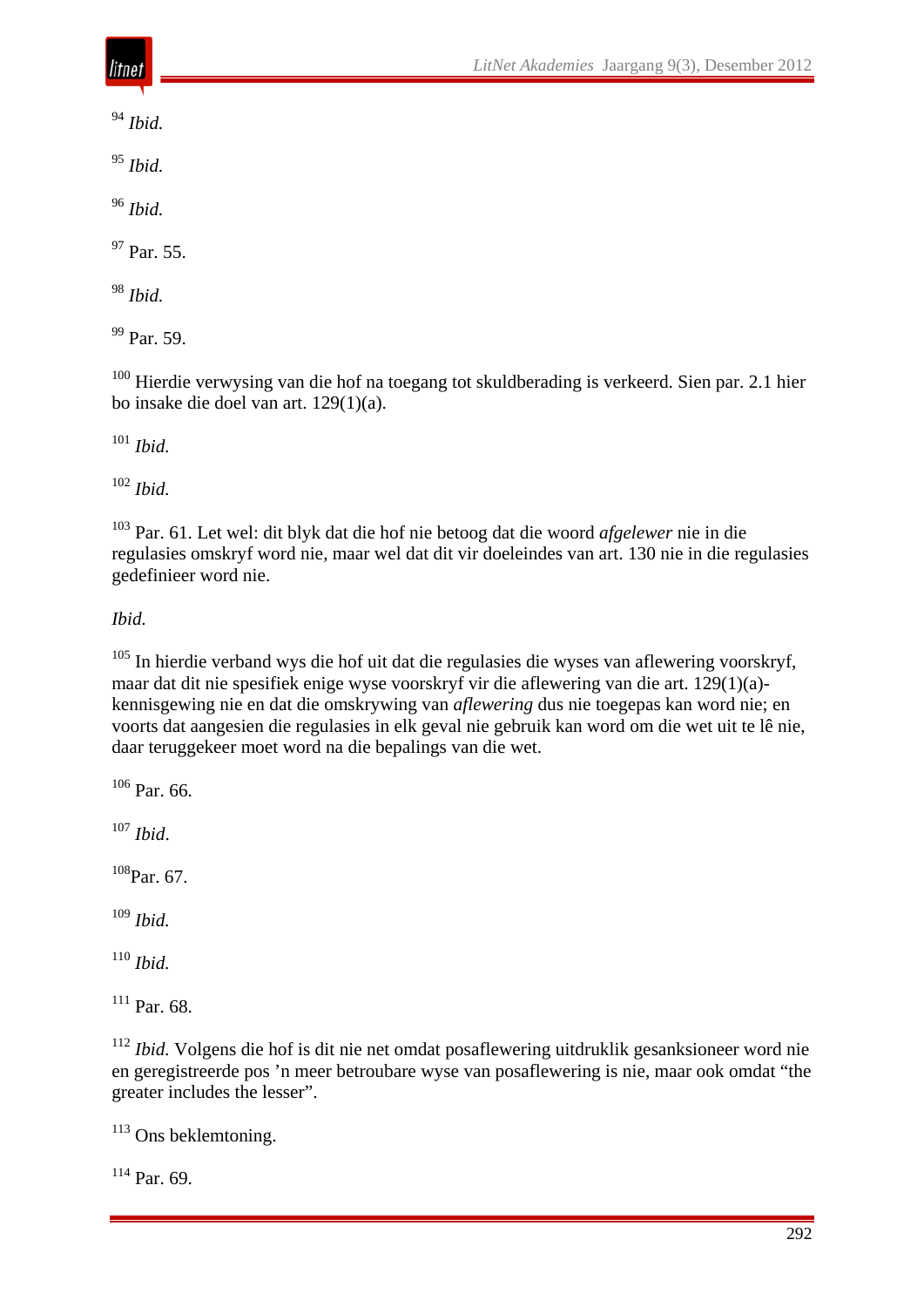<sup>115</sup> Par. 70.

*Ibid.*

<sup>117</sup> Ons beklemtoning.

Par. 71.

*Ibid.*

Par. 72.

<sup>121</sup> *Ibid.* Die hof verklaar voorts: "That provision in turn embeds a notice that is pivotal to the statute's innovative entrenchment of court-avoidant and settlement-friendly processes. Section 129 requires that notice be provided to the consumer, and the obligation in section 130 to deliver that notice must be read in the light of the importance of that notice."

 Par. 73. *Ibid. Ibid.* Par. 74. *Ibid.* Par. 75. *Ibid. Ibid. Ibid.*

 *Ibid.* Volgens die hof kan hierdie proses maklik en vinnig uitgevoer word deur die geregistreerde item se nommer in te tik, waarna die ligging ("location") van die item verskyn en die inligting gedruk kan word.

*Ibid.*

*Ibid.*

Par. 78.

*Ibid.*

Par. 79.

<sup>137</sup> Die hof verklaar o.a.: "That will complicate bulk despatches, but not significantly."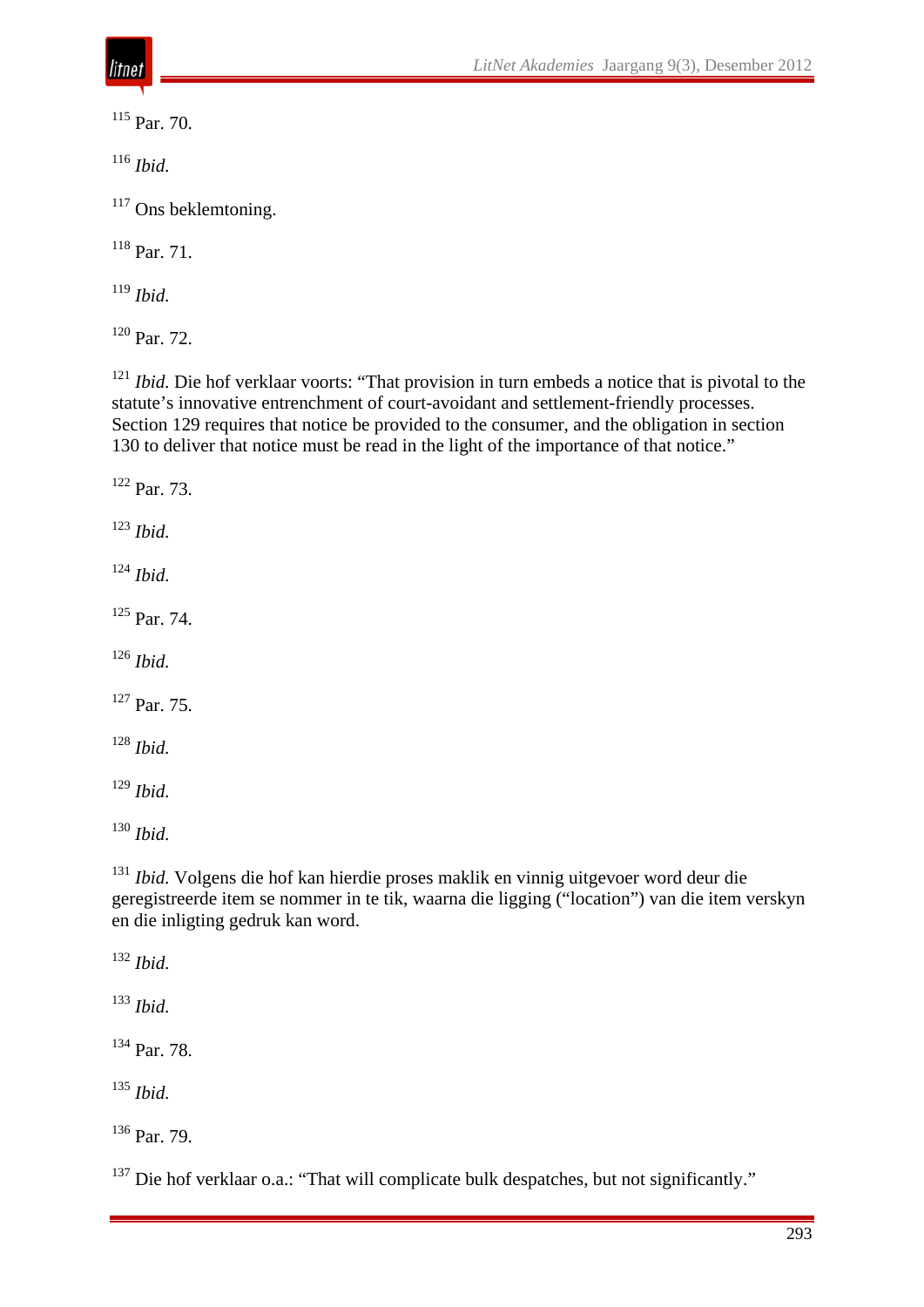<sup>138</sup> Par. 83. BASA het aangedui (par. 82) dat om van die kredietverskaffer te vereis om die waarskynlikheid van ontvangs van die art. 129-kennisgwing te bewys aansienlik meer moeite en koste sou veroorsaak, aangesien die skuldinvorderings op groot maat geprosesseer word en die kennisgewings in groot hoeveelhede versend word en dat dit aansienlike koste tot die skuldinvorderingsproses sal toevoeg, welke koste aan gewone verbruikers oorgedra sal word in die vorm van hoër kredietkoste en dat dit krediet minder toeganklik sal maak.

<sup>139</sup> Par. 84.

<sup>140</sup> *Ibid.*

<sup>141</sup> Par. 85.

<sup>142</sup> *Ibid.*

<sup>143</sup> Par. 86.

 $^{144}$  Par. 97.

<sup>145</sup> Par. 88. Die hof het egter aangedui dat die wet duidelik vier ander metodes van kommunikasie vereis, insluitend e-pos en faks, maar dat die huidige verrigtinge nie vereis dat die hof iets daaroor sê nie.

 $^{146}$  Par. 9.

 $147$  Saaknr. 7241/11 (WKK) (uitspraak gelewer op 21 Junie 2012).

 $148$  Par. 2.

<sup>149</sup> *Ibid.*

<sup>150</sup> *Ibid.*

<sup>151</sup> Par. 6. Daar kan nie met hierdie standpunt van Griesel R saamgestem word nie. Sien verder die bespreking in par. 7 hierna.

<sup>152</sup> *Ibid.* met verwysing na par. 87 asook par. 75 en 76 van *Sebola.*

 $153$  Par. 7.

<sup>154</sup> *Ibid.* Kl. 11 van die verbanddokument het bepaal dat 'n geregistreerde posstuk geag sou wees ontvang te wees op die derde dag na die datum van versending.

<sup>155</sup> *Ibid.*

 $156$  Par. 9.

<sup>157</sup> *Ibid.*

<sup>158</sup> Saaknr. 4084/2012 (KZD) (uitspraak gelewer op 6 Julie 2012).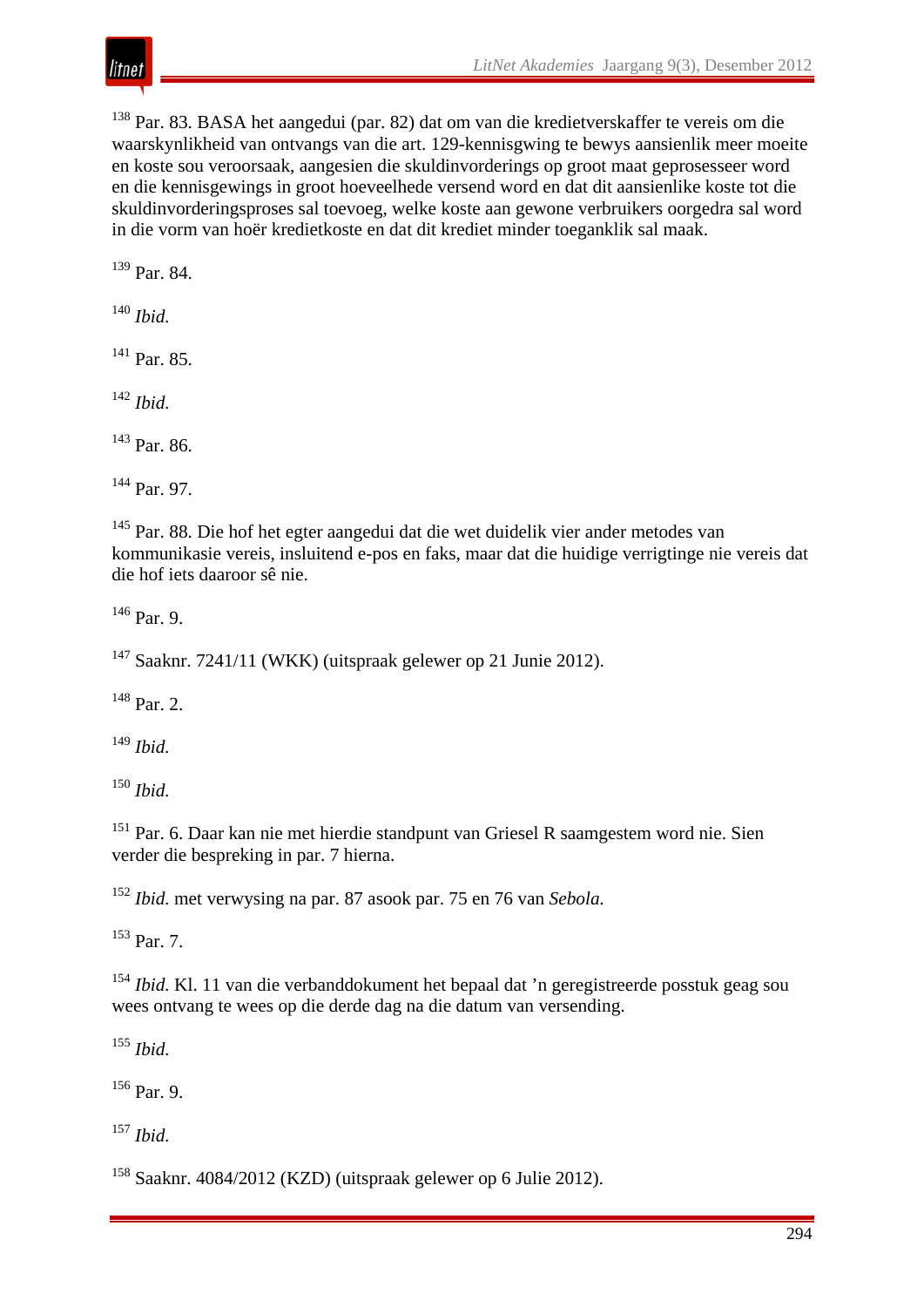

Par. 2.

<sup>160</sup> Par. 8.

 Par. 20 en 21. Absa het ook (par. 11–5) aangedui watter prosesse hulle eers volg om die verbruiker so ver te kry om sy betalings op datum te bring asook alternatiewe maniere waarop probeer word om 'n oplossing vir die verbruiker se skuldprobleem te vind voordat daar met regsaksie voortgegaan word.

 Par. 24. *Ibid. Ibid. Ibid.* Par. 9. Par. 24.

Par. 26–9.

Par. 32.

Par. 33–5.

Par. 50.

*Ibid.*

 Par. 51. Olsen R dui aan dat dit onnodig is om 'n volledige ontleding van die meerderheidsuitspraak in *Sebola* te verskaf ten einde die redes weer te gee vir sy gevolgtrekking, maar verwys nietemin na par. 57 en 60 van dié uitspraak.

<sup>174</sup> Par. 53.

*Ibid.*

*Ibid.*

*Ibid.*

Par. 59.

<sup>179</sup> Daar dien daarop gelet te word dat die hof wel van mening is (par. 61) dat die rede vir die groot persentasie onafgehaalde posstukke soos blyk uit die statistiek wat Absa aanhaal, op doelbewuste ontduiking in die meerderheid gevalle gedui het.

Par. 64.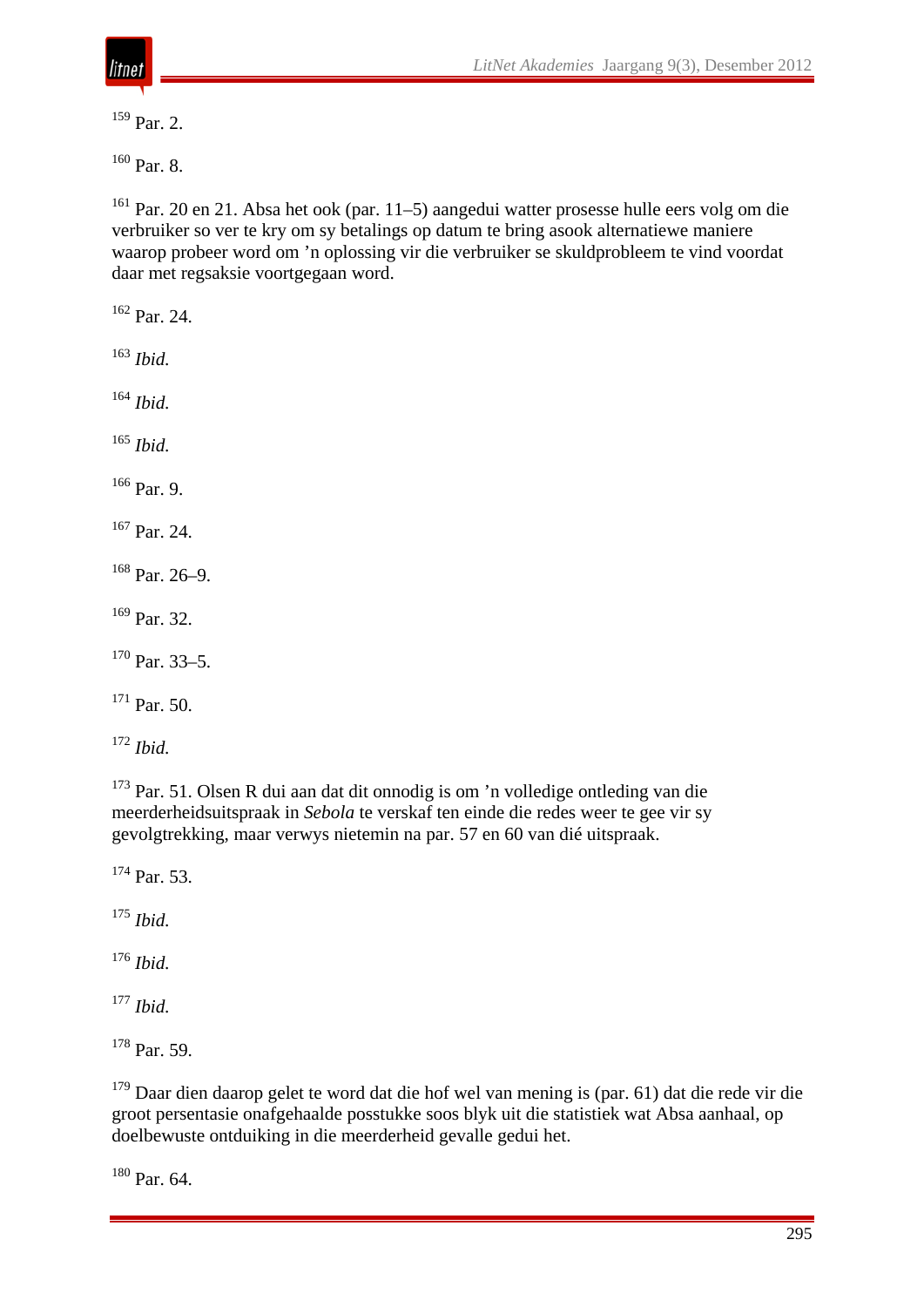

Par. 66–7.

 Par. 67. Volgens die hof sal dit die situasie aanspreek waar die verbruiker nie ontvangs van die eerste (geregistreerde) skrywe ontduik het nie, maar weens 'n ander rede versuim het om dit af te haal.

 Par. 68 en 69. Die redes waarom die hof betekening deur die balju as laaste uitweg beskou, word in besonderhede uiteengesit in par. 69.

Par. 78. Die hof se volledige bevel en riglyne word in par. 78 uiteengesit.

2012-09-20 saaknr. 934/2011 (WKH).

Par. 9.

*Ibid.*

*Ibid.*

Par. 20.

Par. 18.

<sup>191</sup> Par. 25.

 Die minderheidsuitspraak handel wel omvattend in par. 124–37 met die uitleg van soortgelyke wetgewing.

Par. 39.

Otto en Otto (2010:105–8).

<sup>195</sup> Par. 57.

Par. 60.

Par. 70.

Par. 75.

*Esselman v Administrateur SWA* 1974 2 SA 597 (SWA).

Die reg dwing nie tot die onmoontlike nie.

Par. 75.

*Ibid.*

203Par. 88.